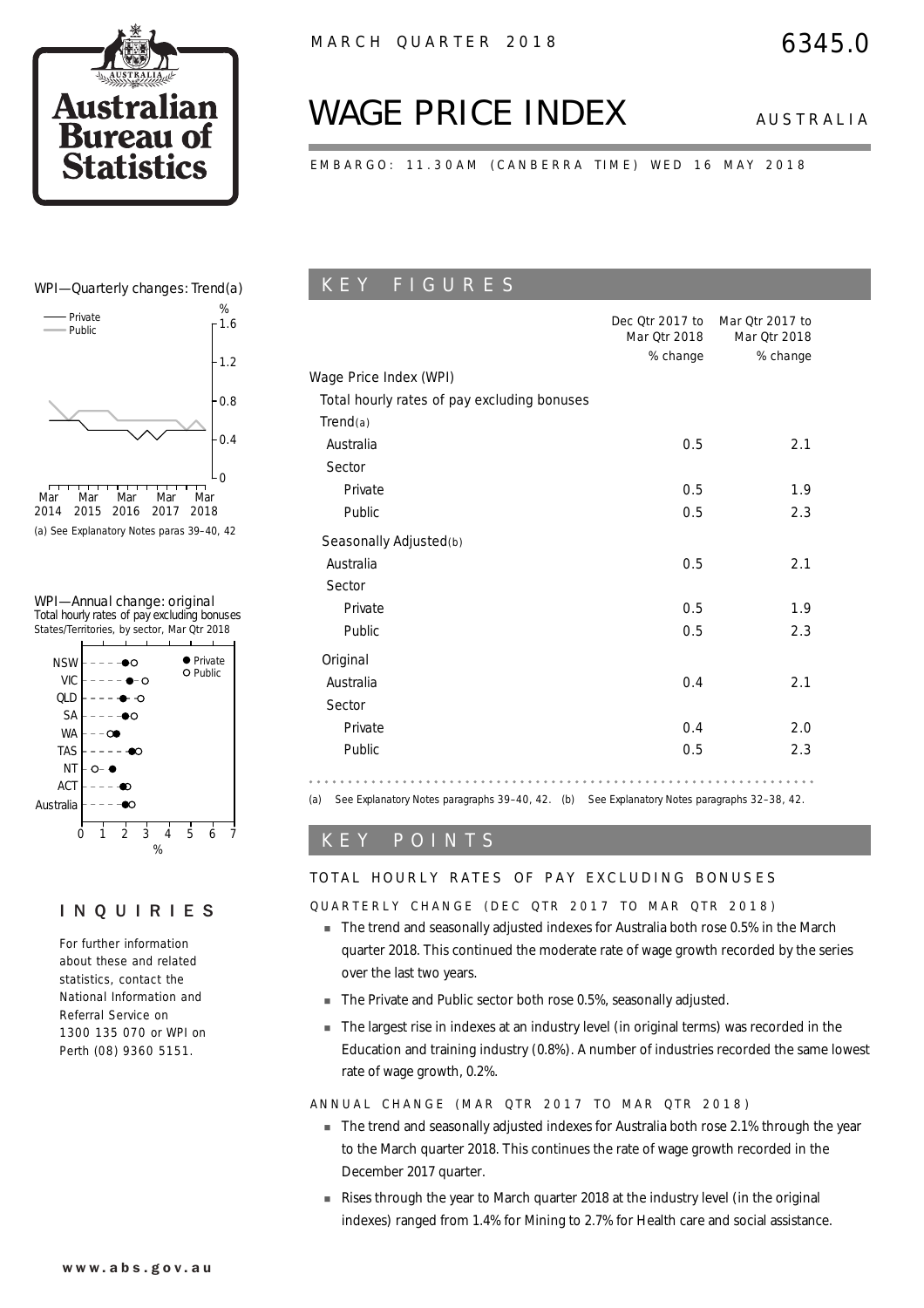# NOTES

| FORTHCOMING ISSUES    | ISSUE (Quarter)                                                          | <b>RELEASE DATE</b>                                                                                                                                                                                                                                                                                                                                                                                                                                 |
|-----------------------|--------------------------------------------------------------------------|-----------------------------------------------------------------------------------------------------------------------------------------------------------------------------------------------------------------------------------------------------------------------------------------------------------------------------------------------------------------------------------------------------------------------------------------------------|
|                       | June 2018                                                                | 15 August 2018                                                                                                                                                                                                                                                                                                                                                                                                                                      |
|                       | September 2018                                                           | 14 November 2018                                                                                                                                                                                                                                                                                                                                                                                                                                    |
|                       | December 2018                                                            | 20 February 2019                                                                                                                                                                                                                                                                                                                                                                                                                                    |
|                       | March 2019                                                               | 15 May 2019                                                                                                                                                                                                                                                                                                                                                                                                                                         |
|                       |                                                                          |                                                                                                                                                                                                                                                                                                                                                                                                                                                     |
| CHANGES IN THIS ISSUE |                                                                          | The main collection method for WPI survey data has been mailed out paper forms. In the<br>March quarter 2018 all WPI survey respondents were able to submit data either via paper<br>form or online form. The ability to submit WPI survey data online followed a successful<br>trial of this facility. A statistical impact assessment of the online WPI facility found no<br>significant effects to either data quality or survey response rates. |
| DATA REFERENCES       | <http: www.abs.gov.au="">.</http:>                                       | Data referenced in the Key Points and Commentary are available from the tables shown<br>in this publication or in the corresponding tables of this publication on the ABS website                                                                                                                                                                                                                                                                   |
| ABBREVIATIONS         | <b>Australian Bureau of Statistics</b><br>ABS<br>Wage Price Index<br>WPI |                                                                                                                                                                                                                                                                                                                                                                                                                                                     |

David W. Kalisch Australian Statistician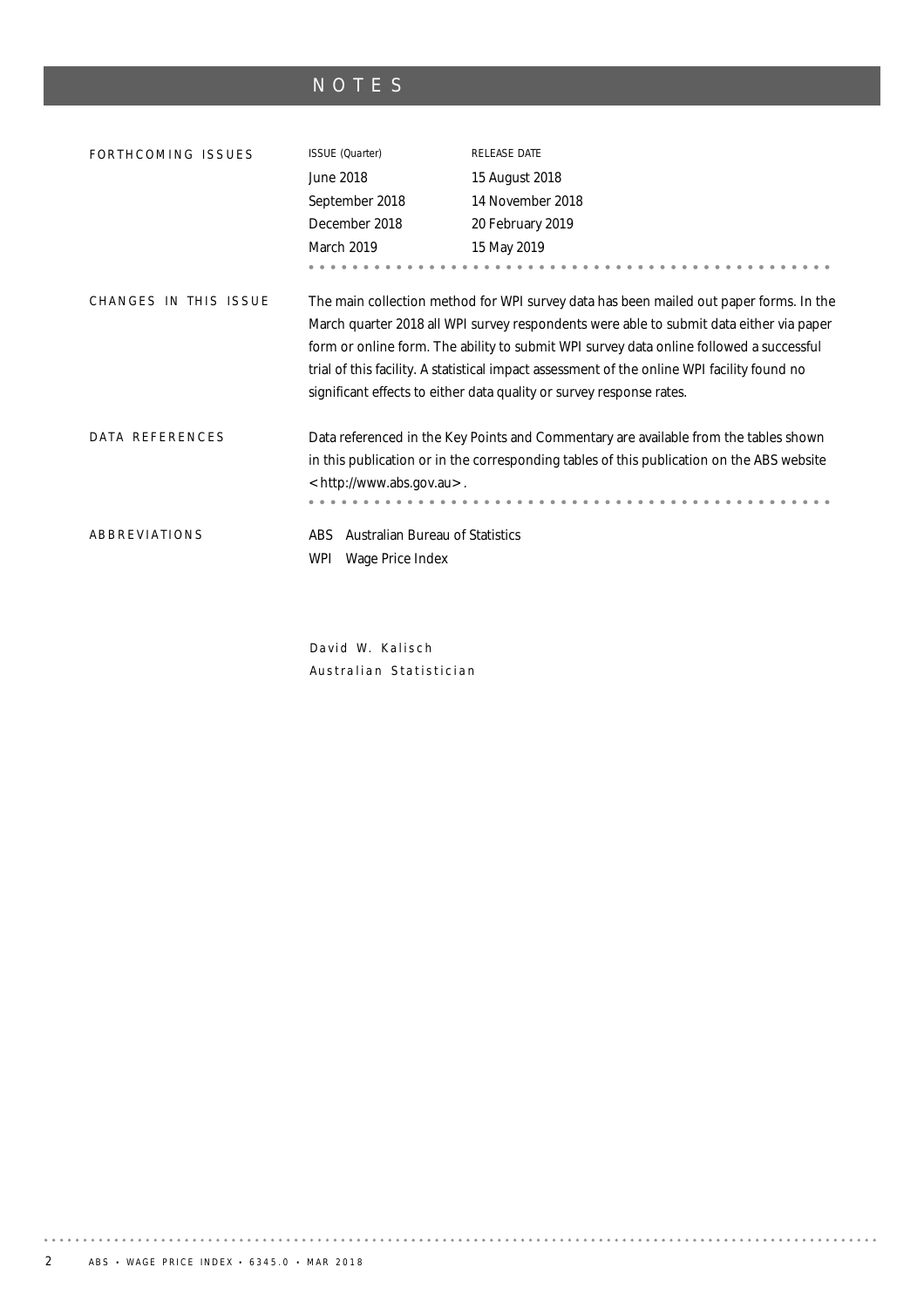## CONTENTS

|  |  |  |  |  |  |  |  |  |  |  |  |  |  |  |  |  | page |  |
|--|--|--|--|--|--|--|--|--|--|--|--|--|--|--|--|--|------|--|
|  |  |  |  |  |  |  |  |  |  |  |  |  |  |  |  |  |      |  |
|  |  |  |  |  |  |  |  |  |  |  |  |  |  |  |  |  |      |  |

### TABLES OF WAGE PRICE INDEXES

### INDEXES OF TOTAL HOURLY RATES OF PAY EXCLUDING BONUSES

| 1                                                                   |                        |
|---------------------------------------------------------------------|------------------------|
| $\overline{2}$                                                      |                        |
| 3<br>Australia, states and territories, private sector: Original  8 |                        |
| 4                                                                   |                        |
| 5                                                                   |                        |
| 6                                                                   |                        |
| INDEXES OF HOURLY RATES OF PAY INCLUDING BONUSES                    |                        |
| 7                                                                   |                        |
| INDEXES OF ORDINARY TIME HOURLY RATES OF PAY EXCLUDING              |                        |
| <b>BONUSES</b>                                                      |                        |
| 8                                                                   |                        |
| 9                                                                   |                        |
| 10                                                                  |                        |
|                                                                     | ADDITIONAL INFORMATION |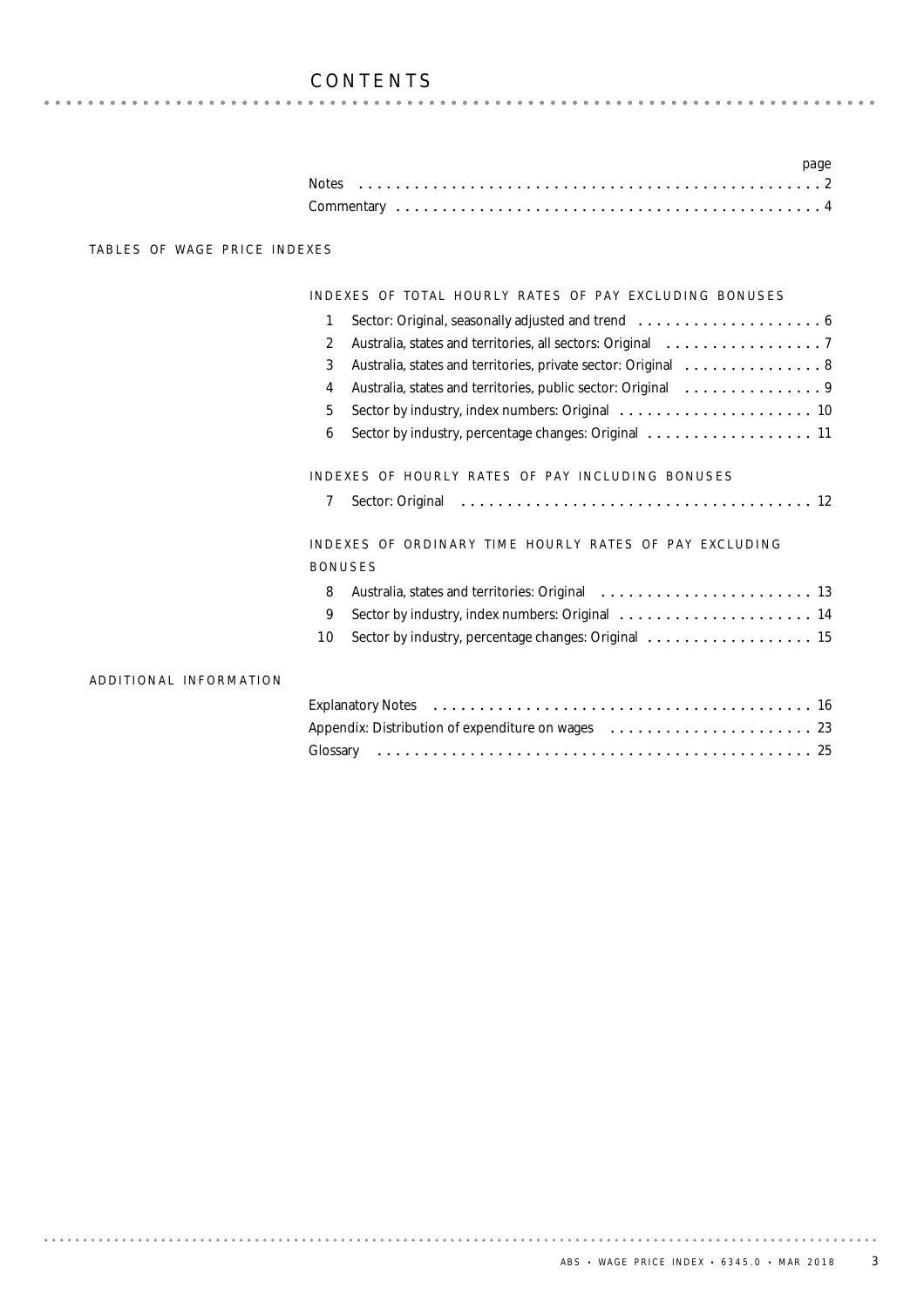# COMMENTARY **COMMENTARY**

| WAGE PRICE INDEXES                        | In the March quarter 2018 the Private, Public and All sector indexes each rose 0.5%.                                                                                                                                                                                                                                  |
|-------------------------------------------|-----------------------------------------------------------------------------------------------------------------------------------------------------------------------------------------------------------------------------------------------------------------------------------------------------------------------|
| Australia/Sector<br>(seasonally adjusted) | Through the year, the Private sector rise to the March quarter 2018 was 1.9%, the Public<br>sector rose 2.3%, and All sectors rose 2.1%.                                                                                                                                                                              |
| Australia/Sector (original)               | In the March quarter 2018, wages rose 0.4% for All sectors. Private and Public sector<br>wages grew 0.4% and 0.5% respectively.                                                                                                                                                                                       |
|                                           | The All sectors through the year rise was 2.1%. Through the year Private sector growth<br>(2.0%) continues to track below Public sector growth (2.3%).                                                                                                                                                                |
|                                           | Wage increases in jobs covered by enterprise bargaining agreements made the largest<br>contribution to growth, as was the case in previous March quarters.                                                                                                                                                            |
| State/Territory (original)                | In the March quarter 2018, South Australia and Tasmania recorded the highest quarterly<br>rise of 0.6%. Northern Territory recorded the lowest quarterly rise of 0.2%.                                                                                                                                                |
|                                           | Rises through the year ranged from 1.1% for the Northern Territory to 2.3% for Victoria<br>and Tasmania.                                                                                                                                                                                                              |
|                                           | In the Private sector, the quarterly rise of 0.5% for the Australian Capital Territory was the<br>highest rise of all states and territories. The equal lowest quarterly rise of 0.3% was<br>recorded by Western Australia and the Northern Territory.                                                                |
|                                           | Rises through the year in the Private sector ranged from 1.4% for the Northern Territory<br>to 2.3% for Tasmania.                                                                                                                                                                                                     |
|                                           | In the Public sector, Tasmania recorded the highest quarterly rise of all the states and<br>territories (1.1%). Queensland and the Northern Territory recorded the lowest rise of<br>$0.2%$ .                                                                                                                         |
|                                           | Through the year, Victoria recorded the highest Public sector rise of 2.9%, and the<br>Northern Territory recorded the lowest (0.6%). The through the year rise for the<br>Northern Territory was the lowest recorded for any state, or territory for the second<br>consecutive quarter in the history of the series. |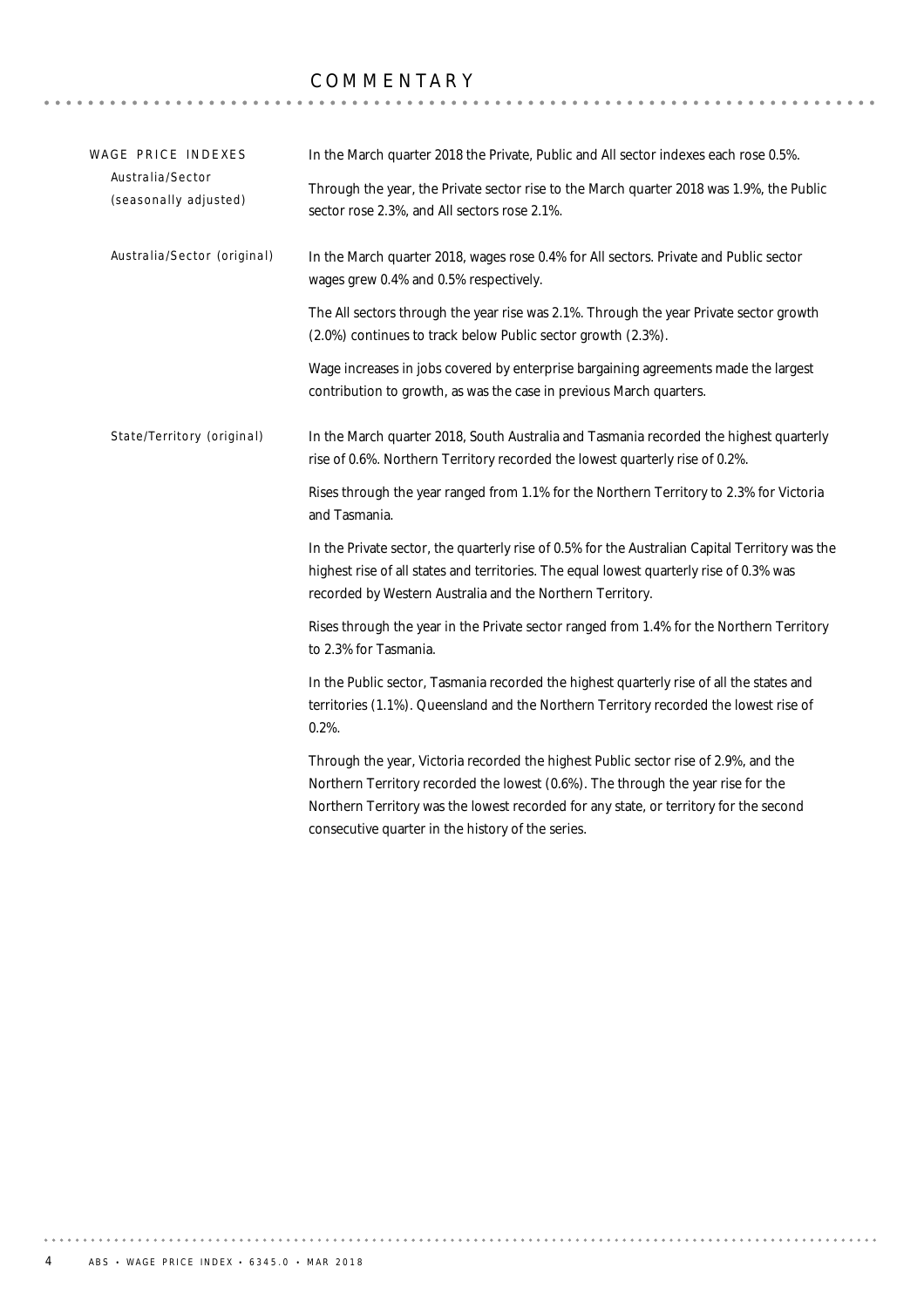**AAAAAAAAAA** 

*Industry (original)*

WPI—ANNUAL AND QUARTERLY CHANGES: ORIGINAL, Total hourly rates of pay excluding bonuses —Industry, March quarter 2018



Wage growth in the Education and training and Health care and social assistance industries were the main contributors to the March quarter 2018 index growth.

In the Private sector, the Public administration and safety industry recorded the lowest growth over the quarter (0.1%). The Education and training industry recorded the highest quarterly rise of 0.9%.

Rises through the year in the Private sector ranged from 1.4% for Mining to 2.8% for Health care and social assistance.

In the Public sector, Professional, scientific and technical services recorded the lowest quarterly wages growth of 0.2%. Education and training recorded the highest quarterly rise of 0.8%.

Rises through the year in the Public sector ranged from 1.8% for Professional, scientific and technical services to 2.8% for Health care and social assistance.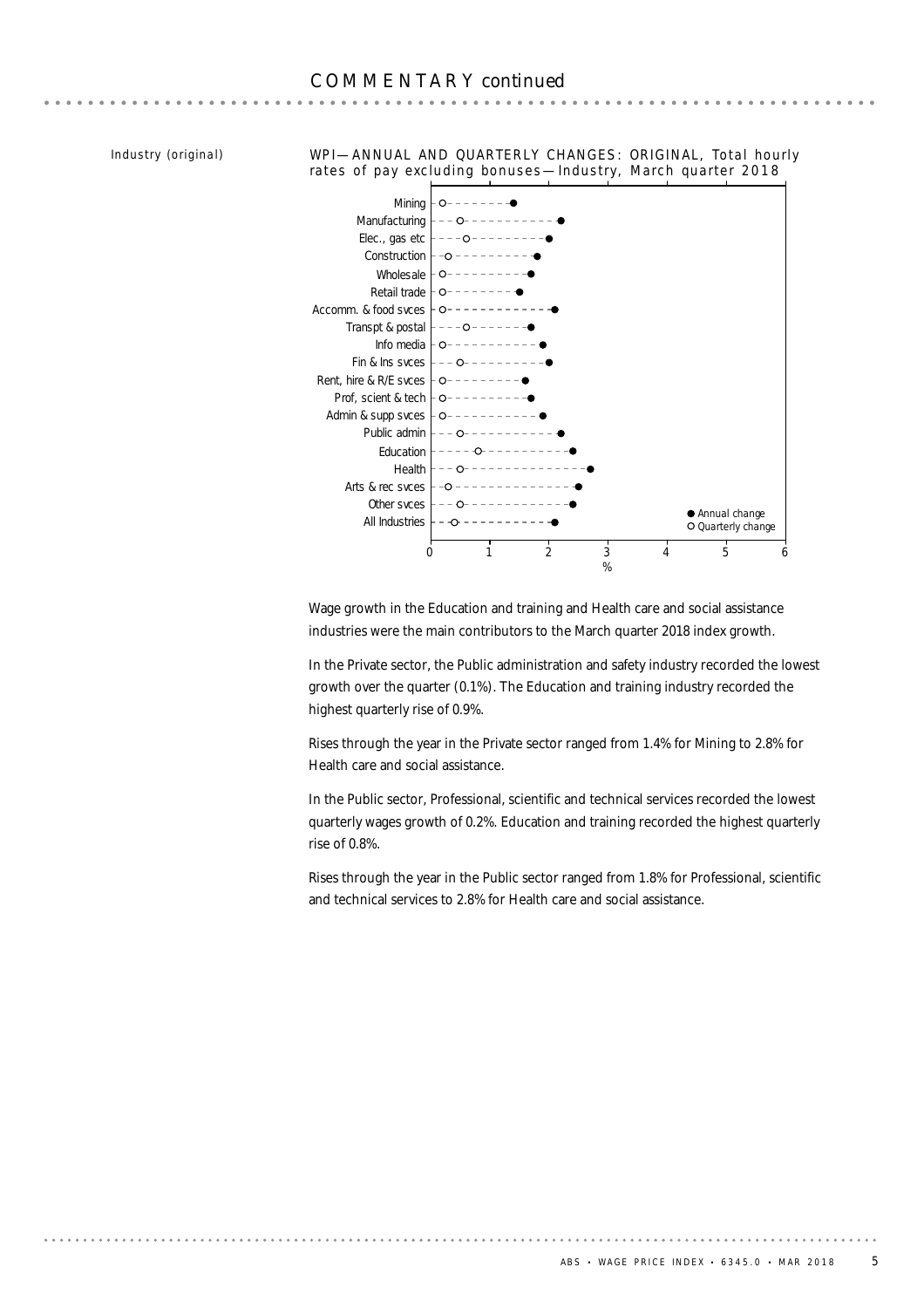$0.000$ 

|                                                   | ORIGINAL |       |                    |                                                        | SEASONALLY ADJUSTED(a) |                    | TREND(b)                                              |       |                    |  |
|---------------------------------------------------|----------|-------|--------------------|--------------------------------------------------------|------------------------|--------------------|-------------------------------------------------------|-------|--------------------|--|
| Period                                            | Private  |       | Public All Sectors | Private                                                |                        | Public All Sectors | Private                                               |       | Public All Sectors |  |
|                                                   |          |       |                    |                                                        |                        |                    |                                                       |       |                    |  |
|                                                   |          |       |                    | INDEX NUMBERS(c)                                       |                        |                    |                                                       |       |                    |  |
| 2015                                              |          |       |                    |                                                        |                        |                    |                                                       |       |                    |  |
| March                                             | 120.3    | 122.1 | 120.7              | 120.4                                                  | 122.0                  | 120.8              | 120.4                                                 | 122.0 | 120.8              |  |
| June                                              | 120.8    | 122.5 | 121.2              | 121.0                                                  | 122.7                  | 121.4              | 121.0                                                 | 122.8 | 121.4              |  |
| September                                         | 121.8    | 123.7 | 122.2              | 121.6                                                  | 123.6                  | 122.1              | 121.6                                                 | 123.6 | 122.1              |  |
| December                                          | 122.3    | 124.3 | 122.7              | 122.2                                                  | 124.3                  | 122.7              | 122.2                                                 | 124.3 | 122.7              |  |
| 2016                                              |          |       |                    |                                                        |                        |                    |                                                       |       |                    |  |
| March                                             | 122.7    | 125.0 | 123.2              | 122.8                                                  | 124.9                  | 123.3              | 122.8                                                 | 125.0 | 123.3              |  |
| June                                              | 123.1    | 125.4 | 123.7              | 123.4                                                  | 125.7                  | 123.9              | 123.3                                                 | 125.7 | 123.9              |  |
| September                                         | 124.1    | 126.5 | 124.6              | 123.9                                                  | 126.4                  | 124.4              | 123.9                                                 | 126.4 | 124.4              |  |
| December                                          | 124.5    | 127.2 | 125.1              | 124.4                                                  | 127.1                  | 125.0              | 124.4                                                 | 127.1 | 125.0              |  |
| 2017                                              |          |       |                    |                                                        |                        |                    |                                                       |       |                    |  |
| March                                             | 124.9    | 128.0 | 125.6              | 125.0                                                  | 127.9                  | 125.6              | 125.0                                                 | 127.9 | 125.6              |  |
| June                                              | 125.4    | 128.5 | 126.1              | 125.6                                                  | 128.7                  | 126.3              | 125.6                                                 | 128.7 | 126.3              |  |
| September                                         | 126.4    | 129.5 | 127.1              | 126.2                                                  | 129.4                  | 127.0              | 126.2                                                 | 129.4 | 126.9              |  |
| December                                          | 126.9    | 130.3 | 127.7              | 126.8                                                  | 130.2                  | 127.6              | 126.8                                                 | 130.2 | 127.6              |  |
| 2018                                              |          |       |                    |                                                        |                        |                    |                                                       |       |                    |  |
| March                                             | 127.4    | 131.0 | 128.2              | 127.4                                                  | 130.9                  | 128.2              | 127.4                                                 | 130.9 | 128.2              |  |
|                                                   |          |       |                    | CHANGE FROM CORRESPONDING QUARTER OF PREVIOUS YEAR (%) |                        |                    |                                                       |       |                    |  |
|                                                   |          |       |                    |                                                        |                        |                    |                                                       |       |                    |  |
| 2016                                              |          |       |                    |                                                        |                        |                    |                                                       |       |                    |  |
| March                                             | 2.0      | 2.4   | 2.1                | 2.0                                                    | 2.4                    | 2.1                | 2.0                                                   | 2.5   | 2.1                |  |
| June                                              | 1.9      | 2.4   | 2.1                | 2.0                                                    | 2.4                    | 2.1                | 1.9                                                   | 2.4   | 2.1                |  |
| September                                         | 1.9      | 2.3   | 2.0                | 1.9                                                    | 2.3                    | 1.9                | 1.9                                                   | 2.3   | 1.9                |  |
| December                                          | 1.8      | 2.3   | 2.0                | 1.8                                                    | 2.3                    | 1.9                | 1.8                                                   | 2.3   | 1.9                |  |
| 2017                                              |          |       |                    |                                                        |                        |                    |                                                       |       |                    |  |
| March                                             | 1.8      | 2.4   | 1.9                | 1.8                                                    | 2.4                    | 1.9                | 1.8                                                   | 2.3   | 1.9                |  |
| June                                              | 1.9      | 2.5   | 1.9                | 1.8                                                    | 2.4                    | 1.9                | 1.9                                                   | 2.4   | 1.9                |  |
| September                                         | 1.9      | 2.4   | 2.0                | 1.9                                                    | 2.4                    | 2.1                | 1.9                                                   | 2.4   | 2.0                |  |
| December                                          | 1.9      | 2.4   | 2.1                | 1.9                                                    | 2.4                    | 2.1                | 1.9                                                   | 2.4   | 2.1                |  |
| 2018<br>March                                     | 2.0      | 2.3   | 2.1                | 1.9                                                    | 2.3                    | 2.1                | 1.9                                                   | 2.3   | 2.1                |  |
|                                                   |          |       |                    |                                                        |                        |                    |                                                       |       |                    |  |
|                                                   |          |       |                    | CHANGE FROM PREVIOUS QUARTER (%)                       |                        |                    |                                                       |       |                    |  |
| 2016                                              |          |       |                    |                                                        |                        |                    |                                                       |       |                    |  |
| March                                             | 0.3      | 0.6   | 0.4                | 0.5                                                    | 0.5                    | 0.5                | 0.5                                                   | 0.6   | 0.5                |  |
| June                                              | 0.3      | 0.3   | (d)0.4             | 0.5                                                    | 0.6                    | 0.5                | 0.4                                                   | 0.6   | 0.5                |  |
| September                                         | 0.8      | 0.9   | (d)0.7             | 0.4                                                    | 0.6                    | 0.4                | 0.5                                                   | 0.6   | $(d)$ 0.4          |  |
| December                                          | 0.3      | 0.6   | 0.4                | 0.4                                                    | 0.6                    | 0.5                | 0.4                                                   | 0.6   | 0.5                |  |
| 2017                                              |          |       |                    |                                                        |                        |                    |                                                       |       |                    |  |
| March                                             | 0.3      | 0.6   | 0.4                | 0.5                                                    | 0.6                    | 0.5                | 0.5                                                   | 0.6   | 0.5                |  |
| June                                              | 0.4      | 0.4   | 0.4                | 0.5                                                    | 0.6                    | 0.6                | 0.5                                                   | 0.6   | 0.6                |  |
| September                                         | 0.8      | 0.8   | 0.8                | 0.5                                                    | 0.5                    | (d)0.6             | 0.5                                                   | 0.5   | 0.5                |  |
| December                                          | 0.4      | 0.6   | 0.5                | 0.5                                                    | 0.6                    | 0.5                | 0.5                                                   | 0.6   | 0.6                |  |
| 2018                                              |          |       |                    |                                                        |                        |                    |                                                       |       |                    |  |
| March                                             | 0.4      | 0.5   | 0.4                | 0.5                                                    | 0.5                    | 0.5                | 0.5                                                   | 0.5   | 0.5                |  |
|                                                   |          |       |                    |                                                        |                        |                    |                                                       |       |                    |  |
| See Explanatory notes paragraphs 32-38,42.<br>(a) |          |       |                    |                                                        |                        |                    | (c) Reference base of each index: $2008-09 = 100.0$ . |       |                    |  |

(b) See Explanatory notes paragraphs 39–40,42. (d) See Explanatory Notes paragraph 27.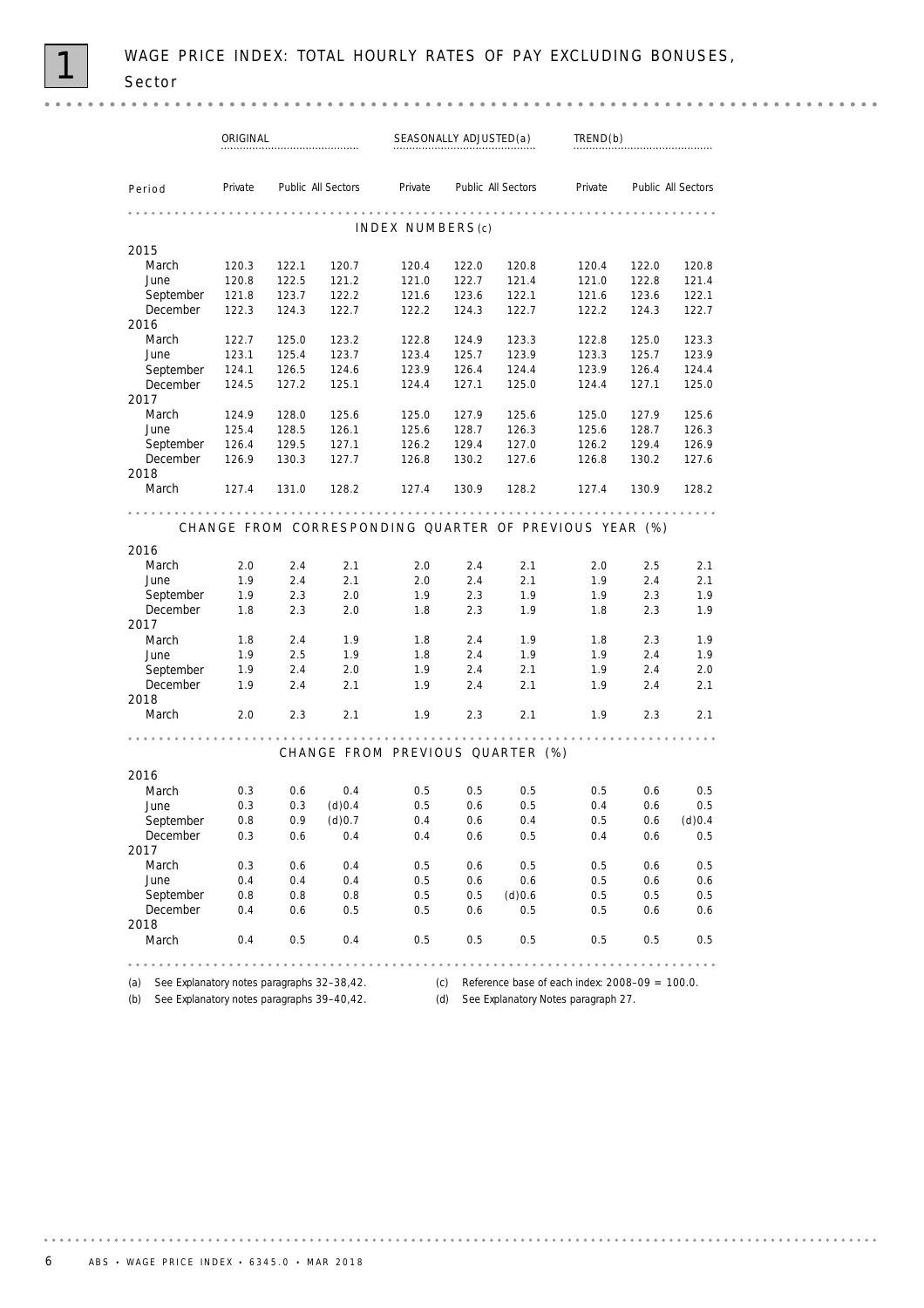

| Period           | New<br>South<br>Wales | Victoria | Queensland | South<br>Australia | Western<br>Australia | Tasmania                                               | Northern<br>Territory | Australian<br>Capital<br>Territory | Australia |
|------------------|-----------------------|----------|------------|--------------------|----------------------|--------------------------------------------------------|-----------------------|------------------------------------|-----------|
|                  |                       |          |            |                    |                      |                                                        |                       |                                    |           |
|                  |                       |          |            | INDEX NUMBERS(a)   |                      |                                                        |                       |                                    |           |
| 2013-14          | 117.1                 | 117.1    | 117.7      | 117.4              | 119.8                | 117.2                                                  | 118.3                 | 117.6                              | 117.6     |
| 2014-15          | 119.8                 | 120.3    | 120.5      | 120.4              | 122.4                | 120.0                                                  | 121.4                 | 119.7                              | 120.4     |
| 2015-16          | 122.4                 | 123.1    | 122.8      | 123.1              | 124.7                | 122.7                                                  | 124.1                 | 121.7                              | 123.0     |
| 2016-17          | 124.9                 | 125.6    | 125.1      | 125.8              | 126.5                | 125.4                                                  | 126.7                 | 124.0                              | 125.4     |
| 2015             |                       |          |            |                    |                      |                                                        |                       |                                    |           |
| March            | 120.1                 | 120.5    | 120.8      | 120.9              | 122.7                | 120.3                                                  | 121.7                 | 119.8                              | 120.7     |
| June             | 120.5                 | 121.3    | 121.1      | 121.1              | 123.1                | 120.9                                                  | 122.2                 | 120.3                              | 121.2     |
| September        | 121.7                 | 122.3    | 122.0      | 122.2              | 123.9                | 122.1                                                  | 123.3                 | 120.9                              | 122.2     |
| December         | 122.1                 | 122.9    | 122.6      | 123.0              | 124.5                | 122.2                                                  | 124.0                 | 121.4                              | 122.7     |
| 2016             |                       |          |            |                    |                      |                                                        |                       |                                    |           |
| March            | 122.6                 | 123.4    | 123.1      | 123.5              | 125.1                | 123.0                                                  | 124.3                 | 122.0                              | 123.2     |
| June             | 123.1                 | 123.9    | 123.4      | 123.8              | 125.3                | 123.5                                                  | 124.6                 | 122.6                              | 123.7     |
| September        | 124.2                 | 124.7    | 124.3      | 125.0              | 126.0                | 124.8                                                  | 126.0                 | 123.2                              | 124.6     |
| December         | 124.7                 | 125.2    | 125.0      | 125.7              | 126.2                | 125.1                                                  | 126.6                 | 123.7                              | 125.1     |
| 2017             |                       |          |            |                    |                      |                                                        |                       |                                    |           |
| March            | 125.2                 | 125.9    | 125.4      | 126.2              | 126.6                | 125.8                                                  | 126.9                 | 124.2                              | 125.6     |
| June             | 125.6                 | 126.4    | 125.8      | 126.4              | 127.0                | 126.0                                                  | 127.2                 | 124.9                              | 126.1     |
| September        | 126.8                 | 127.4    | 127.0      | 127.5              | 127.7                | 127.6                                                  | 127.8                 | 125.5                              | 127.1     |
| December         | 127.2                 | 128.2    | 127.7      | 128.1              | 128.1                | 127.9                                                  | 128.0                 | 126.1                              | 127.7     |
| 2018             |                       |          |            |                    |                      |                                                        |                       |                                    |           |
| March            | 127.8                 | 128.8    | 128.1      | 128.9              | 128.5                | 128.7                                                  | 128.3                 | 126.7                              | 128.2     |
|                  |                       |          |            |                    |                      | CHANGE FROM PREVIOUS FINANCIAL YEAR (%)                |                       |                                    |           |
| 2014-15          | 2.3                   | 2.7      | 2.4        | 2.6                | 2.2                  | 2.4                                                    | 2.6                   | 1.8                                | 2.4       |
| 2015-16          | 2.2                   | 2.3      | 1.9        | 2.2                | 1.9                  | 2.3                                                    | 2.2                   | 1.7                                | 2.2       |
| 2016-17          | 2.0                   | 2.0      | 1.9        | 2.2                | 1.4                  | 2.2                                                    | 2.1                   | 1.9                                | 2.0       |
|                  |                       |          |            |                    |                      |                                                        |                       |                                    |           |
|                  |                       |          |            |                    |                      | CHANGE FROM CORRESPONDING QUARTER OF PREVIOUS YEAR (%) |                       |                                    |           |
| 2016             |                       |          |            |                    |                      |                                                        |                       |                                    |           |
| March            | 2.1                   | 2.4      | 1.9        | 2.2                | 2.0                  | 2.2                                                    | 2.1                   | 1.8                                | 2.1       |
| June             | 2.2                   | 2.1      | 1.9        | 2.2                | 1.8                  | 2.2                                                    | 2.0                   | 1.9                                | 2.1       |
| September        | 2.1                   | 2.0      | 1.9        | 2.3                | 1.7                  | 2.2                                                    | 2.2                   | 1.9                                | 2.0       |
| December         | 2.1                   | 1.9      | 2.0        | 2.2                | 1.4                  | 2.4                                                    | 2.1                   | 1.9                                | 2.0       |
| 2017             |                       |          |            |                    |                      |                                                        |                       |                                    |           |
| March            | 2.1                   | 2.0      | 1.9        | 2.2                | 1.2                  | 2.3                                                    | 2.1                   | 1.8                                | 1.9       |
| June             | 2.0                   | 2.0      | 1.9        | 2.1                | 1.4                  | 2.0                                                    | 2.1                   | 1.9                                | 1.9       |
| September        | 2.1                   | 2.2      | 2.2        | 2.0                | 1.3                  | 2.2                                                    | 1.4                   | 1.9                                | 2.0       |
| December         | 2.0                   | 2.4      | 2.2        | 1.9                | 1.5                  | 2.2                                                    | 1.1                   | 1.9                                | 2.1       |
| 2018             |                       |          |            |                    |                      |                                                        |                       |                                    |           |
| March            | 2.1                   | 2.3      | 2.2        | 2.1                | 1.5                  | 2.3                                                    | 1.1                   | 2.0                                | 2.1       |
|                  |                       |          |            |                    |                      | CHANGE FROM PREVIOUS QUARTER (%)                       |                       |                                    | 0.00000   |
|                  |                       |          |            |                    |                      |                                                        |                       |                                    |           |
| 2016             |                       |          |            |                    |                      |                                                        |                       |                                    |           |
| March            | 0.4                   | 0.4      | 0.4        | 0.4                | 0.5                  | 0.7                                                    | 0.2                   | 0.5                                | 0.4       |
| June             | 0.4                   | 0.4      | 0.2        | 0.2                | 0.2                  | 0.4                                                    | 0.2                   | 0.5                                | 0.4       |
| September        | 0.9                   | 0.6      | 0.7        | 1.0                | 0.6                  | 1.1                                                    | 1.1                   | 0.5                                | 0.7       |
| December<br>2017 | 0.4                   | 0.4      | 0.6        | 0.6                | 0.2                  | 0.2                                                    | 0.5                   | 0.4                                | 0.4       |
| March            | 0.4                   | 0.6      | 0.3        | 0.4                | 0.3                  | 0.6                                                    | 0.2                   | 0.4                                | 0.4       |
| June             | 0.3                   | 0.4      | 0.3        | 0.2                | 0.3                  | 0.2                                                    | 0.2                   | 0.6                                | 0.4       |
| September        | 1.0                   | 0.8      | 1.0        | 0.9                | 0.6                  | 1.3                                                    | 0.5                   | 0.5                                | 0.8       |
| December         | 0.3                   | 0.6      | 0.6        | 0.5                | 0.3                  | 0.2                                                    | 0.2                   | 0.5                                | 0.5       |
| 2018             |                       |          |            |                    |                      |                                                        |                       |                                    |           |
| March            | 0.5                   | 0.5      | 0.3        | 0.6                | 0.3                  | 0.6                                                    | 0.2                   | 0.5                                | 0.4       |
|                  |                       |          |            |                    |                      |                                                        |                       |                                    |           |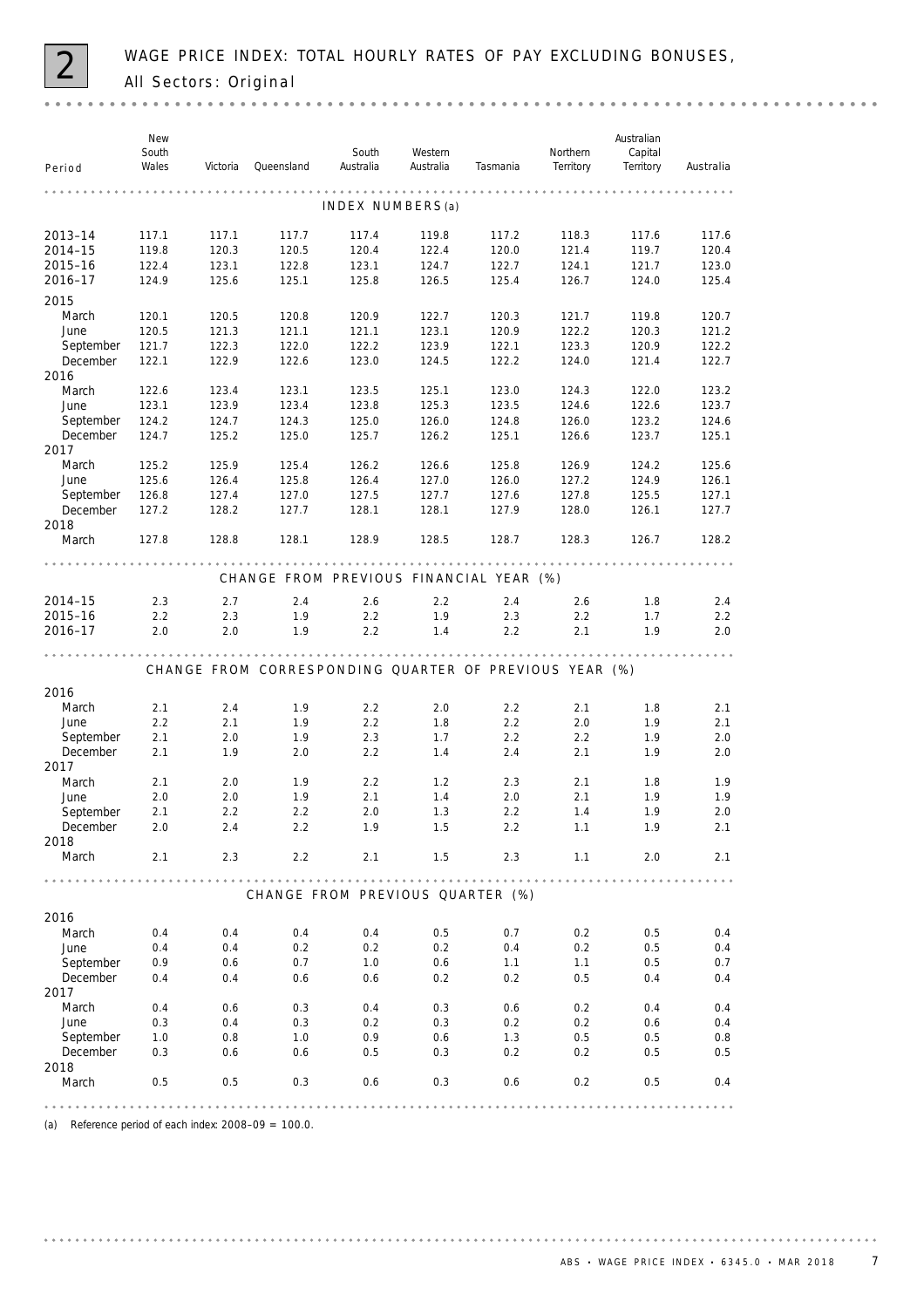

| Period                | New<br>South<br>Wales | Victoria       | Queensland     | South<br>Australia | Western<br>Australia | Tasmania                                               | Northern<br>Territory | Australian<br>Capital<br>Territory | Australia      |
|-----------------------|-----------------------|----------------|----------------|--------------------|----------------------|--------------------------------------------------------|-----------------------|------------------------------------|----------------|
|                       |                       |                |                |                    |                      |                                                        |                       |                                    |                |
|                       |                       |                |                | INDEX NUMBERS(a)   |                      |                                                        |                       |                                    |                |
| 2013-14               | 116.8                 | 117.2          | 117.4          | 117.4              | 119.2                | 116.9                                                  | 118.2                 | 116.1                              | 117.3          |
| 2014-15               | 119.4                 | 120.2          | 120.2          | 120.4              | 121.5                | 120.0                                                  | 121.0                 | 118.8                              | 120.1          |
| 2015-16               | 122.0                 | 122.9          | 122.4          | 123.1              | 123.4                | 122.8                                                  | 123.2                 | 121.2                              | 122.5          |
| 2016-17               | 124.4                 | 125.2          | 124.5          | 125.6              | 124.8                | 125.6                                                  | 125.2                 | 123.7                              | 124.7          |
| 2015                  |                       |                |                |                    |                      |                                                        |                       |                                    |                |
| March                 | 119.7                 | 120.3          | 120.5          | 120.8              | 121.8                | 120.2                                                  | 121.1                 | 119.0                              | 120.3          |
| June                  | 120.1                 | 121.2          | 120.8          | 121.0              | 122.1                | 120.7                                                  | 121.8                 | 119.4                              | 120.8          |
| September             | 121.3                 | 122.1          | 121.7          | 122.4              | 122.7                | 122.2                                                  | 122.7                 | 120.4                              | 121.8          |
| December              | 121.7                 | 122.7          | 122.2          | 122.8              | 123.1                | 122.5                                                  | 123.0                 | 120.9                              | 122.3          |
| 2016                  |                       |                |                |                    |                      |                                                        |                       |                                    |                |
| March<br>June         | 122.1                 | 123.2          | 122.6          | 123.4              | 123.7                | 123.0                                                  | 123.3                 | 121.5                              | 122.7          |
|                       | 122.7<br>123.6        | 123.7          | 122.9<br>123.9 | 123.6<br>124.9     | 124.0<br>124.5       | 123.6<br>125.1                                         | 123.7                 | 121.8<br>123.0                     | 123.1<br>124.1 |
| September<br>December | 124.1                 | 124.5<br>124.9 | 124.3          | 125.3              | 124.6                | 125.4                                                  | 124.6<br>125.0        | 123.3                              | 124.5          |
| 2017                  |                       |                |                |                    |                      |                                                        |                       |                                    |                |
| March                 | 124.6                 | 125.5          | 124.8          | 125.9              | 124.9                | 125.8                                                  | 125.4                 | 124.0                              | 124.9          |
| June                  | 125.1                 | 126.0          | 125.1          | 126.1              | 125.3                | 126.0                                                  | 125.8                 | 124.5                              | 125.4          |
| September             | 126.2                 | 126.9          | 126.4          | 127.4              | 126.2                | 127.9                                                  | 126.5                 | 125.4                              | 126.4          |
| December              | 126.6                 | 127.7          | 126.7          | 127.9              | 126.5                | 128.2                                                  | 126.7                 | 125.7                              | 126.9          |
| 2018                  |                       |                |                |                    |                      |                                                        |                       |                                    |                |
| March                 | 127.1                 | 128.2          | 127.2          | 128.4              | 126.9                | 128.7                                                  | 127.1                 | 126.3                              | 127.4          |
|                       |                       |                |                |                    |                      | CHANGE FROM PREVIOUS FINANCIAL YEAR (%)                |                       |                                    |                |
| 2014-15               | 2.2                   | 2.6            | 2.4            | 2.6                | 1.9                  | 2.7                                                    | 2.4                   | 2.3                                | 2.4            |
| 2015-16               | 2.2                   | 2.2            | 1.8            | 2.2                | 1.6                  | 2.3                                                    | 1.8                   | 2.0                                | 2.0            |
| 2016-17               | 2.0                   | 1.9            | 1.7            | 2.0                | 1.1                  | 2.3                                                    | 1.6                   | 2.1                                | 1.8            |
|                       |                       |                |                |                    |                      |                                                        |                       |                                    |                |
|                       |                       |                |                |                    |                      | CHANGE FROM CORRESPONDING QUARTER OF PREVIOUS YEAR (%) |                       |                                    |                |
| 2016                  |                       |                |                |                    |                      |                                                        |                       |                                    |                |
| March                 | 2.0                   | 2.4            | 1.7            | 2.2                | 1.6                  | 2.3                                                    | 1.8                   | 2.1                                | 2.0            |
| June                  | 2.2                   | 2.1            | 1.7            | 2.1                | 1.6                  | 2.4                                                    | 1.6                   | 2.0                                | 1.9            |
| September             | 1.9                   | 2.0            | 1.8            | 2.0                | 1.5                  | 2.4                                                    | 1.5                   | 2.2                                | 1.9            |
| December              | 2.0                   | 1.8            | 1.7            | 2.0                | 1.2                  | 2.4                                                    | 1.6                   | 2.0                                | 1.8            |
| 2017                  |                       |                |                |                    |                      |                                                        |                       |                                    |                |
| March                 | 2.0                   | 1.9            | 1.8            | 2.0                | 1.0                  | 2.3                                                    | 1.7                   | 2.1                                | 1.8            |
| June                  | 2.0                   | 1.9            | 1.8            | 2.0                | 1.0                  | 1.9                                                    | 1.7                   | 2.2                                | 1.9            |
| September             | 2.1                   | 1.9            | 2.0            | 2.0                | 1.4                  | 2.2                                                    | 1.5                   | 2.0                                | 1.9            |
| December              | 2.0                   | 2.2            | 1.9            | 2.1                | 1.5                  | 2.2                                                    | 1.4                   | 1.9                                | 1.9            |
| 2018<br>March         | 2.0                   | 2.2            | 1.9            | 2.0                | 1.6                  | 2.3                                                    | 1.4                   | 1.9                                | 2.0            |
|                       |                       |                |                |                    |                      |                                                        |                       |                                    |                |
|                       |                       |                |                |                    |                      | CHANGE FROM PREVIOUS QUARTER (%)                       |                       |                                    |                |
| 2016                  |                       |                |                |                    |                      |                                                        |                       |                                    |                |
| March                 | 0.3                   | 0.4            | 0.3            | 0.5                | 0.5                  | 0.4                                                    | 0.2                   | 0.5                                | 0.3            |
| June                  | 0.5                   | 0.4            | 0.2            | 0.2                | 0.2                  | 0.5                                                    | 0.3                   | 0.2                                | 0.3            |
| September             | 0.7                   | 0.6            | 0.8            | 1.1                | 0.4                  | 1.2                                                    | 0.7                   | 1.0                                | 0.8            |
| December              | 0.4                   | 0.3            | 0.3            | 0.3                | 0.1                  | 0.2                                                    | 0.3                   | 0.2                                | 0.3            |
| 2017                  |                       |                |                |                    |                      |                                                        |                       |                                    |                |
| March                 | 0.4                   | 0.5            | 0.4            | 0.5                | 0.2                  | 0.3                                                    | 0.3                   | 0.6                                | 0.3            |
| June                  | 0.4                   | 0.4            | 0.2            | 0.2                | 0.3                  | 0.2                                                    | 0.3                   | 0.4                                | 0.4            |
| September             | 0.9                   | 0.7            | 1.0            | 1.0                | 0.7                  | 1.5                                                    | 0.6                   | 0.7                                | 0.8            |
| December              | 0.3                   | 0.6            | 0.2            | 0.4                | 0.2                  | 0.2                                                    | 0.2                   | 0.2                                | 0.4            |
| 2018<br>March         | 0.4                   | 0.4            | 0.4            | 0.4                | 0.3                  | 0.4                                                    | 0.3                   | 0.5                                | 0.4            |
|                       |                       |                |                |                    |                      |                                                        |                       |                                    |                |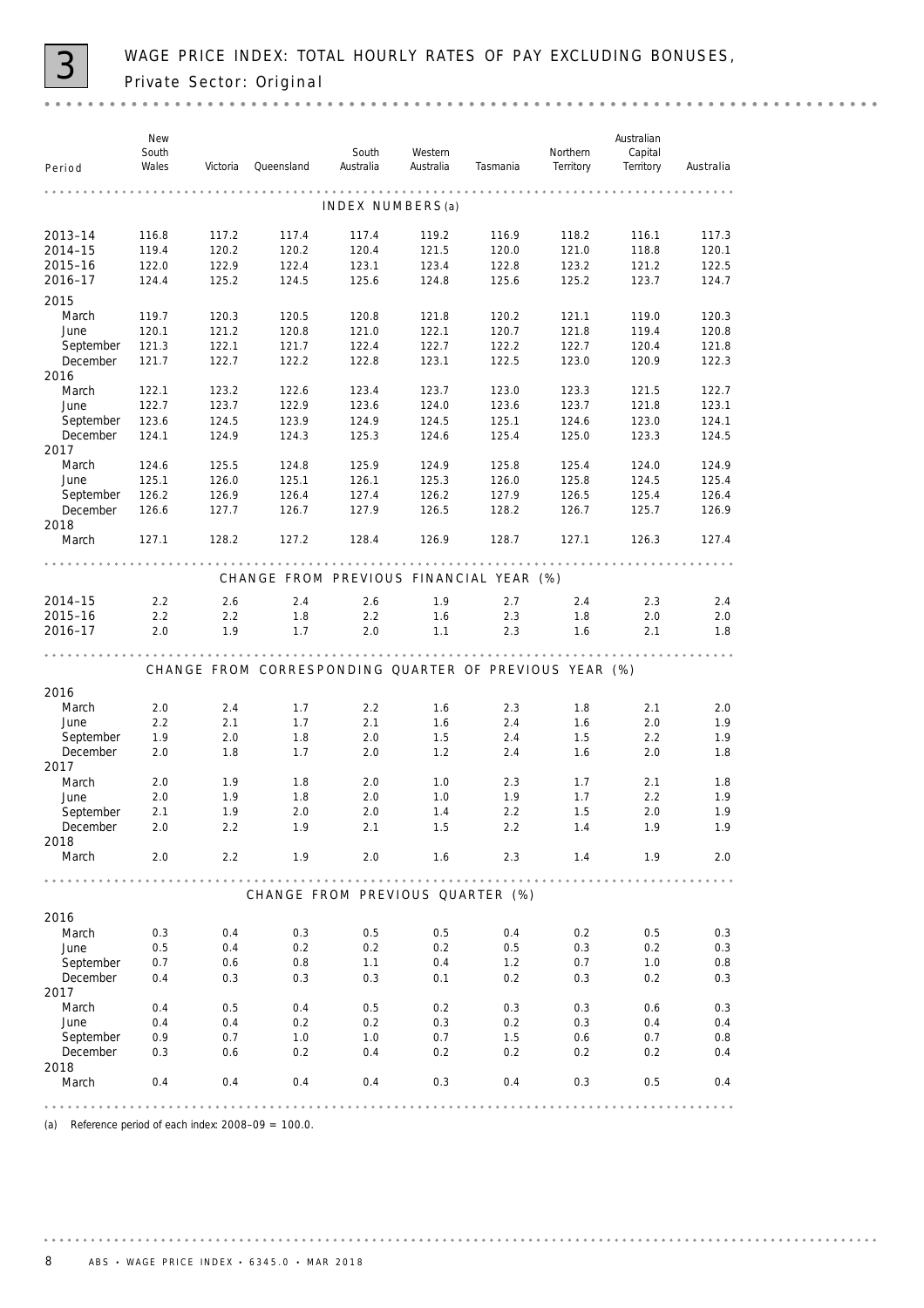

| Period                | New<br>South<br>Wales | Victoria       | Queensland                                             | South<br>Australia | Western<br>Australia | Tasmania       | Northern<br>Territory | Australian<br>Capital<br>Territory | Australia                                      |
|-----------------------|-----------------------|----------------|--------------------------------------------------------|--------------------|----------------------|----------------|-----------------------|------------------------------------|------------------------------------------------|
|                       |                       |                |                                                        |                    |                      |                |                       |                                    |                                                |
|                       |                       |                |                                                        | INDEX NUMBERS(a)   |                      |                |                       |                                    |                                                |
| 2013-14               | 118.0                 | 116.8          | 118.7                                                  | 117.7              | 122.1                | 117.6          | 118.3                 | 118.5                              | 118.5                                          |
| 2014-15               | 121.0                 | 120.5          | 121.5                                                  | 120.6              | 125.7                | 120.2          | 122.0                 | 120.1                              | 121.6                                          |
| 2015-16               | 123.8                 | 124.0          | 124.5                                                  | 123.6              | 129.9                | 122.4          | 125.8                 | 121.9                              | 124.6                                          |
| 2016-17               | 126.9                 | 126.9          | 127.5                                                  | 126.7              | 132.6                | 124.9          | 129.7                 | 124.1                              | 127.6                                          |
| 2015                  |                       |                |                                                        |                    |                      |                |                       |                                    |                                                |
| March                 | 121.4                 | 121.3          | 122.1                                                  | 121.3              | 126.2                | 120.6          | 122.7                 | 120.1                              | 122.1                                          |
| June                  | 121.6                 | 121.9          | 122.4                                                  | 121.5              | 126.9                | 121.3          | 122.8                 | 120.7                              | 122.5                                          |
| September             | 123.3                 | 123.3          | 123.1                                                  | 121.9              | 128.8                | 121.6          | 124.3                 | 121.0                              | 123.7                                          |
| December              | 123.5                 | 123.7          | 123.9                                                  | 123.9              | 129.8                | 121.7          | 126.1                 | 121.6                              | 124.3                                          |
| 2016                  |                       |                |                                                        |                    |                      |                |                       |                                    |                                                |
| March                 | 124.1                 | 124.3          | 125.2                                                  | 124.2              | 130.4                | 122.9          | 126.3                 | 122.1                              | 125.0                                          |
| June                  | 124.3                 | 124.8          | 125.6                                                  | 124.5              | 130.7                | 123.2          | 126.3                 | 123.0                              | 125.4                                          |
| September<br>December | 126.2<br>126.4        | 125.7<br>126.3 | 125.9<br>127.5                                         | 125.3<br>126.8     | 131.7<br>132.2       | 124.0<br>124.4 | 128.8<br>129.8        | 123.2<br>123.8                     | 126.5<br>127.2                                 |
| 2017                  |                       |                |                                                        |                    |                      |                |                       |                                    |                                                |
| March                 | 127.3                 | 127.5          | 127.9                                                  | 127.2              | 133.2                | 125.4          | 130.0                 | 124.2                              | 128.0                                          |
| June                  | 127.5                 | 128.1          | 128.6                                                  | 127.4              | 133.4                | 125.6          | 130.1                 | 125.0                              | 128.5                                          |
| September             | 129.2                 | 129.1          | 129.4                                                  | 128.1              | 133.8                | 126.9          | 130.5                 | 125.5                              | 129.5                                          |
| December              | 129.4                 | 130.2          | 131.1                                                  | 129.1              | 134.3                | 127.2          | 130.6                 | 126.3                              | 130.3                                          |
| 2018                  |                       |                |                                                        |                    |                      |                |                       |                                    |                                                |
| March                 | 130.3                 | 131.2          | 131.3                                                  | 130.3              | 134.9                | 128.6          | 130.8                 | 126.8                              | 131.0                                          |
|                       |                       |                |                                                        |                    |                      |                |                       |                                    |                                                |
|                       |                       |                | CHANGE FROM PREVIOUS FINANCIAL YEAR (%)                |                    |                      |                |                       |                                    |                                                |
| 2014-15               | 2.5                   | 3.2            | 2.4                                                    | 2.5                | 2.9                  | 2.2            | 3.1                   | 1.4                                | 2.6                                            |
| 2015-16               | 2.3                   | 2.9            | 2.5                                                    | 2.5                | 3.3                  | 1.8            | 3.1                   | 1.5                                | 2.5                                            |
| 2016-17               | 2.5                   | 2.3            | 2.4                                                    | 2.5                | 2.1                  | 2.0            | 3.1                   | 1.8                                | 2.4                                            |
|                       |                       |                |                                                        |                    |                      |                |                       |                                    |                                                |
|                       |                       |                | CHANGE FROM CORRESPONDING QUARTER OF PREVIOUS YEAR (%) |                    |                      |                |                       |                                    |                                                |
| 2016                  |                       |                |                                                        |                    |                      |                |                       |                                    |                                                |
| March                 | 2.2                   | 2.5            | 2.5                                                    | 2.4                | 3.3                  | 1.9            | 2.9                   | 1.7                                | 2.4                                            |
| June                  | 2.2                   | 2.4            | 2.6                                                    | 2.5                | 3.0                  | 1.6            | 2.9                   | 1.9                                | 2.4                                            |
| September             | 2.4                   | 1.9            | 2.3                                                    | 2.8                | 2.3                  | 2.0            | 3.6                   | 1.8                                | 2.3                                            |
| December              | 2.3                   | 2.1            | 2.9                                                    | 2.3                | 1.8                  | 2.2            | 2.9                   | 1.8                                | 2.3                                            |
| 2017                  |                       |                |                                                        |                    |                      |                |                       |                                    |                                                |
| March                 | 2.6                   | 2.6            | 2.2                                                    | 2.4                | 2.1                  | 2.0            | 2.9                   | 1.7                                | 2.4                                            |
| June                  | 2.6<br>2.4            | 2.6<br>2.7     | 2.4<br>2.8                                             | 2.3<br>2.2         | 2.1<br>1.6           | 1.9<br>2.3     | 3.0<br>1.3            | 1.6<br>1.9                         | 2.5<br>2.4                                     |
| September<br>December | 2.4                   | 3.1            | 2.8                                                    | 1.8                | 1.6                  | 2.3            | 0.6                   | 2.0                                | 2.4                                            |
| 2018                  |                       |                |                                                        |                    |                      |                |                       |                                    |                                                |
| March                 | 2.4                   | 2.9            | 2.7                                                    | 2.4                | 1.3                  | 2.6            | 0.6                   | 2.1                                | 2.3                                            |
|                       |                       |                |                                                        |                    |                      |                |                       |                                    | $\mathbf{a} \cdot \mathbf{a} \cdot \mathbf{a}$ |
|                       |                       |                | CHANGE FROM PREVIOUS QUARTER (%)                       |                    |                      |                |                       |                                    |                                                |
| 2016                  |                       |                |                                                        |                    |                      |                |                       |                                    |                                                |
| March                 | 0.5                   | 0.5            | 1.0                                                    | 0.2                | 0.5                  | 1.0            | 0.2                   | 0.4                                | 0.6                                            |
| June                  | 0.2                   | 0.4            | 0.3                                                    | 0.2                | 0.2                  | 0.2            | 0.0                   | 0.7                                | 0.3                                            |
| September             | 1.5                   | 0.7            | 0.2                                                    | 0.6                | 0.8                  | 0.6            | 2.0                   | 0.2                                | 0.9                                            |
| December              | 0.2                   | 0.5            | 1.3                                                    | 1.2                | 0.4                  | 0.3            | 0.8                   | 0.5                                | 0.6                                            |
| 2017                  |                       |                |                                                        |                    |                      |                |                       |                                    |                                                |
| March                 | 0.7                   | 1.0            | 0.3                                                    | 0.3                | 0.8                  | 0.8            | 0.2                   | 0.3                                | 0.6                                            |
| June                  | 0.2                   | 0.5            | 0.5                                                    | 0.2                | 0.2                  | 0.2            | 0.1                   | 0.6                                | 0.4                                            |
| September             | 1.3                   | 0.8            | 0.6                                                    | 0.5                | 0.3                  | 1.0            | 0.3                   | 0.4                                | 0.8                                            |
| December              | 0.2                   | 0.9            | 1.3                                                    | 0.8                | 0.4                  | 0.2            | 0.1                   | 0.6                                | 0.6                                            |
| 2018                  |                       |                |                                                        |                    |                      |                |                       |                                    |                                                |
| March                 | 0.7                   | 0.8            | 0.2                                                    | 0.9                | 0.4                  | 1.1            | 0.2                   | 0.4                                | 0.5                                            |
|                       |                       |                |                                                        |                    |                      |                |                       |                                    |                                                |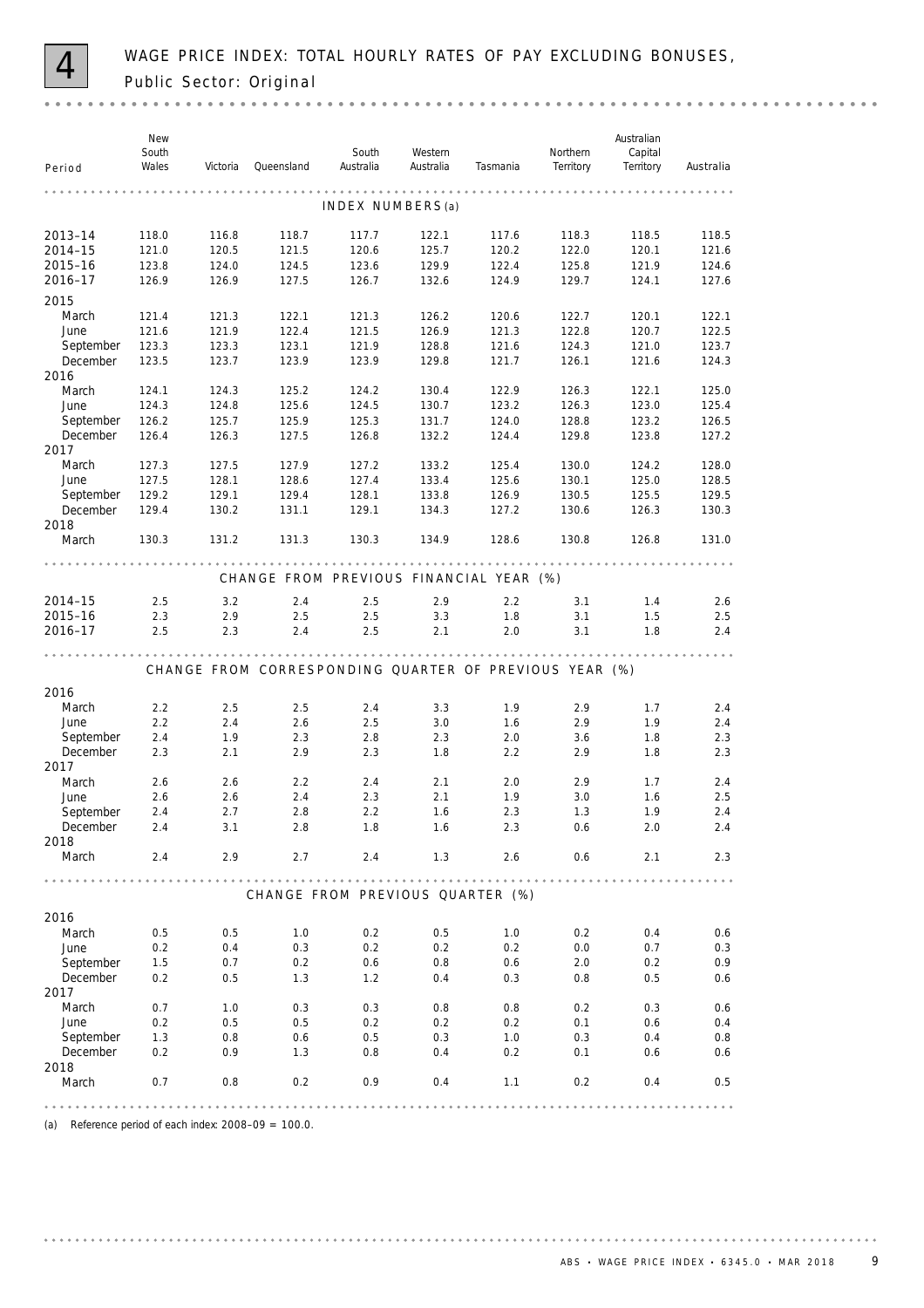

| Jun Otr<br>Sep Otr<br>Dec Otr<br>Mar Qtr<br>Mar Qtr<br>$2013 - 14$<br>$2014 - 15$<br>2015-16<br>$2016 - 17$<br>2017<br>2017<br>2017<br>2017<br>2018<br>Industry<br>PRIVATE<br>Mining<br>121.1<br>123.9<br>125.9<br>127.0<br>126.9<br>127.9<br>128.1<br>128.5<br>128.7<br>116.9<br>120.1<br>123.0<br>125.4<br>125.7<br>126.3<br>127.3<br>127.9<br>128.5<br>Manufacturing<br>Electricity, gas, water and waste services<br>127.9<br>132.3<br>133.7<br>120.7<br>124.6<br>130.8<br>131.3<br>131.5<br>132.7<br>Construction<br>118.9<br>121.5<br>123.3<br>125.5<br>125.8<br>126.2<br>127.0<br>127.7<br>128.0<br>Wholesale trade<br>122.9<br>125.1<br>125.2<br>127.0<br>127.3<br>118.0<br>120.6<br>126.0<br>126.8<br>Retail trade<br>117.5<br>120.3<br>122.6<br>122.9<br>123.0<br>124.1<br>124.4<br>124.7<br>115.0<br>Accommodation and food services<br>117.4<br>120.1<br>122.8<br>122.9<br>123.0<br>125.3<br>125.6<br>114.5<br>125.1<br>Transport, postal and warehousing<br>118.2<br>121.0<br>123.4<br>125.6<br>125.8<br>126.1<br>126.9<br>127.4<br>127.9<br>Information media and telecommunications<br>117.7<br>120.4<br>122.7<br>123.3<br>125.3<br>125.5<br>114.8<br>123.1<br>124.1<br>Financial and insurance services<br>117.9<br>121.2<br>124.2<br>126.8<br>127.4<br>127.8<br>128.2<br>129.3<br>129.9<br>Rental, hiring and real estate services<br>115.5<br>118.1<br>120.0<br>121.5<br>121.8<br>123.2<br>123.4<br>123.6<br>121.6<br>Professional, scientific and technical services<br>118.2<br>120.4<br>122.3<br>124.1<br>124.2<br>124.6<br>125.5<br>126.0<br>126.3<br>Administrative and support services<br>117.9<br>119.5<br>121.1<br>121.5<br>122.7<br>123.1<br>123.4<br>115.7<br>121.1<br>Public administration and safety<br>119.8<br>122.1<br>124.3<br>124.8<br>124.8<br>126.7<br>126.9<br>127.0<br>116.8<br>Education and training<br>122.4<br>125.1<br>127.8<br>129.6<br>131.5<br>119.1<br>128.3<br>128.6<br>130.3<br>Health care and social assistance<br>117.8<br>120.9<br>123.8<br>126.8<br>127.1<br>127.5<br>129.4<br>129.8<br>130.6<br>Arts and recreation services<br>120.4<br>123.3<br>125.7<br>126.2<br>128.2<br>128.6<br>129.1<br>116.5<br>126.4<br>Other services<br>116.4<br>118.8<br>123.8<br>124.0<br>126.5<br>127.0<br>121.5<br>124.4<br>126.1<br>All industries<br>117.3<br>120.1<br>122.5<br>124.7<br>124.9<br>125.4<br>126.4<br>126.9<br>127.4<br>PUBLIC<br>Electricity, gas, water and waste services<br>121.5<br>130.0<br>131.2<br>132.3<br>132.8<br>124.5<br>127.2<br>130.1<br>131.9<br>Professional, scientific and technical services<br>121.2<br>123.0<br>124.8<br>125.0<br>125.3<br>125.9<br>127.1<br>127.3<br>119.5<br>Public administration and safety<br>118.5<br>121.0<br>123.7<br>126.4<br>126.7<br>126.9<br>128.4<br>128.9<br>129.6<br>118.7<br>122.5<br>129.1<br>129.9<br>130.2<br>131.9<br>132.9<br>Education and training<br>126.0<br>130.9<br>Health care and social assistance<br>118.0<br>121.4<br>124.5<br>127.5<br>127.8<br>128.6<br>129.8<br>131.0<br>131.4<br>118.5<br>127.6<br>128.0<br>128.5<br>129.5<br>121.6<br>124.6<br>130.3<br>131.0<br>All industries(b)<br>ALL SECTORS<br>Mining<br>121.1<br>123.9<br>125.9<br>127.0<br>126.9<br>127.9<br>128.1<br>128.5<br>128.7<br>125.4<br>126.3<br>127.9<br>128.5<br>Manufacturing<br>116.9<br>120.1<br>123.0<br>125.7<br>127.3<br>Electricity, gas, water and waste services<br>124.5<br>127.5<br>130.6<br>131.3<br>132.0<br>132.4<br>133.2<br>121.1<br>130.4<br>Construction<br>125.5<br>125.7<br>126.2<br>127.0<br>127.6<br>128.0<br>118.9<br>121.4<br>123.3<br>Wholesale trade<br>125.2<br>127.3<br>118.0<br>120.6<br>122.9<br>125.1<br>126.0<br>126.8<br>127.0<br>Retail trade<br>115.0<br>117.5<br>122.6<br>122.9<br>123.0<br>124.1<br>124.4<br>124.7<br>120.3<br>Accommodation and food services<br>114.5<br>117.5<br>120.2<br>122.8<br>123.0<br>123.0<br>125.2<br>125.3<br>125.6<br>Transport, postal and warehousing<br>117.9<br>123.3<br>125.8<br>127.6<br>128.4<br>120.7<br>126.2<br>126.6<br>127.2<br>Information media and telecommunications<br>115.0<br>117.9<br>120.5<br>122.8<br>123.2<br>123.4<br>124.2<br>125.4<br>125.6<br>Financial and insurance services<br>117.9<br>121.1<br>124.2<br>126.9<br>127.4<br>127.8<br>129.3<br>129.9<br>128.2<br>Rental, hiring and real estate services<br>115.9<br>118.5<br>120.5<br>122.0<br>122.1<br>122.3<br>123.7<br>123.9<br>124.1<br>Professional, scientific and technical services<br>118.3<br>120.4<br>122.3<br>124.1<br>124.3<br>124.7<br>125.5<br>126.1<br>126.4<br>Administrative and support services<br>119.6<br>121.2<br>123.5<br>115.8<br>118.0<br>121.2<br>121.6<br>122.8<br>123.3<br>Public administration and safety<br>118.4<br>120.9<br>126.3<br>128.2<br>128.8<br>129.4<br>123.6<br>126.6<br>126.8<br>Education and training<br>122.4<br>132.4<br>118.8<br>125.7<br>128.7<br>129.3<br>129.7<br>130.4<br>131.3<br>Health care and social assistance<br>117.9<br>121.1<br>124.1<br>127.1<br>127.4<br>128.0<br>129.6<br>130.3<br>130.9<br>116.7<br>125.3<br>Arts and recreation services<br>120.1<br>122.9<br>125.7<br>126.1<br>127.8<br>128.4<br>128.8<br>Other services<br>118.9<br>123.9<br>127.1<br>116.4<br>121.6<br>124.1<br>124.5<br>126.1<br>126.5<br>All industries<br>117.6<br>120.4<br>123.0<br>125.4<br>125.6<br>126.1<br>127.1<br>127.7<br>128.2 | FINANCIAL YEAR |  |  |  |  | QUARTER |  |  |  |  |  |  |
|------------------------------------------------------------------------------------------------------------------------------------------------------------------------------------------------------------------------------------------------------------------------------------------------------------------------------------------------------------------------------------------------------------------------------------------------------------------------------------------------------------------------------------------------------------------------------------------------------------------------------------------------------------------------------------------------------------------------------------------------------------------------------------------------------------------------------------------------------------------------------------------------------------------------------------------------------------------------------------------------------------------------------------------------------------------------------------------------------------------------------------------------------------------------------------------------------------------------------------------------------------------------------------------------------------------------------------------------------------------------------------------------------------------------------------------------------------------------------------------------------------------------------------------------------------------------------------------------------------------------------------------------------------------------------------------------------------------------------------------------------------------------------------------------------------------------------------------------------------------------------------------------------------------------------------------------------------------------------------------------------------------------------------------------------------------------------------------------------------------------------------------------------------------------------------------------------------------------------------------------------------------------------------------------------------------------------------------------------------------------------------------------------------------------------------------------------------------------------------------------------------------------------------------------------------------------------------------------------------------------------------------------------------------------------------------------------------------------------------------------------------------------------------------------------------------------------------------------------------------------------------------------------------------------------------------------------------------------------------------------------------------------------------------------------------------------------------------------------------------------------------------------------------------------------------------------------------------------------------------------------------------------------------------------------------------------------------------------------------------------------------------------------------------------------------------------------------------------------------------------------------------------------------------------------------------------------------------------------------------------------------------------------------------------------------------------------------------------------------------------------------------------------------------------------------------------------------------------------------------------------------------------------------------------------------------------------------------------------------------------------------------------------------------------------------------------------------------------------------------------------------------------------------------------------------------------------------------------------------------------------------------------------------------------------------------------------------------------------------------------------------------------------------------------------------------------------------------------------------------------------------------------------------------------------------------------------------------------------------------------------------------------------------------------------------------------------------------------------------------------------------------------------------------------------------------------------------------------------------------------------------------------------------------------------------------------------------------------------------------------------------------------------------------------------------------------------------------------------------------------------------------------------------------------------------------------------------------------------------------------------------------------------------------------------------------------------------------|----------------|--|--|--|--|---------|--|--|--|--|--|--|
|                                                                                                                                                                                                                                                                                                                                                                                                                                                                                                                                                                                                                                                                                                                                                                                                                                                                                                                                                                                                                                                                                                                                                                                                                                                                                                                                                                                                                                                                                                                                                                                                                                                                                                                                                                                                                                                                                                                                                                                                                                                                                                                                                                                                                                                                                                                                                                                                                                                                                                                                                                                                                                                                                                                                                                                                                                                                                                                                                                                                                                                                                                                                                                                                                                                                                                                                                                                                                                                                                                                                                                                                                                                                                                                                                                                                                                                                                                                                                                                                                                                                                                                                                                                                                                                                                                                                                                                                                                                                                                                                                                                                                                                                                                                                                                                                                                                                                                                                                                                                                                                                                                                                                                                                                                                                                                                                          |                |  |  |  |  |         |  |  |  |  |  |  |
|                                                                                                                                                                                                                                                                                                                                                                                                                                                                                                                                                                                                                                                                                                                                                                                                                                                                                                                                                                                                                                                                                                                                                                                                                                                                                                                                                                                                                                                                                                                                                                                                                                                                                                                                                                                                                                                                                                                                                                                                                                                                                                                                                                                                                                                                                                                                                                                                                                                                                                                                                                                                                                                                                                                                                                                                                                                                                                                                                                                                                                                                                                                                                                                                                                                                                                                                                                                                                                                                                                                                                                                                                                                                                                                                                                                                                                                                                                                                                                                                                                                                                                                                                                                                                                                                                                                                                                                                                                                                                                                                                                                                                                                                                                                                                                                                                                                                                                                                                                                                                                                                                                                                                                                                                                                                                                                                          |                |  |  |  |  |         |  |  |  |  |  |  |
|                                                                                                                                                                                                                                                                                                                                                                                                                                                                                                                                                                                                                                                                                                                                                                                                                                                                                                                                                                                                                                                                                                                                                                                                                                                                                                                                                                                                                                                                                                                                                                                                                                                                                                                                                                                                                                                                                                                                                                                                                                                                                                                                                                                                                                                                                                                                                                                                                                                                                                                                                                                                                                                                                                                                                                                                                                                                                                                                                                                                                                                                                                                                                                                                                                                                                                                                                                                                                                                                                                                                                                                                                                                                                                                                                                                                                                                                                                                                                                                                                                                                                                                                                                                                                                                                                                                                                                                                                                                                                                                                                                                                                                                                                                                                                                                                                                                                                                                                                                                                                                                                                                                                                                                                                                                                                                                                          |                |  |  |  |  |         |  |  |  |  |  |  |
|                                                                                                                                                                                                                                                                                                                                                                                                                                                                                                                                                                                                                                                                                                                                                                                                                                                                                                                                                                                                                                                                                                                                                                                                                                                                                                                                                                                                                                                                                                                                                                                                                                                                                                                                                                                                                                                                                                                                                                                                                                                                                                                                                                                                                                                                                                                                                                                                                                                                                                                                                                                                                                                                                                                                                                                                                                                                                                                                                                                                                                                                                                                                                                                                                                                                                                                                                                                                                                                                                                                                                                                                                                                                                                                                                                                                                                                                                                                                                                                                                                                                                                                                                                                                                                                                                                                                                                                                                                                                                                                                                                                                                                                                                                                                                                                                                                                                                                                                                                                                                                                                                                                                                                                                                                                                                                                                          |                |  |  |  |  |         |  |  |  |  |  |  |
|                                                                                                                                                                                                                                                                                                                                                                                                                                                                                                                                                                                                                                                                                                                                                                                                                                                                                                                                                                                                                                                                                                                                                                                                                                                                                                                                                                                                                                                                                                                                                                                                                                                                                                                                                                                                                                                                                                                                                                                                                                                                                                                                                                                                                                                                                                                                                                                                                                                                                                                                                                                                                                                                                                                                                                                                                                                                                                                                                                                                                                                                                                                                                                                                                                                                                                                                                                                                                                                                                                                                                                                                                                                                                                                                                                                                                                                                                                                                                                                                                                                                                                                                                                                                                                                                                                                                                                                                                                                                                                                                                                                                                                                                                                                                                                                                                                                                                                                                                                                                                                                                                                                                                                                                                                                                                                                                          |                |  |  |  |  |         |  |  |  |  |  |  |
|                                                                                                                                                                                                                                                                                                                                                                                                                                                                                                                                                                                                                                                                                                                                                                                                                                                                                                                                                                                                                                                                                                                                                                                                                                                                                                                                                                                                                                                                                                                                                                                                                                                                                                                                                                                                                                                                                                                                                                                                                                                                                                                                                                                                                                                                                                                                                                                                                                                                                                                                                                                                                                                                                                                                                                                                                                                                                                                                                                                                                                                                                                                                                                                                                                                                                                                                                                                                                                                                                                                                                                                                                                                                                                                                                                                                                                                                                                                                                                                                                                                                                                                                                                                                                                                                                                                                                                                                                                                                                                                                                                                                                                                                                                                                                                                                                                                                                                                                                                                                                                                                                                                                                                                                                                                                                                                                          |                |  |  |  |  |         |  |  |  |  |  |  |
|                                                                                                                                                                                                                                                                                                                                                                                                                                                                                                                                                                                                                                                                                                                                                                                                                                                                                                                                                                                                                                                                                                                                                                                                                                                                                                                                                                                                                                                                                                                                                                                                                                                                                                                                                                                                                                                                                                                                                                                                                                                                                                                                                                                                                                                                                                                                                                                                                                                                                                                                                                                                                                                                                                                                                                                                                                                                                                                                                                                                                                                                                                                                                                                                                                                                                                                                                                                                                                                                                                                                                                                                                                                                                                                                                                                                                                                                                                                                                                                                                                                                                                                                                                                                                                                                                                                                                                                                                                                                                                                                                                                                                                                                                                                                                                                                                                                                                                                                                                                                                                                                                                                                                                                                                                                                                                                                          |                |  |  |  |  |         |  |  |  |  |  |  |
|                                                                                                                                                                                                                                                                                                                                                                                                                                                                                                                                                                                                                                                                                                                                                                                                                                                                                                                                                                                                                                                                                                                                                                                                                                                                                                                                                                                                                                                                                                                                                                                                                                                                                                                                                                                                                                                                                                                                                                                                                                                                                                                                                                                                                                                                                                                                                                                                                                                                                                                                                                                                                                                                                                                                                                                                                                                                                                                                                                                                                                                                                                                                                                                                                                                                                                                                                                                                                                                                                                                                                                                                                                                                                                                                                                                                                                                                                                                                                                                                                                                                                                                                                                                                                                                                                                                                                                                                                                                                                                                                                                                                                                                                                                                                                                                                                                                                                                                                                                                                                                                                                                                                                                                                                                                                                                                                          |                |  |  |  |  |         |  |  |  |  |  |  |
|                                                                                                                                                                                                                                                                                                                                                                                                                                                                                                                                                                                                                                                                                                                                                                                                                                                                                                                                                                                                                                                                                                                                                                                                                                                                                                                                                                                                                                                                                                                                                                                                                                                                                                                                                                                                                                                                                                                                                                                                                                                                                                                                                                                                                                                                                                                                                                                                                                                                                                                                                                                                                                                                                                                                                                                                                                                                                                                                                                                                                                                                                                                                                                                                                                                                                                                                                                                                                                                                                                                                                                                                                                                                                                                                                                                                                                                                                                                                                                                                                                                                                                                                                                                                                                                                                                                                                                                                                                                                                                                                                                                                                                                                                                                                                                                                                                                                                                                                                                                                                                                                                                                                                                                                                                                                                                                                          |                |  |  |  |  |         |  |  |  |  |  |  |
|                                                                                                                                                                                                                                                                                                                                                                                                                                                                                                                                                                                                                                                                                                                                                                                                                                                                                                                                                                                                                                                                                                                                                                                                                                                                                                                                                                                                                                                                                                                                                                                                                                                                                                                                                                                                                                                                                                                                                                                                                                                                                                                                                                                                                                                                                                                                                                                                                                                                                                                                                                                                                                                                                                                                                                                                                                                                                                                                                                                                                                                                                                                                                                                                                                                                                                                                                                                                                                                                                                                                                                                                                                                                                                                                                                                                                                                                                                                                                                                                                                                                                                                                                                                                                                                                                                                                                                                                                                                                                                                                                                                                                                                                                                                                                                                                                                                                                                                                                                                                                                                                                                                                                                                                                                                                                                                                          |                |  |  |  |  |         |  |  |  |  |  |  |
|                                                                                                                                                                                                                                                                                                                                                                                                                                                                                                                                                                                                                                                                                                                                                                                                                                                                                                                                                                                                                                                                                                                                                                                                                                                                                                                                                                                                                                                                                                                                                                                                                                                                                                                                                                                                                                                                                                                                                                                                                                                                                                                                                                                                                                                                                                                                                                                                                                                                                                                                                                                                                                                                                                                                                                                                                                                                                                                                                                                                                                                                                                                                                                                                                                                                                                                                                                                                                                                                                                                                                                                                                                                                                                                                                                                                                                                                                                                                                                                                                                                                                                                                                                                                                                                                                                                                                                                                                                                                                                                                                                                                                                                                                                                                                                                                                                                                                                                                                                                                                                                                                                                                                                                                                                                                                                                                          |                |  |  |  |  |         |  |  |  |  |  |  |
|                                                                                                                                                                                                                                                                                                                                                                                                                                                                                                                                                                                                                                                                                                                                                                                                                                                                                                                                                                                                                                                                                                                                                                                                                                                                                                                                                                                                                                                                                                                                                                                                                                                                                                                                                                                                                                                                                                                                                                                                                                                                                                                                                                                                                                                                                                                                                                                                                                                                                                                                                                                                                                                                                                                                                                                                                                                                                                                                                                                                                                                                                                                                                                                                                                                                                                                                                                                                                                                                                                                                                                                                                                                                                                                                                                                                                                                                                                                                                                                                                                                                                                                                                                                                                                                                                                                                                                                                                                                                                                                                                                                                                                                                                                                                                                                                                                                                                                                                                                                                                                                                                                                                                                                                                                                                                                                                          |                |  |  |  |  |         |  |  |  |  |  |  |
|                                                                                                                                                                                                                                                                                                                                                                                                                                                                                                                                                                                                                                                                                                                                                                                                                                                                                                                                                                                                                                                                                                                                                                                                                                                                                                                                                                                                                                                                                                                                                                                                                                                                                                                                                                                                                                                                                                                                                                                                                                                                                                                                                                                                                                                                                                                                                                                                                                                                                                                                                                                                                                                                                                                                                                                                                                                                                                                                                                                                                                                                                                                                                                                                                                                                                                                                                                                                                                                                                                                                                                                                                                                                                                                                                                                                                                                                                                                                                                                                                                                                                                                                                                                                                                                                                                                                                                                                                                                                                                                                                                                                                                                                                                                                                                                                                                                                                                                                                                                                                                                                                                                                                                                                                                                                                                                                          |                |  |  |  |  |         |  |  |  |  |  |  |
|                                                                                                                                                                                                                                                                                                                                                                                                                                                                                                                                                                                                                                                                                                                                                                                                                                                                                                                                                                                                                                                                                                                                                                                                                                                                                                                                                                                                                                                                                                                                                                                                                                                                                                                                                                                                                                                                                                                                                                                                                                                                                                                                                                                                                                                                                                                                                                                                                                                                                                                                                                                                                                                                                                                                                                                                                                                                                                                                                                                                                                                                                                                                                                                                                                                                                                                                                                                                                                                                                                                                                                                                                                                                                                                                                                                                                                                                                                                                                                                                                                                                                                                                                                                                                                                                                                                                                                                                                                                                                                                                                                                                                                                                                                                                                                                                                                                                                                                                                                                                                                                                                                                                                                                                                                                                                                                                          |                |  |  |  |  |         |  |  |  |  |  |  |
|                                                                                                                                                                                                                                                                                                                                                                                                                                                                                                                                                                                                                                                                                                                                                                                                                                                                                                                                                                                                                                                                                                                                                                                                                                                                                                                                                                                                                                                                                                                                                                                                                                                                                                                                                                                                                                                                                                                                                                                                                                                                                                                                                                                                                                                                                                                                                                                                                                                                                                                                                                                                                                                                                                                                                                                                                                                                                                                                                                                                                                                                                                                                                                                                                                                                                                                                                                                                                                                                                                                                                                                                                                                                                                                                                                                                                                                                                                                                                                                                                                                                                                                                                                                                                                                                                                                                                                                                                                                                                                                                                                                                                                                                                                                                                                                                                                                                                                                                                                                                                                                                                                                                                                                                                                                                                                                                          |                |  |  |  |  |         |  |  |  |  |  |  |
|                                                                                                                                                                                                                                                                                                                                                                                                                                                                                                                                                                                                                                                                                                                                                                                                                                                                                                                                                                                                                                                                                                                                                                                                                                                                                                                                                                                                                                                                                                                                                                                                                                                                                                                                                                                                                                                                                                                                                                                                                                                                                                                                                                                                                                                                                                                                                                                                                                                                                                                                                                                                                                                                                                                                                                                                                                                                                                                                                                                                                                                                                                                                                                                                                                                                                                                                                                                                                                                                                                                                                                                                                                                                                                                                                                                                                                                                                                                                                                                                                                                                                                                                                                                                                                                                                                                                                                                                                                                                                                                                                                                                                                                                                                                                                                                                                                                                                                                                                                                                                                                                                                                                                                                                                                                                                                                                          |                |  |  |  |  |         |  |  |  |  |  |  |
|                                                                                                                                                                                                                                                                                                                                                                                                                                                                                                                                                                                                                                                                                                                                                                                                                                                                                                                                                                                                                                                                                                                                                                                                                                                                                                                                                                                                                                                                                                                                                                                                                                                                                                                                                                                                                                                                                                                                                                                                                                                                                                                                                                                                                                                                                                                                                                                                                                                                                                                                                                                                                                                                                                                                                                                                                                                                                                                                                                                                                                                                                                                                                                                                                                                                                                                                                                                                                                                                                                                                                                                                                                                                                                                                                                                                                                                                                                                                                                                                                                                                                                                                                                                                                                                                                                                                                                                                                                                                                                                                                                                                                                                                                                                                                                                                                                                                                                                                                                                                                                                                                                                                                                                                                                                                                                                                          |                |  |  |  |  |         |  |  |  |  |  |  |
|                                                                                                                                                                                                                                                                                                                                                                                                                                                                                                                                                                                                                                                                                                                                                                                                                                                                                                                                                                                                                                                                                                                                                                                                                                                                                                                                                                                                                                                                                                                                                                                                                                                                                                                                                                                                                                                                                                                                                                                                                                                                                                                                                                                                                                                                                                                                                                                                                                                                                                                                                                                                                                                                                                                                                                                                                                                                                                                                                                                                                                                                                                                                                                                                                                                                                                                                                                                                                                                                                                                                                                                                                                                                                                                                                                                                                                                                                                                                                                                                                                                                                                                                                                                                                                                                                                                                                                                                                                                                                                                                                                                                                                                                                                                                                                                                                                                                                                                                                                                                                                                                                                                                                                                                                                                                                                                                          |                |  |  |  |  |         |  |  |  |  |  |  |
|                                                                                                                                                                                                                                                                                                                                                                                                                                                                                                                                                                                                                                                                                                                                                                                                                                                                                                                                                                                                                                                                                                                                                                                                                                                                                                                                                                                                                                                                                                                                                                                                                                                                                                                                                                                                                                                                                                                                                                                                                                                                                                                                                                                                                                                                                                                                                                                                                                                                                                                                                                                                                                                                                                                                                                                                                                                                                                                                                                                                                                                                                                                                                                                                                                                                                                                                                                                                                                                                                                                                                                                                                                                                                                                                                                                                                                                                                                                                                                                                                                                                                                                                                                                                                                                                                                                                                                                                                                                                                                                                                                                                                                                                                                                                                                                                                                                                                                                                                                                                                                                                                                                                                                                                                                                                                                                                          |                |  |  |  |  |         |  |  |  |  |  |  |
|                                                                                                                                                                                                                                                                                                                                                                                                                                                                                                                                                                                                                                                                                                                                                                                                                                                                                                                                                                                                                                                                                                                                                                                                                                                                                                                                                                                                                                                                                                                                                                                                                                                                                                                                                                                                                                                                                                                                                                                                                                                                                                                                                                                                                                                                                                                                                                                                                                                                                                                                                                                                                                                                                                                                                                                                                                                                                                                                                                                                                                                                                                                                                                                                                                                                                                                                                                                                                                                                                                                                                                                                                                                                                                                                                                                                                                                                                                                                                                                                                                                                                                                                                                                                                                                                                                                                                                                                                                                                                                                                                                                                                                                                                                                                                                                                                                                                                                                                                                                                                                                                                                                                                                                                                                                                                                                                          |                |  |  |  |  |         |  |  |  |  |  |  |
|                                                                                                                                                                                                                                                                                                                                                                                                                                                                                                                                                                                                                                                                                                                                                                                                                                                                                                                                                                                                                                                                                                                                                                                                                                                                                                                                                                                                                                                                                                                                                                                                                                                                                                                                                                                                                                                                                                                                                                                                                                                                                                                                                                                                                                                                                                                                                                                                                                                                                                                                                                                                                                                                                                                                                                                                                                                                                                                                                                                                                                                                                                                                                                                                                                                                                                                                                                                                                                                                                                                                                                                                                                                                                                                                                                                                                                                                                                                                                                                                                                                                                                                                                                                                                                                                                                                                                                                                                                                                                                                                                                                                                                                                                                                                                                                                                                                                                                                                                                                                                                                                                                                                                                                                                                                                                                                                          |                |  |  |  |  |         |  |  |  |  |  |  |
|                                                                                                                                                                                                                                                                                                                                                                                                                                                                                                                                                                                                                                                                                                                                                                                                                                                                                                                                                                                                                                                                                                                                                                                                                                                                                                                                                                                                                                                                                                                                                                                                                                                                                                                                                                                                                                                                                                                                                                                                                                                                                                                                                                                                                                                                                                                                                                                                                                                                                                                                                                                                                                                                                                                                                                                                                                                                                                                                                                                                                                                                                                                                                                                                                                                                                                                                                                                                                                                                                                                                                                                                                                                                                                                                                                                                                                                                                                                                                                                                                                                                                                                                                                                                                                                                                                                                                                                                                                                                                                                                                                                                                                                                                                                                                                                                                                                                                                                                                                                                                                                                                                                                                                                                                                                                                                                                          |                |  |  |  |  |         |  |  |  |  |  |  |
|                                                                                                                                                                                                                                                                                                                                                                                                                                                                                                                                                                                                                                                                                                                                                                                                                                                                                                                                                                                                                                                                                                                                                                                                                                                                                                                                                                                                                                                                                                                                                                                                                                                                                                                                                                                                                                                                                                                                                                                                                                                                                                                                                                                                                                                                                                                                                                                                                                                                                                                                                                                                                                                                                                                                                                                                                                                                                                                                                                                                                                                                                                                                                                                                                                                                                                                                                                                                                                                                                                                                                                                                                                                                                                                                                                                                                                                                                                                                                                                                                                                                                                                                                                                                                                                                                                                                                                                                                                                                                                                                                                                                                                                                                                                                                                                                                                                                                                                                                                                                                                                                                                                                                                                                                                                                                                                                          |                |  |  |  |  |         |  |  |  |  |  |  |
|                                                                                                                                                                                                                                                                                                                                                                                                                                                                                                                                                                                                                                                                                                                                                                                                                                                                                                                                                                                                                                                                                                                                                                                                                                                                                                                                                                                                                                                                                                                                                                                                                                                                                                                                                                                                                                                                                                                                                                                                                                                                                                                                                                                                                                                                                                                                                                                                                                                                                                                                                                                                                                                                                                                                                                                                                                                                                                                                                                                                                                                                                                                                                                                                                                                                                                                                                                                                                                                                                                                                                                                                                                                                                                                                                                                                                                                                                                                                                                                                                                                                                                                                                                                                                                                                                                                                                                                                                                                                                                                                                                                                                                                                                                                                                                                                                                                                                                                                                                                                                                                                                                                                                                                                                                                                                                                                          |                |  |  |  |  |         |  |  |  |  |  |  |
|                                                                                                                                                                                                                                                                                                                                                                                                                                                                                                                                                                                                                                                                                                                                                                                                                                                                                                                                                                                                                                                                                                                                                                                                                                                                                                                                                                                                                                                                                                                                                                                                                                                                                                                                                                                                                                                                                                                                                                                                                                                                                                                                                                                                                                                                                                                                                                                                                                                                                                                                                                                                                                                                                                                                                                                                                                                                                                                                                                                                                                                                                                                                                                                                                                                                                                                                                                                                                                                                                                                                                                                                                                                                                                                                                                                                                                                                                                                                                                                                                                                                                                                                                                                                                                                                                                                                                                                                                                                                                                                                                                                                                                                                                                                                                                                                                                                                                                                                                                                                                                                                                                                                                                                                                                                                                                                                          |                |  |  |  |  |         |  |  |  |  |  |  |
|                                                                                                                                                                                                                                                                                                                                                                                                                                                                                                                                                                                                                                                                                                                                                                                                                                                                                                                                                                                                                                                                                                                                                                                                                                                                                                                                                                                                                                                                                                                                                                                                                                                                                                                                                                                                                                                                                                                                                                                                                                                                                                                                                                                                                                                                                                                                                                                                                                                                                                                                                                                                                                                                                                                                                                                                                                                                                                                                                                                                                                                                                                                                                                                                                                                                                                                                                                                                                                                                                                                                                                                                                                                                                                                                                                                                                                                                                                                                                                                                                                                                                                                                                                                                                                                                                                                                                                                                                                                                                                                                                                                                                                                                                                                                                                                                                                                                                                                                                                                                                                                                                                                                                                                                                                                                                                                                          |                |  |  |  |  |         |  |  |  |  |  |  |
|                                                                                                                                                                                                                                                                                                                                                                                                                                                                                                                                                                                                                                                                                                                                                                                                                                                                                                                                                                                                                                                                                                                                                                                                                                                                                                                                                                                                                                                                                                                                                                                                                                                                                                                                                                                                                                                                                                                                                                                                                                                                                                                                                                                                                                                                                                                                                                                                                                                                                                                                                                                                                                                                                                                                                                                                                                                                                                                                                                                                                                                                                                                                                                                                                                                                                                                                                                                                                                                                                                                                                                                                                                                                                                                                                                                                                                                                                                                                                                                                                                                                                                                                                                                                                                                                                                                                                                                                                                                                                                                                                                                                                                                                                                                                                                                                                                                                                                                                                                                                                                                                                                                                                                                                                                                                                                                                          |                |  |  |  |  |         |  |  |  |  |  |  |
|                                                                                                                                                                                                                                                                                                                                                                                                                                                                                                                                                                                                                                                                                                                                                                                                                                                                                                                                                                                                                                                                                                                                                                                                                                                                                                                                                                                                                                                                                                                                                                                                                                                                                                                                                                                                                                                                                                                                                                                                                                                                                                                                                                                                                                                                                                                                                                                                                                                                                                                                                                                                                                                                                                                                                                                                                                                                                                                                                                                                                                                                                                                                                                                                                                                                                                                                                                                                                                                                                                                                                                                                                                                                                                                                                                                                                                                                                                                                                                                                                                                                                                                                                                                                                                                                                                                                                                                                                                                                                                                                                                                                                                                                                                                                                                                                                                                                                                                                                                                                                                                                                                                                                                                                                                                                                                                                          |                |  |  |  |  |         |  |  |  |  |  |  |
|                                                                                                                                                                                                                                                                                                                                                                                                                                                                                                                                                                                                                                                                                                                                                                                                                                                                                                                                                                                                                                                                                                                                                                                                                                                                                                                                                                                                                                                                                                                                                                                                                                                                                                                                                                                                                                                                                                                                                                                                                                                                                                                                                                                                                                                                                                                                                                                                                                                                                                                                                                                                                                                                                                                                                                                                                                                                                                                                                                                                                                                                                                                                                                                                                                                                                                                                                                                                                                                                                                                                                                                                                                                                                                                                                                                                                                                                                                                                                                                                                                                                                                                                                                                                                                                                                                                                                                                                                                                                                                                                                                                                                                                                                                                                                                                                                                                                                                                                                                                                                                                                                                                                                                                                                                                                                                                                          |                |  |  |  |  |         |  |  |  |  |  |  |
|                                                                                                                                                                                                                                                                                                                                                                                                                                                                                                                                                                                                                                                                                                                                                                                                                                                                                                                                                                                                                                                                                                                                                                                                                                                                                                                                                                                                                                                                                                                                                                                                                                                                                                                                                                                                                                                                                                                                                                                                                                                                                                                                                                                                                                                                                                                                                                                                                                                                                                                                                                                                                                                                                                                                                                                                                                                                                                                                                                                                                                                                                                                                                                                                                                                                                                                                                                                                                                                                                                                                                                                                                                                                                                                                                                                                                                                                                                                                                                                                                                                                                                                                                                                                                                                                                                                                                                                                                                                                                                                                                                                                                                                                                                                                                                                                                                                                                                                                                                                                                                                                                                                                                                                                                                                                                                                                          |                |  |  |  |  |         |  |  |  |  |  |  |
|                                                                                                                                                                                                                                                                                                                                                                                                                                                                                                                                                                                                                                                                                                                                                                                                                                                                                                                                                                                                                                                                                                                                                                                                                                                                                                                                                                                                                                                                                                                                                                                                                                                                                                                                                                                                                                                                                                                                                                                                                                                                                                                                                                                                                                                                                                                                                                                                                                                                                                                                                                                                                                                                                                                                                                                                                                                                                                                                                                                                                                                                                                                                                                                                                                                                                                                                                                                                                                                                                                                                                                                                                                                                                                                                                                                                                                                                                                                                                                                                                                                                                                                                                                                                                                                                                                                                                                                                                                                                                                                                                                                                                                                                                                                                                                                                                                                                                                                                                                                                                                                                                                                                                                                                                                                                                                                                          |                |  |  |  |  |         |  |  |  |  |  |  |
|                                                                                                                                                                                                                                                                                                                                                                                                                                                                                                                                                                                                                                                                                                                                                                                                                                                                                                                                                                                                                                                                                                                                                                                                                                                                                                                                                                                                                                                                                                                                                                                                                                                                                                                                                                                                                                                                                                                                                                                                                                                                                                                                                                                                                                                                                                                                                                                                                                                                                                                                                                                                                                                                                                                                                                                                                                                                                                                                                                                                                                                                                                                                                                                                                                                                                                                                                                                                                                                                                                                                                                                                                                                                                                                                                                                                                                                                                                                                                                                                                                                                                                                                                                                                                                                                                                                                                                                                                                                                                                                                                                                                                                                                                                                                                                                                                                                                                                                                                                                                                                                                                                                                                                                                                                                                                                                                          |                |  |  |  |  |         |  |  |  |  |  |  |
|                                                                                                                                                                                                                                                                                                                                                                                                                                                                                                                                                                                                                                                                                                                                                                                                                                                                                                                                                                                                                                                                                                                                                                                                                                                                                                                                                                                                                                                                                                                                                                                                                                                                                                                                                                                                                                                                                                                                                                                                                                                                                                                                                                                                                                                                                                                                                                                                                                                                                                                                                                                                                                                                                                                                                                                                                                                                                                                                                                                                                                                                                                                                                                                                                                                                                                                                                                                                                                                                                                                                                                                                                                                                                                                                                                                                                                                                                                                                                                                                                                                                                                                                                                                                                                                                                                                                                                                                                                                                                                                                                                                                                                                                                                                                                                                                                                                                                                                                                                                                                                                                                                                                                                                                                                                                                                                                          |                |  |  |  |  |         |  |  |  |  |  |  |
|                                                                                                                                                                                                                                                                                                                                                                                                                                                                                                                                                                                                                                                                                                                                                                                                                                                                                                                                                                                                                                                                                                                                                                                                                                                                                                                                                                                                                                                                                                                                                                                                                                                                                                                                                                                                                                                                                                                                                                                                                                                                                                                                                                                                                                                                                                                                                                                                                                                                                                                                                                                                                                                                                                                                                                                                                                                                                                                                                                                                                                                                                                                                                                                                                                                                                                                                                                                                                                                                                                                                                                                                                                                                                                                                                                                                                                                                                                                                                                                                                                                                                                                                                                                                                                                                                                                                                                                                                                                                                                                                                                                                                                                                                                                                                                                                                                                                                                                                                                                                                                                                                                                                                                                                                                                                                                                                          |                |  |  |  |  |         |  |  |  |  |  |  |
|                                                                                                                                                                                                                                                                                                                                                                                                                                                                                                                                                                                                                                                                                                                                                                                                                                                                                                                                                                                                                                                                                                                                                                                                                                                                                                                                                                                                                                                                                                                                                                                                                                                                                                                                                                                                                                                                                                                                                                                                                                                                                                                                                                                                                                                                                                                                                                                                                                                                                                                                                                                                                                                                                                                                                                                                                                                                                                                                                                                                                                                                                                                                                                                                                                                                                                                                                                                                                                                                                                                                                                                                                                                                                                                                                                                                                                                                                                                                                                                                                                                                                                                                                                                                                                                                                                                                                                                                                                                                                                                                                                                                                                                                                                                                                                                                                                                                                                                                                                                                                                                                                                                                                                                                                                                                                                                                          |                |  |  |  |  |         |  |  |  |  |  |  |
|                                                                                                                                                                                                                                                                                                                                                                                                                                                                                                                                                                                                                                                                                                                                                                                                                                                                                                                                                                                                                                                                                                                                                                                                                                                                                                                                                                                                                                                                                                                                                                                                                                                                                                                                                                                                                                                                                                                                                                                                                                                                                                                                                                                                                                                                                                                                                                                                                                                                                                                                                                                                                                                                                                                                                                                                                                                                                                                                                                                                                                                                                                                                                                                                                                                                                                                                                                                                                                                                                                                                                                                                                                                                                                                                                                                                                                                                                                                                                                                                                                                                                                                                                                                                                                                                                                                                                                                                                                                                                                                                                                                                                                                                                                                                                                                                                                                                                                                                                                                                                                                                                                                                                                                                                                                                                                                                          |                |  |  |  |  |         |  |  |  |  |  |  |
|                                                                                                                                                                                                                                                                                                                                                                                                                                                                                                                                                                                                                                                                                                                                                                                                                                                                                                                                                                                                                                                                                                                                                                                                                                                                                                                                                                                                                                                                                                                                                                                                                                                                                                                                                                                                                                                                                                                                                                                                                                                                                                                                                                                                                                                                                                                                                                                                                                                                                                                                                                                                                                                                                                                                                                                                                                                                                                                                                                                                                                                                                                                                                                                                                                                                                                                                                                                                                                                                                                                                                                                                                                                                                                                                                                                                                                                                                                                                                                                                                                                                                                                                                                                                                                                                                                                                                                                                                                                                                                                                                                                                                                                                                                                                                                                                                                                                                                                                                                                                                                                                                                                                                                                                                                                                                                                                          |                |  |  |  |  |         |  |  |  |  |  |  |
|                                                                                                                                                                                                                                                                                                                                                                                                                                                                                                                                                                                                                                                                                                                                                                                                                                                                                                                                                                                                                                                                                                                                                                                                                                                                                                                                                                                                                                                                                                                                                                                                                                                                                                                                                                                                                                                                                                                                                                                                                                                                                                                                                                                                                                                                                                                                                                                                                                                                                                                                                                                                                                                                                                                                                                                                                                                                                                                                                                                                                                                                                                                                                                                                                                                                                                                                                                                                                                                                                                                                                                                                                                                                                                                                                                                                                                                                                                                                                                                                                                                                                                                                                                                                                                                                                                                                                                                                                                                                                                                                                                                                                                                                                                                                                                                                                                                                                                                                                                                                                                                                                                                                                                                                                                                                                                                                          |                |  |  |  |  |         |  |  |  |  |  |  |
|                                                                                                                                                                                                                                                                                                                                                                                                                                                                                                                                                                                                                                                                                                                                                                                                                                                                                                                                                                                                                                                                                                                                                                                                                                                                                                                                                                                                                                                                                                                                                                                                                                                                                                                                                                                                                                                                                                                                                                                                                                                                                                                                                                                                                                                                                                                                                                                                                                                                                                                                                                                                                                                                                                                                                                                                                                                                                                                                                                                                                                                                                                                                                                                                                                                                                                                                                                                                                                                                                                                                                                                                                                                                                                                                                                                                                                                                                                                                                                                                                                                                                                                                                                                                                                                                                                                                                                                                                                                                                                                                                                                                                                                                                                                                                                                                                                                                                                                                                                                                                                                                                                                                                                                                                                                                                                                                          |                |  |  |  |  |         |  |  |  |  |  |  |
|                                                                                                                                                                                                                                                                                                                                                                                                                                                                                                                                                                                                                                                                                                                                                                                                                                                                                                                                                                                                                                                                                                                                                                                                                                                                                                                                                                                                                                                                                                                                                                                                                                                                                                                                                                                                                                                                                                                                                                                                                                                                                                                                                                                                                                                                                                                                                                                                                                                                                                                                                                                                                                                                                                                                                                                                                                                                                                                                                                                                                                                                                                                                                                                                                                                                                                                                                                                                                                                                                                                                                                                                                                                                                                                                                                                                                                                                                                                                                                                                                                                                                                                                                                                                                                                                                                                                                                                                                                                                                                                                                                                                                                                                                                                                                                                                                                                                                                                                                                                                                                                                                                                                                                                                                                                                                                                                          |                |  |  |  |  |         |  |  |  |  |  |  |
|                                                                                                                                                                                                                                                                                                                                                                                                                                                                                                                                                                                                                                                                                                                                                                                                                                                                                                                                                                                                                                                                                                                                                                                                                                                                                                                                                                                                                                                                                                                                                                                                                                                                                                                                                                                                                                                                                                                                                                                                                                                                                                                                                                                                                                                                                                                                                                                                                                                                                                                                                                                                                                                                                                                                                                                                                                                                                                                                                                                                                                                                                                                                                                                                                                                                                                                                                                                                                                                                                                                                                                                                                                                                                                                                                                                                                                                                                                                                                                                                                                                                                                                                                                                                                                                                                                                                                                                                                                                                                                                                                                                                                                                                                                                                                                                                                                                                                                                                                                                                                                                                                                                                                                                                                                                                                                                                          |                |  |  |  |  |         |  |  |  |  |  |  |
|                                                                                                                                                                                                                                                                                                                                                                                                                                                                                                                                                                                                                                                                                                                                                                                                                                                                                                                                                                                                                                                                                                                                                                                                                                                                                                                                                                                                                                                                                                                                                                                                                                                                                                                                                                                                                                                                                                                                                                                                                                                                                                                                                                                                                                                                                                                                                                                                                                                                                                                                                                                                                                                                                                                                                                                                                                                                                                                                                                                                                                                                                                                                                                                                                                                                                                                                                                                                                                                                                                                                                                                                                                                                                                                                                                                                                                                                                                                                                                                                                                                                                                                                                                                                                                                                                                                                                                                                                                                                                                                                                                                                                                                                                                                                                                                                                                                                                                                                                                                                                                                                                                                                                                                                                                                                                                                                          |                |  |  |  |  |         |  |  |  |  |  |  |
|                                                                                                                                                                                                                                                                                                                                                                                                                                                                                                                                                                                                                                                                                                                                                                                                                                                                                                                                                                                                                                                                                                                                                                                                                                                                                                                                                                                                                                                                                                                                                                                                                                                                                                                                                                                                                                                                                                                                                                                                                                                                                                                                                                                                                                                                                                                                                                                                                                                                                                                                                                                                                                                                                                                                                                                                                                                                                                                                                                                                                                                                                                                                                                                                                                                                                                                                                                                                                                                                                                                                                                                                                                                                                                                                                                                                                                                                                                                                                                                                                                                                                                                                                                                                                                                                                                                                                                                                                                                                                                                                                                                                                                                                                                                                                                                                                                                                                                                                                                                                                                                                                                                                                                                                                                                                                                                                          |                |  |  |  |  |         |  |  |  |  |  |  |
|                                                                                                                                                                                                                                                                                                                                                                                                                                                                                                                                                                                                                                                                                                                                                                                                                                                                                                                                                                                                                                                                                                                                                                                                                                                                                                                                                                                                                                                                                                                                                                                                                                                                                                                                                                                                                                                                                                                                                                                                                                                                                                                                                                                                                                                                                                                                                                                                                                                                                                                                                                                                                                                                                                                                                                                                                                                                                                                                                                                                                                                                                                                                                                                                                                                                                                                                                                                                                                                                                                                                                                                                                                                                                                                                                                                                                                                                                                                                                                                                                                                                                                                                                                                                                                                                                                                                                                                                                                                                                                                                                                                                                                                                                                                                                                                                                                                                                                                                                                                                                                                                                                                                                                                                                                                                                                                                          |                |  |  |  |  |         |  |  |  |  |  |  |
|                                                                                                                                                                                                                                                                                                                                                                                                                                                                                                                                                                                                                                                                                                                                                                                                                                                                                                                                                                                                                                                                                                                                                                                                                                                                                                                                                                                                                                                                                                                                                                                                                                                                                                                                                                                                                                                                                                                                                                                                                                                                                                                                                                                                                                                                                                                                                                                                                                                                                                                                                                                                                                                                                                                                                                                                                                                                                                                                                                                                                                                                                                                                                                                                                                                                                                                                                                                                                                                                                                                                                                                                                                                                                                                                                                                                                                                                                                                                                                                                                                                                                                                                                                                                                                                                                                                                                                                                                                                                                                                                                                                                                                                                                                                                                                                                                                                                                                                                                                                                                                                                                                                                                                                                                                                                                                                                          |                |  |  |  |  |         |  |  |  |  |  |  |
|                                                                                                                                                                                                                                                                                                                                                                                                                                                                                                                                                                                                                                                                                                                                                                                                                                                                                                                                                                                                                                                                                                                                                                                                                                                                                                                                                                                                                                                                                                                                                                                                                                                                                                                                                                                                                                                                                                                                                                                                                                                                                                                                                                                                                                                                                                                                                                                                                                                                                                                                                                                                                                                                                                                                                                                                                                                                                                                                                                                                                                                                                                                                                                                                                                                                                                                                                                                                                                                                                                                                                                                                                                                                                                                                                                                                                                                                                                                                                                                                                                                                                                                                                                                                                                                                                                                                                                                                                                                                                                                                                                                                                                                                                                                                                                                                                                                                                                                                                                                                                                                                                                                                                                                                                                                                                                                                          |                |  |  |  |  |         |  |  |  |  |  |  |
|                                                                                                                                                                                                                                                                                                                                                                                                                                                                                                                                                                                                                                                                                                                                                                                                                                                                                                                                                                                                                                                                                                                                                                                                                                                                                                                                                                                                                                                                                                                                                                                                                                                                                                                                                                                                                                                                                                                                                                                                                                                                                                                                                                                                                                                                                                                                                                                                                                                                                                                                                                                                                                                                                                                                                                                                                                                                                                                                                                                                                                                                                                                                                                                                                                                                                                                                                                                                                                                                                                                                                                                                                                                                                                                                                                                                                                                                                                                                                                                                                                                                                                                                                                                                                                                                                                                                                                                                                                                                                                                                                                                                                                                                                                                                                                                                                                                                                                                                                                                                                                                                                                                                                                                                                                                                                                                                          |                |  |  |  |  |         |  |  |  |  |  |  |
|                                                                                                                                                                                                                                                                                                                                                                                                                                                                                                                                                                                                                                                                                                                                                                                                                                                                                                                                                                                                                                                                                                                                                                                                                                                                                                                                                                                                                                                                                                                                                                                                                                                                                                                                                                                                                                                                                                                                                                                                                                                                                                                                                                                                                                                                                                                                                                                                                                                                                                                                                                                                                                                                                                                                                                                                                                                                                                                                                                                                                                                                                                                                                                                                                                                                                                                                                                                                                                                                                                                                                                                                                                                                                                                                                                                                                                                                                                                                                                                                                                                                                                                                                                                                                                                                                                                                                                                                                                                                                                                                                                                                                                                                                                                                                                                                                                                                                                                                                                                                                                                                                                                                                                                                                                                                                                                                          |                |  |  |  |  |         |  |  |  |  |  |  |
|                                                                                                                                                                                                                                                                                                                                                                                                                                                                                                                                                                                                                                                                                                                                                                                                                                                                                                                                                                                                                                                                                                                                                                                                                                                                                                                                                                                                                                                                                                                                                                                                                                                                                                                                                                                                                                                                                                                                                                                                                                                                                                                                                                                                                                                                                                                                                                                                                                                                                                                                                                                                                                                                                                                                                                                                                                                                                                                                                                                                                                                                                                                                                                                                                                                                                                                                                                                                                                                                                                                                                                                                                                                                                                                                                                                                                                                                                                                                                                                                                                                                                                                                                                                                                                                                                                                                                                                                                                                                                                                                                                                                                                                                                                                                                                                                                                                                                                                                                                                                                                                                                                                                                                                                                                                                                                                                          |                |  |  |  |  |         |  |  |  |  |  |  |
|                                                                                                                                                                                                                                                                                                                                                                                                                                                                                                                                                                                                                                                                                                                                                                                                                                                                                                                                                                                                                                                                                                                                                                                                                                                                                                                                                                                                                                                                                                                                                                                                                                                                                                                                                                                                                                                                                                                                                                                                                                                                                                                                                                                                                                                                                                                                                                                                                                                                                                                                                                                                                                                                                                                                                                                                                                                                                                                                                                                                                                                                                                                                                                                                                                                                                                                                                                                                                                                                                                                                                                                                                                                                                                                                                                                                                                                                                                                                                                                                                                                                                                                                                                                                                                                                                                                                                                                                                                                                                                                                                                                                                                                                                                                                                                                                                                                                                                                                                                                                                                                                                                                                                                                                                                                                                                                                          |                |  |  |  |  |         |  |  |  |  |  |  |

(a) Reference period of each index: 2008–09 = 100.0. (b) Includes those industries not separately listed.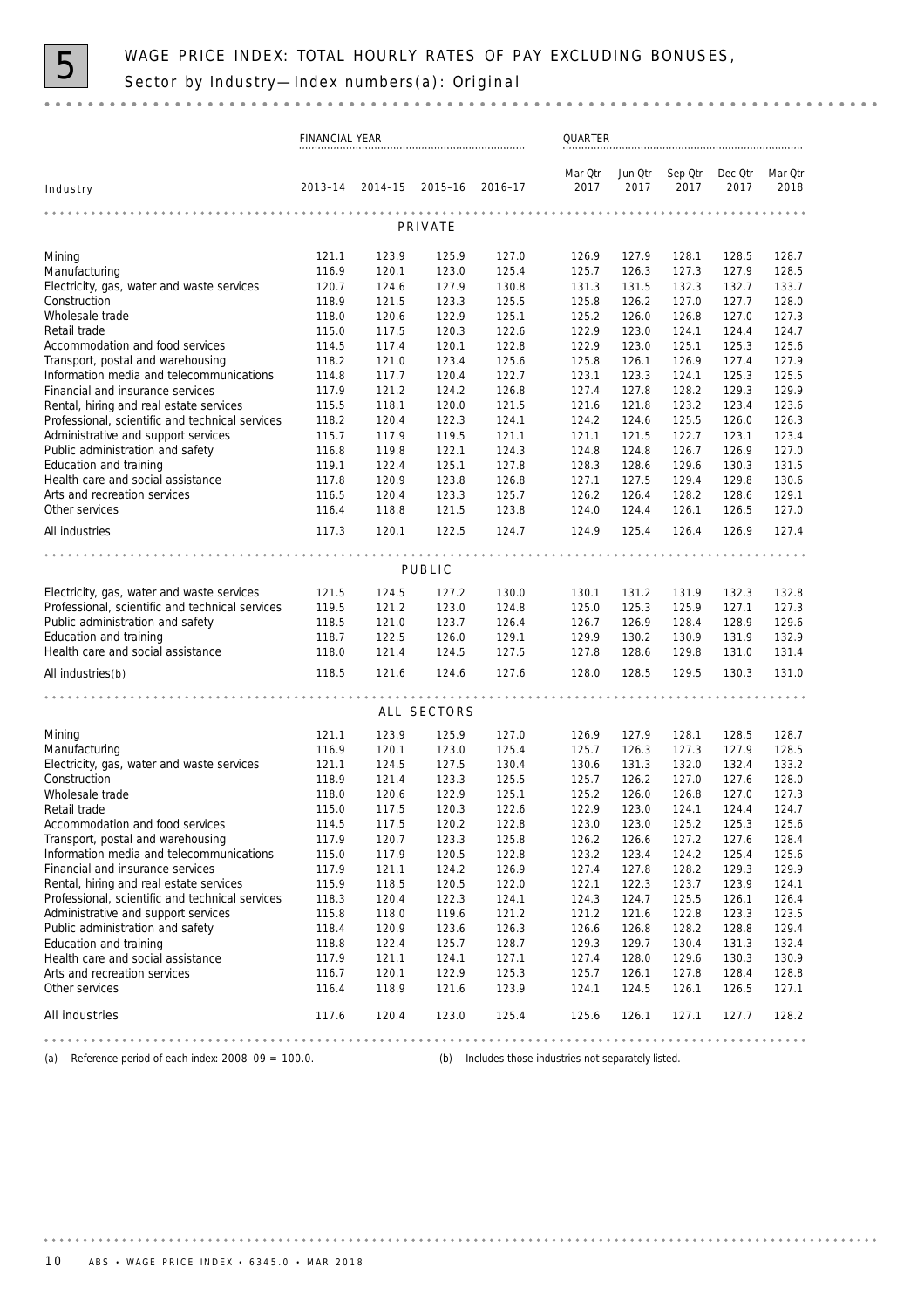

# WAGE PRICE INDEX: TOTAL HOURLY RATES OF PAY EXCLUDING BONUSES,<br>Sector by Industry—Percentage changes: Original

### 

|                                                             | FROM CORRESPONDING<br>QUARTER OF |                         |             |               |                         |            |            |            |                                 |            |
|-------------------------------------------------------------|----------------------------------|-------------------------|-------------|---------------|-------------------------|------------|------------|------------|---------------------------------|------------|
|                                                             | <b>FROM PREVIOUS</b>             |                         |             |               |                         |            |            |            |                                 |            |
|                                                             | FINANCIAL YEAR                   |                         |             | PREVIOUS YEAR |                         |            |            |            | FROM PREVIOUS QUARTER           |            |
|                                                             |                                  |                         |             |               |                         |            |            |            |                                 |            |
|                                                             |                                  |                         |             |               | Mar Qtr Mar Qtr Mar Qtr |            |            |            | Jun Qtr Sep Qtr Dec Qtr Mar Qtr |            |
| Industry                                                    |                                  | 2014-15 2015-16 2016-17 |             | 2016          | 2017                    | 2018       | 2017       | 2017       | 2017                            | 2018       |
|                                                             |                                  |                         |             |               |                         |            |            |            |                                 |            |
|                                                             |                                  |                         | PRIVATE     |               |                         |            |            |            |                                 |            |
| Mining                                                      | 2.3                              | 1.6                     | 0.9         | 1.4           | 0.6                     | 1.4        | 0.8        | 0.2        | 0.3                             | 0.2        |
| Manufacturing                                               | 2.7                              | 2.4                     | 2.0         | 2.2           | 2.0                     | 2.2        | 0.5        | 0.8        | 0.5                             | 0.5        |
| Electricity, gas, water and waste services                  | 3.2                              | 2.6                     | 2.3         | 2.6           | 2.1                     | 1.8        | 0.2        | 0.6        | 0.3                             | 0.8        |
| Construction                                                | 2.2                              | 1.5                     | 1.8         | 1.6           | 1.9                     | 1.7        | 0.3        | 0.6        | 0.6                             | 0.2        |
| Wholesale trade                                             | 2.2                              | 1.9                     | 1.8         | 1.7           | 2.0                     | 1.7        | 0.6        | 0.6        | 0.2                             | 0.2        |
| Retail trade                                                | 2.2                              | 2.4                     | 1.9         | 2.4           | 1.8                     | 1.5        | 0.1        | 0.9        | 0.2                             | 0.2        |
| Accommodation and food services                             | 2.5                              | 2.3                     | 2.2         | 2.2           | 2.2                     | 2.2        | 0.1        | 1.7        | 0.2                             | 0.2        |
| Transport, postal and warehousing                           | 2.4                              | 2.0                     | 1.8         | 2.0           | 1.8                     | 1.7        | 0.2        | 0.6        | 0.4                             | 0.4        |
| Information media and telecommunications                    | 2.5                              | 2.3                     | 1.9         | 2.3           | 2.0                     | 1.9        | 0.2        | 0.6        | 1.0                             | 0.2        |
| Financial and insurance services                            | 2.8                              | 2.5                     | 2.1         | 2.5           | 2.2                     | 2.0        | 0.3        | 0.3        | 0.9                             | 0.5        |
| Rental, hiring and real estate services                     | 2.3                              | 1.6                     | 1.3         | 1.4           | 1.2                     | 1.6        | 0.2        | 1.1        | 0.2                             | 0.2        |
| Professional, scientific and technical services             | 1.9                              | 1.6                     | 1.5         | 1.6           | 1.5                     | 1.7        | 0.3        | 0.7        | 0.4                             | 0.2        |
| Administrative and support services                         | 1.9                              | 1.4                     | 1.3         | 1.3           | 1.4                     | 1.9        | 0.3        | 1.0        | 0.3                             | 0.2        |
| Public administration and safety                            | 2.6<br>2.8                       | 1.9<br>2.2              | 1.8         | 1.9           | 2.1<br>2.0              | 1.8        | 0.0        | 1.5        | 0.2<br>0.5                      | 0.1<br>0.9 |
| Education and training<br>Health care and social assistance | 2.6                              | 2.4                     | 2.2<br>2.4  | 2.4<br>2.3    | 2.4                     | 2.5<br>2.8 | 0.2<br>0.3 | 0.8<br>1.5 | 0.3                             | 0.6        |
| Arts and recreation services                                | 3.3                              | 2.4                     | 1.9         | 2.5           | 2.1                     | 2.3        | 0.2        | 1.4        | 0.3                             | 0.4        |
| Other services                                              | 2.1                              | 2.3                     | 1.9         | 2.3           | 1.7                     | 2.4        | 0.3        | 1.4        | 0.3                             | 0.4        |
| All industries                                              | 2.4                              | 2.0                     | 1.8         | 2.0           | 1.8                     | 2.0        | 0.4        | 0.8        | 0.4                             | 0.4        |
|                                                             |                                  |                         |             |               |                         |            |            |            |                                 |            |
|                                                             |                                  |                         | PUBLIC      | .             | $-0.00$                 |            |            |            | $- - - - -$                     |            |
|                                                             |                                  |                         |             |               |                         |            |            |            |                                 |            |
| Electricity, gas, water and waste services                  | 2.5                              | 2.2                     | 2.2         | 2.0           | 2.4                     | 2.1        | 0.8        | 0.5        | 0.3                             | 0.4        |
| Professional, scientific and technical services             | 1.4                              | 1.5                     | 1.5         | 1.3           | 1.5                     | 1.8        | 0.2        | 0.5        | 1.0                             | 0.2        |
| Public administration and safety                            | 2.1                              | 2.2                     | 2.2         | 2.1           | 2.3                     | 2.3        | 0.2        | 1.2        | 0.4                             | 0.5        |
| Education and training<br>Health care and social assistance | 3.2<br>2.9                       | 2.9<br>2.6              | 2.5<br>2.4  | 2.7<br>2.7    | 2.5<br>2.3              | 2.3<br>2.8 | 0.2<br>0.6 | 0.5<br>0.9 | 0.8<br>0.9                      | 0.8<br>0.3 |
|                                                             |                                  |                         |             | 2.4           |                         |            |            |            |                                 |            |
| All industries(a)                                           | 2.6                              | 2.5                     | 2.4         |               | 2.4                     | 2.3        | 0.4        | 0.8        | 0.6                             | 0.5        |
|                                                             |                                  |                         | ALL SECTORS |               |                         |            |            |            |                                 |            |
|                                                             |                                  |                         |             |               |                         |            |            |            |                                 |            |
| Mining                                                      | 2.3                              | 1.6                     | 0.9         | 1.4           | 0.6                     | 1.4        | 0.8        | 0.2        | 0.3                             | 0.2        |
| Manufacturing                                               | 2.7                              | 2.4                     | 2.0         | 2.2           | 2.0                     | 2.2        | 0.5        | 0.8        | 0.5                             | 0.5        |
| Electricity, gas, water and waste services                  | 2.8                              | 2.4                     | 2.3         | 2.3           | 2.2                     | 2.0        | 0.5        | 0.5        | 0.3                             | 0.6        |
| Construction                                                | 2.1                              | 1.6                     | 1.8         | 1.6           | 1.8                     | 1.8        | 0.4        | 0.6        | 0.5                             | 0.3        |
| Wholesale trade<br>Retail trade                             | 2.2<br>2.2                       | 1.9                     | 1.8         | 1.7           | 2.0                     | 1.7        | 0.6<br>0.1 | 0.6        | 0.2                             | 0.2        |
| Accommodation and food services                             | 2.6                              | 2.4<br>2.3              | 1.9<br>2.2  | 2.4<br>2.3    | 1.8<br>2.2              | 1.5<br>2.1 | 0.0        | 0.9<br>1.8 | 0.2<br>0.1                      | 0.2<br>0.2 |
| Transport, postal and warehousing                           | 2.4                              | 2.2                     | 2.0         | 2.1           | 2.0                     | 1.7        | 0.3        | 0.5        | 0.3                             | 0.6        |
| Information media and telecommunications                    | 2.5                              | 2.2                     | 1.9         | 2.2           | 2.0                     | 1.9        | 0.2        | 0.6        | 1.0                             | 0.2        |
| Financial and insurance services                            | 2.7                              | 2.6                     | 2.2         | 2.6           | 2.2                     | 2.0        | 0.3        | 0.3        | 0.9                             | 0.5        |
| Rental, hiring and real estate services                     | 2.2                              | 1.7                     | 1.2         | 1.3           | 1.3                     | 1.6        | 0.2        | 1.1        | 0.2                             | 0.2        |
| Professional, scientific and technical services             | 1.8                              | 1.6                     | 1.5         | 1.6           | (b) 1.6                 | 1.7        | 0.3        | 0.6        | 0.5                             | 0.2        |
| Administrative and support services                         | 1.9                              | 1.4                     | 1.3         | 1.4           | 1.3                     | 1.9        | 0.3        | 1.0        | 0.4                             | 0.2        |
| Public administration and safety                            | 2.1                              | 2.2                     | 2.2         | 2.1           | 2.3                     | 2.2        | 0.2        | (b) 1.1    | (b)0.5                          | 0.5        |
| Education and training                                      | 3.0                              | 2.7                     | 2.4         | 2.6           | 2.3                     | 2.4        | (b)0.3     | 0.5        | 0.7                             | 0.8        |
| Health care and social assistance                           | 2.7                              | 2.5                     | 2.4         | 2.6           | 2.3                     | $(b)$ 2.7  | 0.5        | 1.3        | 0.5                             | 0.5        |
| Arts and recreation services                                | 2.9                              | 2.3                     | 2.0         | 2.4           | 2.0                     | 2.5        | 0.3        | 1.3        | 0.5                             | 0.3        |
| Other services                                              | 2.1                              | 2.3                     | 1.9         | 2.3           | 1.7                     | 2.4        | 0.3        | 1.3        | 0.3                             | 0.5        |
| All industries                                              | 2.4                              | 2.2                     | 2.0         | 2.1           | 1.9                     | 2.1        | 0.4        | 0.8        | 0.5                             | 0.4        |
|                                                             |                                  |                         |             |               |                         | .          |            |            | .                               |            |

(a) Includes those industries not separately listed. (b) See Explanatory Notes paragraph 27.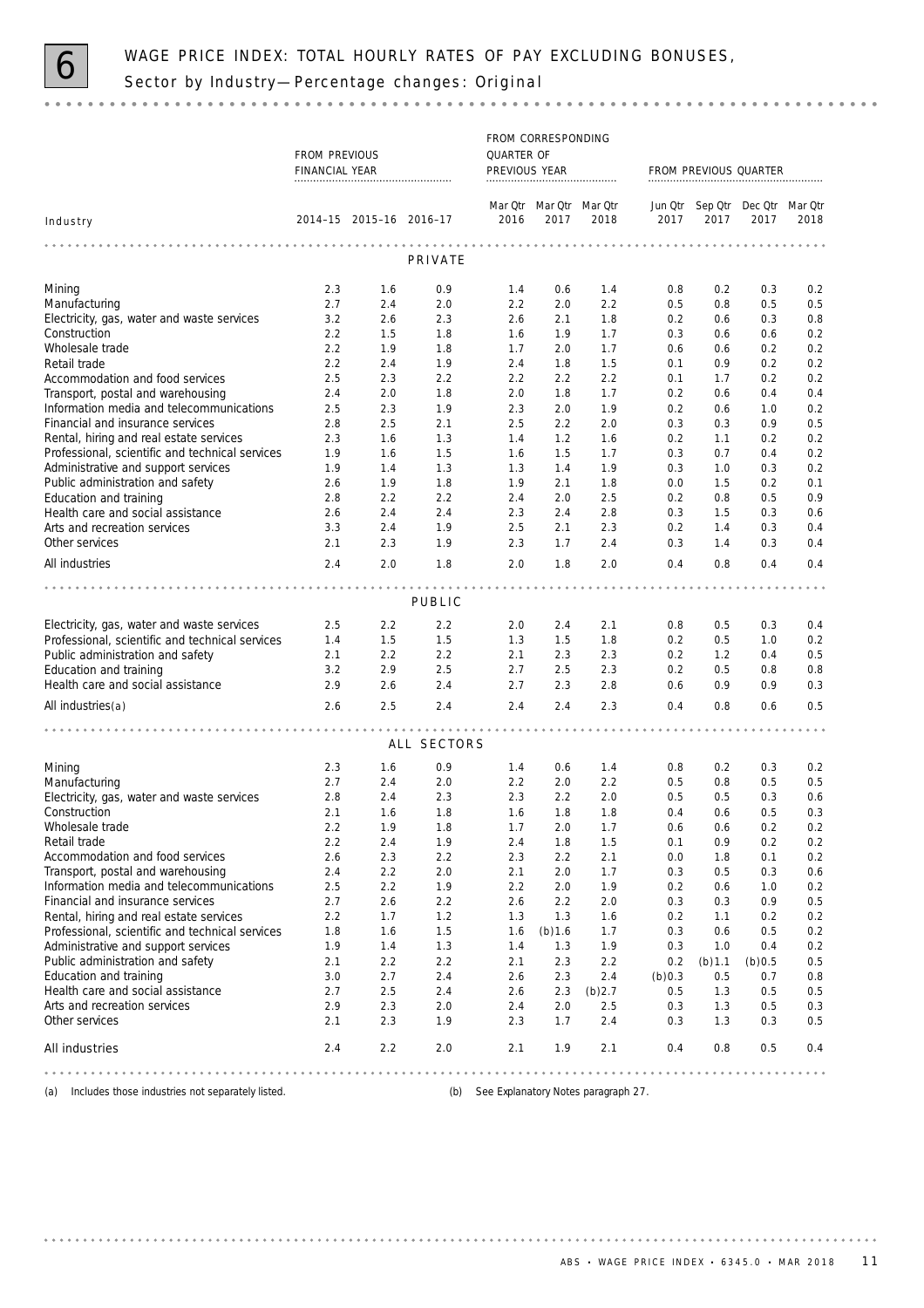|                                                       | ORDINARY TIME HOURLY RATES |         |                                                        | TOTAL HOURLY RATES |        |                                                                                  |  |
|-------------------------------------------------------|----------------------------|---------|--------------------------------------------------------|--------------------|--------|----------------------------------------------------------------------------------|--|
| Period                                                | Private                    | Public  | <b>All Sectors</b>                                     | Private            | Public | <b>All Sectors</b>                                                               |  |
|                                                       |                            |         | INDEX NUMBERS(a)                                       | .                  |        |                                                                                  |  |
| 2013-14                                               | 117.0                      | 118.4   | 117.3                                                  | 117.0              | 118.4  | 117.3                                                                            |  |
| 2014-15                                               | 120.1                      | 121.4   | 120.4                                                  | 120.1              | 121.5  | 120.4                                                                            |  |
| 2015-16                                               | 122.7                      | 124.6   | 123.2                                                  | 122.7              | 124.6  | 123.1                                                                            |  |
| 2016-17                                               | 124.8                      | 127.4   | 125.4                                                  | 124.8              | 127.4  | 125.4                                                                            |  |
| 2015                                                  |                            |         |                                                        |                    |        |                                                                                  |  |
| March                                                 | 120.0                      | 121.9   | 120.5                                                  | 120.0              | 121.9  | 120.5                                                                            |  |
| June                                                  | 120.9                      | 122.3   | 121.2                                                  | 120.9              | 122.4  | 121.2                                                                            |  |
| September                                             | 122.0                      | 123.6   | 122.4                                                  | 122.0              | 123.7  | 122.4                                                                            |  |
| December                                              | 122.6                      | 124.3   | 123.0                                                  | 122.6              | 124.3  | 123.0                                                                            |  |
| 2016                                                  |                            |         |                                                        |                    |        |                                                                                  |  |
| March                                                 | 123.1                      | 125.0   | 123.5                                                  | 123.1              | 125.0  | 123.5                                                                            |  |
| June                                                  | 123.2                      | 125.3   | 123.7                                                  | 123.1              | 125.3  | 123.6                                                                            |  |
| September                                             | 124.0                      | 126.4   | 124.5                                                  | 124.0              | 126.4  | 124.5                                                                            |  |
| December                                              | 124.8                      | 127.0   | 125.4                                                  | 124.8              | 127.1  | 125.3                                                                            |  |
| 2017                                                  |                            |         |                                                        |                    |        |                                                                                  |  |
| March                                                 | 124.7                      | 127.8   | 125.4                                                  | 124.7              | 127.9  | 125.4                                                                            |  |
| June                                                  | 125.7                      | 128.2   | 126.3                                                  | 125.7              | 128.2  | 126.3                                                                            |  |
| September                                             | 126.5                      | 129.2   | 127.2                                                  | 126.5              | 129.3  | 127.2                                                                            |  |
| December                                              | 127.3                      | 130.2   | 128.0                                                  | 127.3              | 130.2  | 127.9                                                                            |  |
| 2018                                                  |                            |         |                                                        |                    |        |                                                                                  |  |
| March                                                 | 128.1                      | 130.9   | 128.8                                                  | 128.0              | 131.0  | 128.7                                                                            |  |
|                                                       |                            |         | CHANGE FROM PREVIOUS FINANCIAL YEAR (%)                |                    |        |                                                                                  |  |
| 2014-15                                               | 2.6                        | 2.5     | 2.6                                                    | 2.6                | 2.6    | 2.6                                                                              |  |
| 2015-16                                               | 2.2                        | 2.6     | 2.3                                                    | 2.2                | 2.6    | 2.2                                                                              |  |
| 2016-17                                               | 1.7                        | $2.2\,$ | 1.8                                                    | 1.7                | 2.2    | 1.9                                                                              |  |
|                                                       |                            |         |                                                        |                    |        |                                                                                  |  |
|                                                       |                            |         | CHANGE FROM CORRESPONDING QUARTER OF PREVIOUS YEAR (%) |                    |        |                                                                                  |  |
|                                                       |                            |         |                                                        |                    |        |                                                                                  |  |
| March                                                 | 2.6                        | 2.5     | 2.5                                                    | 2.6                | 2.5    |                                                                                  |  |
| June                                                  | 1.9                        | 2.5     | 2.1                                                    | 1.8                | 2.4    |                                                                                  |  |
| September                                             | 1.6                        | 2.3     | 1.7                                                    | 1.6                | 2.2    |                                                                                  |  |
| December                                              | 1.8                        | 2.2     | 2.0                                                    | 1.8                | 2.3    |                                                                                  |  |
|                                                       |                            |         |                                                        |                    |        |                                                                                  |  |
| March                                                 | 1.3                        | 2.2     | 1.5                                                    | 1.3                | 2.3    |                                                                                  |  |
| June                                                  | 2.0                        | 2.3     | 2.1                                                    | 2.1                | 2.3    |                                                                                  |  |
| September                                             | 2.0                        | 2.2     | 2.2                                                    | 2.0                | 2.3    |                                                                                  |  |
| December                                              | 2.0                        | 2.5     | 2.1                                                    | 2.0                | 2.4    |                                                                                  |  |
| March                                                 | 2.7                        | 2.4     | 2.7                                                    | 2.6                | 2.4    |                                                                                  |  |
|                                                       |                            |         |                                                        |                    |        |                                                                                  |  |
|                                                       |                            |         | CHANGE FROM PREVIOUS QUARTER (%)                       |                    |        |                                                                                  |  |
|                                                       |                            |         |                                                        |                    |        |                                                                                  |  |
| March                                                 | 0.4                        | 0.6     | 0.4                                                    | 0.4                | 0.6    |                                                                                  |  |
| June                                                  | 0.1                        | 0.2     | 0.2                                                    | 0.0                | 0.2    |                                                                                  |  |
|                                                       | 0.6                        | 0.9     | 0.6                                                    | 0.7                | 0.9    |                                                                                  |  |
| September                                             |                            |         |                                                        |                    |        | 2.5<br>2.0<br>1.7<br>1.9<br>1.5<br>2.2<br>2.2<br>2.1<br>2.6<br>0.4<br>0.1<br>0.7 |  |
| December                                              | 0.6                        | 0.5     | (b)0.7                                                 | 0.6                | 0.6    |                                                                                  |  |
|                                                       |                            |         |                                                        |                    |        |                                                                                  |  |
| March                                                 | $-0.1$                     | 0.6     | 0.0                                                    | $-0.1$             | 0.6    |                                                                                  |  |
| June                                                  | 0.8                        | 0.3     | 0.7                                                    | 0.8                | 0.2    |                                                                                  |  |
| September                                             | 0.6                        | 0.8     | 0.7                                                    | 0.6                | 0.9    |                                                                                  |  |
| December                                              | 0.6                        | 0.8     | 0.6                                                    | 0.6                | 0.7    |                                                                                  |  |
| 2016<br>2017<br>2018<br>2016<br>2017<br>2018<br>March | 0.6                        | 0.5     | 0.6                                                    | 0.5                | 0.6    | 0.6<br>0.1<br>0.7<br>0.7<br>0.6<br>0.6                                           |  |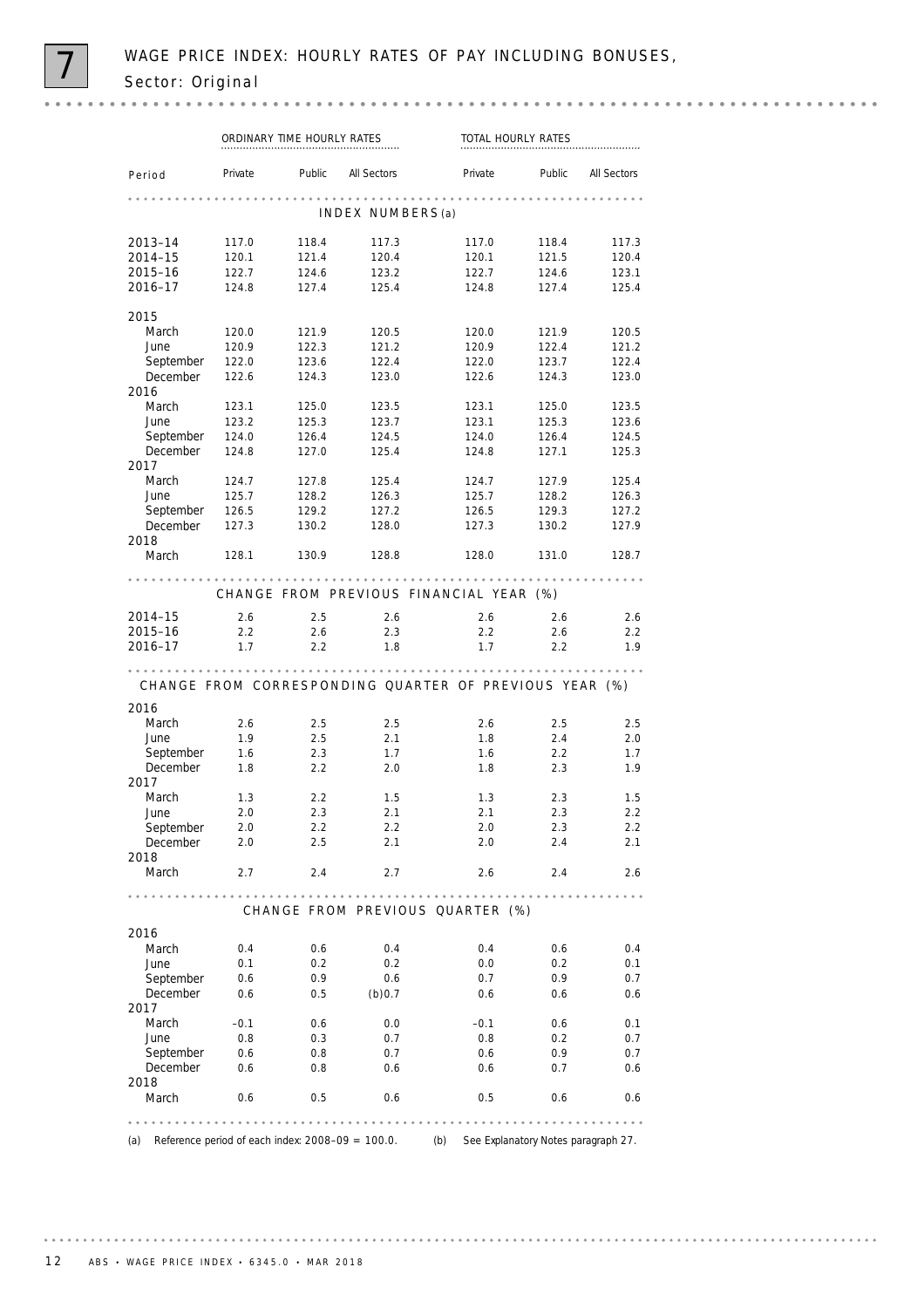WAGE PRICE INDEX: ORDINARY TIME HOURLY RATES OF PAY EXCLUDING BONUSES,<br>All Sectors: Original

| Period           | New<br>South<br>Wales | Victoria | Queensland                                             | South<br>Australia | Western<br>Australia | Tasmania | Northern<br>Territory | Australian<br>Capital<br>Territory | Australia |
|------------------|-----------------------|----------|--------------------------------------------------------|--------------------|----------------------|----------|-----------------------|------------------------------------|-----------|
|                  |                       |          |                                                        |                    |                      |          |                       |                                    |           |
|                  |                       |          |                                                        | INDEX NUMBERS(a)   |                      |          |                       |                                    |           |
| 2013-14          | 117.2                 | 117.1    | 117.7                                                  | 117.5              | 119.9                | 117.1    | 118.4                 | 117.6                              | 117.6     |
| 2014-15          | 119.9                 | 120.3    | 120.5                                                  | 120.4              | 122.5                | 120.0    | 121.5                 | 119.7                              | 120.4     |
| 2015-16          | 122.5                 | 123.1    | 122.9                                                  | 123.2              | 124.8                | 122.7    | 124.2                 | 121.8                              | 123.0     |
| 2016-17          | 125.0                 | 125.5    | 125.3                                                  | 125.8              | 126.5                | 125.4    | 126.9                 | 124.0                              | 125.4     |
| 2015             |                       |          |                                                        |                    |                      |          |                       |                                    |           |
| March            | 120.2                 | 120.5    | 120.9                                                  | 120.9              | 122.8                | 120.3    | 121.8                 | 119.8                              | 120.7     |
| June             | 120.6                 | 121.3    | 121.2                                                  | 121.1              | 123.2                | 120.9    | 122.3                 | 120.3                              | 121.2     |
| September        | 121.8                 | 122.3    | 122.1                                                  | 122.2              | 124.0                | 122.0    | 123.4                 | 120.9                              | 122.2     |
| December         | 122.2                 | 122.9    | 122.7                                                  | 123.1              | 124.5                | 122.2    | 124.2                 | 121.5                              | 122.7     |
| 2016             |                       |          |                                                        |                    |                      |          |                       |                                    |           |
| March            | 122.7                 | 123.3    | 123.2                                                  | 123.6              | 125.1                | 123.0    | 124.4                 | 122.0                              | 123.2     |
| June             | 123.2                 | 123.8    | 123.5                                                  | 123.8              | 125.4                | 123.4    | 124.7                 | 122.6                              | 123.7     |
| September        | 124.3                 | 124.6    | 124.4                                                  | 125.0              | 126.0                | 124.8    | 126.1                 | 123.2                              | 124.6     |
| December<br>2017 | 124.7                 | 125.1    | 125.1                                                  | 125.7              | 126.2                | 125.1    | 126.8                 | 123.7                              | 125.1     |
| March            | 125.3                 | 125.8    | 125.6                                                  | 126.2              | 126.6                | 125.7    | 127.1                 | 124.2                              | 125.6     |
| June             | 125.7                 | 126.3    | 126.0                                                  | 126.4              | 127.0                | 125.9    | 127.4                 | 124.9                              | 126.1     |
| September        | 126.9                 | 127.3    | 127.1                                                  | 127.6              | 127.7                | 127.6    | 128.0                 | 125.5                              | 127.1     |
| December<br>2018 | 127.3                 | 128.1    | 127.8                                                  | 128.2              | 128.1                | 127.9    | 128.2                 | 126.2                              | 127.7     |
| March            | 127.9                 | 128.7    | 128.2                                                  | 128.9              | 128.5                | 128.7    | 128.5                 | 126.7                              | 128.2     |
|                  |                       |          | CHANGE FROM PREVIOUS FINANCIAL YEAR (%)                |                    |                      |          |                       |                                    |           |
| 2014-15          | 2.3                   | 2.7      | 2.4                                                    | 2.5                | 2.2                  | 2.5      | 2.6                   | 1.8                                | 2.4       |
| 2015-16          | 2.2                   | 2.3      | 2.0                                                    | 2.3                | 1.9                  | 2.3      | 2.2                   | 1.8                                | 2.2       |
| 2016-17          | 2.0                   | 1.9      | 2.0                                                    | 2.1                | 1.4                  | 2.2      | 2.2                   | 1.8                                | 2.0       |
|                  |                       |          | CHANGE FROM CORRESPONDING QUARTER OF PREVIOUS YEAR (%) |                    |                      |          |                       |                                    |           |
|                  |                       |          |                                                        |                    |                      |          |                       |                                    |           |
| 2016             |                       |          |                                                        |                    |                      |          |                       |                                    |           |
| March            | 2.1                   | 2.3      | 1.9                                                    | 2.2                | 1.9                  | 2.2      | 2.1                   | 1.8                                | 2.1       |
| June             | 2.2                   | 2.1      | 1.9                                                    | 2.2                | 1.8                  | 2.1      | 2.0                   | 1.9                                | 2.1       |
| September        | 2.1                   | 1.9      | 1.9                                                    | 2.3                | 1.6                  | 2.3      | 2.2                   | 1.9                                | 2.0       |
| December<br>2017 | 2.0                   | 1.8      | 2.0                                                    | 2.1                | 1.4                  | 2.4      | 2.1                   | 1.8                                | 2.0       |
| March            | 2.1                   | 2.0      | 1.9                                                    | 2.1                | 1.2                  | 2.2      | 2.2                   | 1.8                                | 1.9       |
| June             | 2.0                   | 2.0      | 2.0                                                    | 2.1                | 1.3                  | 2.0      | 2.2                   | 1.9                                | 1.9       |
| September        | 2.1                   | 2.2      | 2.2                                                    | 2.1                | 1.3                  | 2.2      | 1.5                   | 1.9                                | 2.0       |
| December         | 2.1                   | 2.4      | 2.2                                                    | 2.0                | 1.5                  | 2.2      | 1.1                   | 2.0                                | 2.1       |
| 2018             |                       |          |                                                        |                    |                      |          |                       |                                    |           |
| March            | 2.1                   | 2.3      | 2.1                                                    | 2.1                | 1.5                  | 2.4      | 1.1                   | 2.0                                | 2.1       |
|                  |                       |          | CHANGE FROM PREVIOUS QUARTER (%)                       |                    |                      |          |                       |                                    |           |
| 2016             |                       |          |                                                        |                    |                      |          |                       |                                    |           |
| March            | 0.4                   | 0.3      | 0.4                                                    | 0.4                | 0.5                  | 0.7      | 0.2                   | 0.4                                | 0.4       |
| June             | 0.4                   | 0.4      | 0.2                                                    | 0.2                | 0.2                  | 0.3      | 0.2                   | 0.5                                | 0.4       |
| September        | 0.9                   | 0.6      | 0.7                                                    | 1.0                | 0.5                  | 1.1      | 1.1                   | 0.5                                | 0.7       |
| December         | 0.3                   | 0.4      | 0.6                                                    | 0.6                | 0.2                  | 0.2      | 0.6                   | 0.4                                | 0.4       |
| 2017             |                       |          |                                                        |                    |                      |          |                       |                                    |           |
| March            | 0.5                   | 0.6      | 0.4                                                    | 0.4                | 0.3                  | 0.5      | 0.2                   | 0.4                                | 0.4       |
| June             | 0.3                   | 0.4      | 0.3                                                    | 0.2                | 0.3                  | 0.2      | 0.2                   | 0.6                                | 0.4       |
| September        | 1.0                   | 0.8      | 0.9                                                    | 0.9                | 0.6                  | 1.4      | 0.5                   | 0.5                                | 0.8       |
| December         | 0.3                   | 0.6      | 0.6                                                    | 0.5                | 0.3                  | 0.2      | 0.2                   | 0.6                                | 0.5       |
| 2018             |                       |          |                                                        |                    |                      |          |                       |                                    |           |
| March            | 0.5                   | 0.5      | 0.3                                                    | 0.5                | 0.3                  | 0.6      | 0.2                   | 0.4                                | 0.4       |
|                  |                       |          |                                                        |                    |                      |          |                       |                                    |           |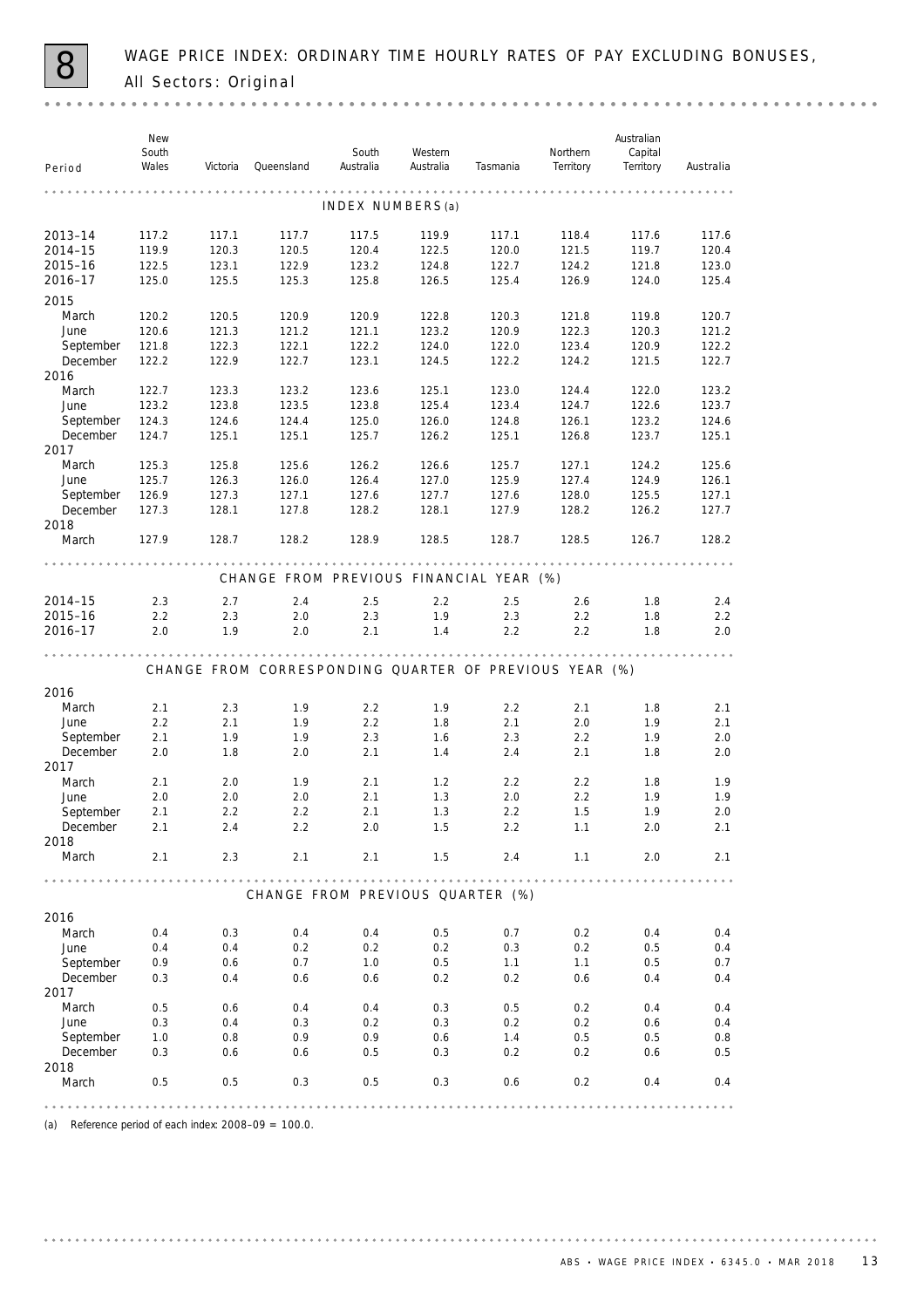

|                                                                              | FINANCIAL YEAR |                |                |                                                      | QUARTER         |                 |                 |                 |                 |
|------------------------------------------------------------------------------|----------------|----------------|----------------|------------------------------------------------------|-----------------|-----------------|-----------------|-----------------|-----------------|
| Industry                                                                     | 2013-14        | $2014 - 15$    | 2015–16        | $2016 - 17$                                          | Mar Qtr<br>2017 | Jun Qtr<br>2017 | Sep Otr<br>2017 | Dec Qtr<br>2017 | Mar Qtr<br>2018 |
|                                                                              |                |                |                |                                                      |                 |                 |                 |                 |                 |
|                                                                              |                |                | PRIVATE        |                                                      |                 |                 |                 |                 |                 |
| Mining                                                                       | 121.1          | 123.9          | 125.9          | 127.1                                                | 126.9           | 127.9           | 128.2           | 128.5           | 128.7           |
| Manufacturing                                                                | 117.0          | 120.1          | 123.0          | 125.4                                                | 125.7           | 126.2           | 127.2           | 127.9           | 128.5           |
| Electricity, gas, water and waste services                                   | 120.8          | 124.7          | 128.1          | 131.0                                                | 131.5           | 131.7           | 132.4           | 132.8           | 134.0           |
| Construction                                                                 | 119.0          | 121.5          | 123.3          | 125.5                                                | 125.7           | 126.2           | 126.9           | 127.6           | 128.0           |
| Wholesale trade                                                              | 118.3          | 120.9          | 123.2          | 125.5                                                | 125.5           | 126.3           | 127.1           | 127.3           | 127.6           |
| Retail trade                                                                 | 115.0          | 117.5          | 120.4          | 122.6                                                | 122.9           | 123.0           | 124.1           | 124.4           | 124.7           |
| Accommodation and food services                                              | 114.5          | 117.4          | 120.1          | 122.8                                                | 122.9           | 122.9           | 125.1           | 125.3           | 125.5           |
| Transport, postal and warehousing                                            | 118.2          | 121.0          | 123.3          | 125.5                                                | 125.7           | 126.1           | 126.8           | 127.3           | 127.9           |
| Information media and telecommunications<br>Financial and insurance services | 114.8<br>117.9 | 117.6<br>121.2 | 120.3<br>124.3 | 122.7<br>126.8                                       | 123.0<br>127.4  | 123.2<br>127.8  | 124.1<br>128.2  | 125.2<br>129.3  | 125.5<br>129.9  |
| Rental, hiring and real estate services                                      | 115.4          | 118.0          | 119.9          | 121.4                                                | 121.5           | 121.8           | 123.1           | 123.3           | 123.5           |
| Professional, scientific and technical services                              | 118.5          | 120.7          | 122.6          | 124.3                                                | 124.5           | 124.9           | 125.8           | 126.3           | 126.7           |
| Administrative and support services                                          | 115.8          | 118.0          | 119.6          | 121.2                                                | 121.2           | 121.6           | 122.8           | 123.2           | 123.5           |
| Public administration and safety                                             | 116.7          | 119.7          | 121.9          | 124.2                                                | 124.6           | 124.6           | 126.5           | 126.8           | 126.8           |
| Education and training                                                       | 119.1          | 122.5          | 125.2          | 127.9                                                | 128.4           | 128.7           | 129.7           | 130.4           | 131.5           |
| Health care and social assistance                                            | 117.8          | 120.9          | 123.8          | 126.8                                                | 127.0           | 127.5           | 129.4           | 129.7           | 130.5           |
| Arts and recreation services                                                 | 116.5          | 120.4          | 123.3          | 125.7                                                | 126.1           | 126.4           | 128.1           | 128.6           | 129.1           |
| Other services                                                               | 116.3          | 118.8          | 121.5          | 123.8                                                | 124.0           | 124.3           | 126.0           | 126.4           | 126.9           |
| All industries                                                               | 117.4          | 120.2          | 122.6          | 124.8                                                | 125.0           | 125.4           | 126.5           | 127.0           | 127.4           |
|                                                                              |                |                |                |                                                      |                 |                 |                 |                 |                 |
|                                                                              |                |                | PUBLIC         |                                                      |                 |                 |                 |                 |                 |
| Electricity, gas, water and waste services                                   | 121.4          | 124.5          | 127.2          | 130.0                                                | 130.0           | 131.1           | 131.8           | 132.3           | 132.7           |
| Professional, scientific and technical services                              | 119.5          | 121.2          | 123.0          | 124.9                                                | 125.1           | 125.3           | 126.0           | 127.1           | 127.3           |
| Public administration and safety                                             | 118.4          | 121.0          | 123.7          | 126.3                                                | 126.6           | 126.9           | 128.3           | 128.8           | 129.5           |
| Education and training                                                       | 118.7          | 122.4          | 126.0          | 129.1                                                | 129.9           | 130.2           | 130.9           | 131.9           | 132.8           |
| Health care and social assistance                                            | 117.9          | 121.3          | 124.4          | 127.4                                                | 127.7           | 128.5           | 129.7           | 130.9           | 131.3           |
| All industries(b)                                                            | 118.4          | 121.5          | 124.6          | 127.5                                                | 127.9           | 128.4           | 129.4           | 130.2           | 131.0           |
|                                                                              |                |                |                |                                                      |                 |                 |                 |                 |                 |
|                                                                              |                |                | ALL SECTORS    |                                                      |                 |                 |                 |                 |                 |
| Mining                                                                       | 121.1          | 123.9          | 125.9          | 127.1                                                | 126.9           | 127.9           | 128.2           | 128.5           | 128.7           |
| Manufacturing                                                                | 117.0          | 120.1          | 123.0          | 125.4                                                | 125.7           | 126.3           | 127.2           | 127.9           | 128.5           |
| Electricity, gas, water and waste services                                   | 121.1          | 124.5          | 127.5          | 130.3                                                | 130.6           | 131.3           | 132.0           | 132.4           | 133.2           |
| Construction                                                                 | 118.9          | 121.4          | 123.3          | 125.5                                                | 125.7           | 126.2           | 126.9           | 127.6           | 128.0           |
| Wholesale trade                                                              | 118.3          | 120.9          | 123.2          | 125.5                                                | 125.5           | 126.3           | 127.1           | 127.3           | 127.6           |
| Retail trade                                                                 | 115.0          | 117.4          | 120.3          | 122.6                                                | 122.8           | 123.0           | 124.1           | 124.3           | 124.7           |
| Accommodation and food services                                              | 114.5          | 117.4          | 120.1          | 122.8                                                | 122.9           | 123.0           | 125.1           | 125.3           | 125.6           |
| Transport, postal and warehousing                                            | 117.8          | 120.6          | 123.2          | 125.7                                                | 126.1           | 126.5           | 127.1           | 127.6           | 128.3           |
| Information media and telecommunications                                     | 115.0          | 117.8          | 120.5          | 122.7                                                | 123.1           | 123.3           | 124.2           | 125.3           | 125.6           |
| Financial and insurance services                                             | 117.9          | 121.1          | 124.2          | 126.8                                                | 127.4           | 127.8           | 128.2           | 129.3           | 129.9           |
| Rental, hiring and real estate services                                      | 115.8          | 118.5          | 120.4          | 121.9                                                | 122.0           | 122.2           | 123.6           | 123.8           | 124.0           |
| Professional, scientific and technical services                              | 118.5          | 120.7          | 122.6          | 124.4                                                | 124.5           | 124.9           | 125.8           | 126.3           | 126.7           |
| Administrative and support services                                          | 115.9          | 118.1          | 119.7          | 121.4                                                | 121.4           | 121.8           | 123.0           | 123.4           | 123.7           |
| Public administration and safety<br>Education and training                   | 118.3<br>118.8 | 120.9<br>122.4 | 123.5<br>125.7 | 126.2<br>128.7                                       | 126.5<br>129.3  | 126.7<br>129.7  | 128.1<br>130.4  | 128.7<br>131.3  | 129.3<br>132.4  |
| Health care and social assistance                                            | 117.9          | 121.1          | 124.1          | 127.1                                                | 127.4           | 127.9           | 129.6           | 130.3           | 130.9           |
| Arts and recreation services                                                 | 116.6          | 120.1          | 122.9          | 125.3                                                | 125.7           | 126.1           | 127.8           | 128.3           | 128.8           |
| Other services                                                               | 116.4          | 118.9          | 121.5          | 123.8                                                | 124.0           | 124.4           | 126.1           | 126.5           | 127.0           |
| All industries                                                               | 117.6          | 120.4          | 123.0          | 125.4                                                | 125.6           | 126.1           | 127.1           | 127.7           | 128.2           |
|                                                                              |                |                |                |                                                      |                 |                 |                 |                 |                 |
| Reference period of each index: $2008-09 = 100.0$ .<br>(a)                   |                |                |                | (b) Includes those industries not separately listed. |                 |                 |                 |                 |                 |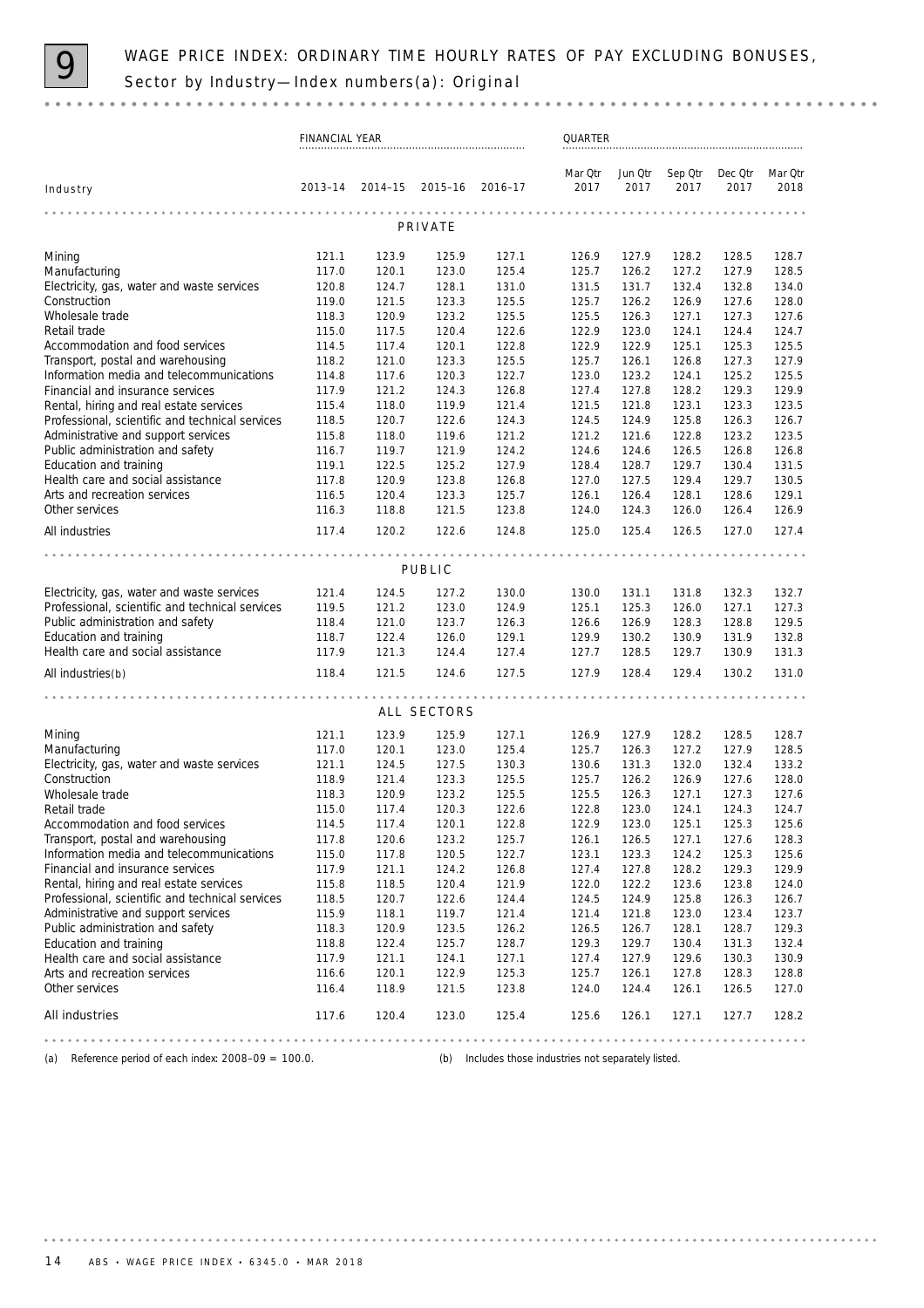

|                                                                               | FROM PREVIOUS FINANCIAL YEAR |            |                 | FROM CORRESPONDING<br>QUARTER OF<br>PREVIOUS YEAR |            |            |            |                 | FROM PREVIOUS QUARTER                   |            |
|-------------------------------------------------------------------------------|------------------------------|------------|-----------------|---------------------------------------------------|------------|------------|------------|-----------------|-----------------------------------------|------------|
|                                                                               |                              |            |                 |                                                   |            |            |            |                 |                                         |            |
| Industry                                                                      | $2014 - 15$                  |            | 2015-16 2016-17 | Mar Qtr Mar Qtr Mar Qtr<br>2016                   | 2017       | 2018       | 2017       | 2017            | Jun Qtr Sep Qtr Dec Qtr Mar Qtr<br>2017 | 2018       |
|                                                                               |                              |            |                 |                                                   |            |            |            |                 |                                         |            |
|                                                                               |                              |            | PRIVATE         |                                                   |            |            |            |                 |                                         |            |
| Mining                                                                        | 2.3                          | 1.6        | 1.0             | 1.4                                               | 0.6        | 1.4        | 0.8        | 0.2             | 0.2                                     | 0.2        |
| Manufacturing                                                                 | 2.6                          | 2.4        | 2.0             | 2.2                                               | 2.0        | 2.2        | 0.4        | 0.8             | 0.6                                     | 0.5        |
| Electricity, gas, water and waste services                                    | 3.2                          | 2.7        | 2.3             | 2.7                                               | 2.1        | 1.9        | 0.2        | 0.5             | 0.3                                     | 0.9        |
| Construction                                                                  | 2.1                          | 1.5        | 1.8             | 1.6                                               | 1.8        | 1.8        | 0.4        | 0.6             | 0.6                                     | 0.3        |
| Wholesale trade                                                               | 2.2                          | 1.9        | 1.9             | 1.7                                               | 2.0        | 1.7        | 0.6        | 0.6             | 0.2                                     | 0.2        |
| Retail trade                                                                  | 2.2                          | 2.5        | 1.8             | 2.5                                               | 1.7        | 1.5        | 0.1        | 0.9             | 0.2                                     | 0.2        |
| Accommodation and food services                                               | 2.5                          | 2.3        | 2.2             | 2.3                                               | 2.2        | 2.1        |            | 1.8             | 0.2                                     | 0.2        |
| Transport, postal and warehousing<br>Information media and telecommunications | 2.4<br>2.4                   | 1.9<br>2.3 | 1.8<br>2.0      | 1.9<br>2.2                                        | 1.8<br>2.0 | 1.8<br>2.0 | 0.3<br>0.2 | 0.6<br>0.7      | 0.4<br>0.9                              | 0.5<br>0.2 |
| Financial and insurance services                                              | 2.8                          | 2.6        | 2.0             | 2.6                                               | 2.1        | 2.0        | 0.3        | 0.3             | 0.9                                     | 0.5        |
| Rental, hiring and real estate services                                       | 2.3                          | 1.6        | 1.3             | 1.4                                               | 1.3        | 1.6        | 0.2        | 1.1             | 0.2                                     | 0.2        |
| Professional, scientific and technical services                               | 1.9                          | 1.6        | 1.4             | 1.7                                               | 1.5        | 1.8        | 0.3        | 0.7             | 0.4                                     | 0.3        |
| Administrative and support services                                           | 1.9                          | 1.4        | 1.3             | 1.4                                               | 1.3        | 1.9        | 0.3        | 1.0             | 0.3                                     | 0.2        |
| Public administration and safety                                              | 2.6                          | 1.8        | 1.9             | 1.9                                               | 2.0        | 1.8        | 0.0        | 1.5             | 0.2                                     | 0.0        |
| Education and training                                                        | 2.9                          | 2.2        | 2.2             | 2.3                                               | 2.1        | 2.4        | 0.2        | 0.8             | 0.5                                     | 0.8        |
| Health care and social assistance                                             | 2.6                          | 2.4        | 2.4             | 2.3                                               | 2.3        | 2.8        | 0.4        | 1.5             | 0.2                                     | 0.6        |
| Arts and recreation services                                                  | 3.3                          | 2.4        | 1.9             | 2.5                                               | 2.0        | 2.4        | 0.2        | 1.3             | 0.4                                     | 0.4        |
| Other services                                                                | 2.1                          | 2.3        | 1.9             | 2.3                                               | 1.7        | 2.3        | 0.2        | 1.4             | 0.3                                     | 0.4        |
| All industries                                                                | 2.4                          | 2.0        | 1.8             | 2.0                                               | 1.8        | 1.9        | 0.3        | 0.9             | 0.4                                     | 0.3        |
|                                                                               |                              |            |                 | .                                                 |            |            |            | $- - - - - - -$ | .                                       |            |
|                                                                               |                              |            | PUBLIC          |                                                   |            |            |            |                 |                                         |            |
| Electricity, gas, water and waste services                                    | 2.6                          | 2.2        | 2.2             | 2.0                                               | 2.3        | 2.1        | 0.8        | 0.5             | 0.4                                     | 0.3        |
| Professional, scientific and technical services                               | 1.4                          | 1.5        | 1.5             | 1.3                                               | 1.6        | 1.8        | 0.2        | 0.6             | 0.9                                     | 0.2        |
| Public administration and safety                                              | 2.2                          | 2.2        | 2.1             | 2.1                                               | 2.2        | 2.3        | 0.2        | 1.1             | 0.4                                     | 0.5        |
| Education and training                                                        | 3.1                          | 2.9        | 2.5             | 2.7                                               | 2.5        | 2.2        | 0.2        | 0.5             | 0.8                                     | 0.7        |
| Health care and social assistance                                             | 2.9                          | 2.6        | 2.4             | 2.7                                               | 2.3        | 2.8        | 0.6        | 0.9             | 0.9                                     | 0.3        |
| All industries(a)                                                             | 2.6                          | 2.6        | 2.3             | 2.5                                               | 2.3        | 2.4        | 0.4        | 0.8             | 0.6                                     | 0.6        |
|                                                                               | .                            |            |                 |                                                   |            |            |            |                 |                                         |            |
|                                                                               |                              |            | ALL SECTORS     |                                                   |            |            |            |                 |                                         |            |
| Mining                                                                        | 2.3                          | 1.6        | 1.0             | 1.4                                               | 0.6        | 1.4        | 0.8        | 0.2             | 0.2                                     | 0.2        |
| Manufacturing                                                                 | 2.6                          | 2.4        | 2.0             | 2.2                                               | 2.0        | 2.2        | 0.5        | 0.7             | 0.6                                     | 0.5        |
| Electricity, gas, water and waste services                                    | 2.8                          | 2.4        | 2.2             | 2.3                                               | 2.2        | 2.0        | 0.5        | 0.5             | 0.3                                     | 0.6        |
| Construction                                                                  | 2.1                          | 1.6        | 1.8             | 1.6                                               | 1.8        | 1.8        | 0.4        | 0.6             | 0.6                                     | 0.3        |
| Wholesale trade                                                               | 2.2                          | 1.9        | 1.9             | 1.7                                               | 2.0        | 1.7        | 0.6        | 0.6             | 0.2                                     | $0.2\,$    |
| Retail trade                                                                  | 2.1                          | 2.5        | 1.9             | 2.5                                               | 1.7        | 1.5        | 0.2        | 0.9             | 0.2                                     | 0.3        |
| Accommodation and food services                                               | 2.5                          | 2.3        | 2.2             | 2.2                                               | 2.2        | 2.2        | 0.1        | 1.7             | 0.2                                     | 0.2        |
| Transport, postal and warehousing                                             | 2.4                          | 2.2        | 2.0             | 2.1                                               | 2.0        | 1.7        | 0.3        | 0.5             | 0.4                                     | 0.5        |
| Information media and telecommunications                                      | 2.4                          | 2.3        | 1.8             | 2.2                                               | 1.9        | 2.0        | 0.2        | 0.7             | 0.9                                     | 0.2        |
| Financial and insurance services<br>Rental, hiring and real estate services   | 2.7<br>2.3                   | 2.6<br>1.6 | 2.1<br>1.2      | 2.6<br>1.3                                        | 2.2<br>1.3 | 2.0<br>1.6 | 0.3<br>0.2 | 0.3<br>1.1      | 0.9<br>0.2                              | 0.5<br>0.2 |
| Professional, scientific and technical services                               | 1.9                          | 1.6        | 1.5             | 1.6                                               | 1.5        | 1.8        | 0.3        | 0.7             | 0.4                                     | 0.3        |
| Administrative and support services                                           | 1.9                          | 1.4        | 1.4             | 1.3                                               | 1.4        | 1.9        | 0.3        | 1.0             | 0.3                                     | 0.2        |
| Public administration and safety                                              | 2.2                          | 2.2        | $(b)$ 2.2       | 2.1                                               | 2.3        | 2.2        | 0.2        | 1.1             | 0.5                                     | 0.5        |
| Education and training                                                        | 3.0                          | 2.7        | 2.4             | 2.6                                               | 2.3        | 2.4        | 0.3        | 0.5             | 0.7                                     | 0.8        |
| Health care and social assistance                                             | 2.7                          | 2.5        | 2.4             | 2.5                                               | $(b)$ 2.4  | 2.7        | 0.4        | 1.3             | 0.5                                     | 0.5        |
| Arts and recreation services                                                  | 3.0                          | 2.3        | 2.0             | 2.4                                               | 2.0        | 2.5        | 0.3        | 1.3             | 0.4                                     | 0.4        |
| Other services                                                                | 2.1                          | 2.2        | 1.9             | 2.2                                               | 1.7        | 2.4        | 0.3        | 1.4             | 0.3                                     | 0.4        |
| All industries                                                                | 2.4                          | 2.2        | 2.0             | 2.1                                               | 1.9        | 2.1        | 0.4        | 0.8             | 0.5                                     | 0.4        |
|                                                                               |                              |            |                 |                                                   |            |            |            |                 |                                         |            |

— nil or rounded to zero (including null cells) (b) See Explanatory Notes paragraph 27.

(a) Includes those industries not separately listed.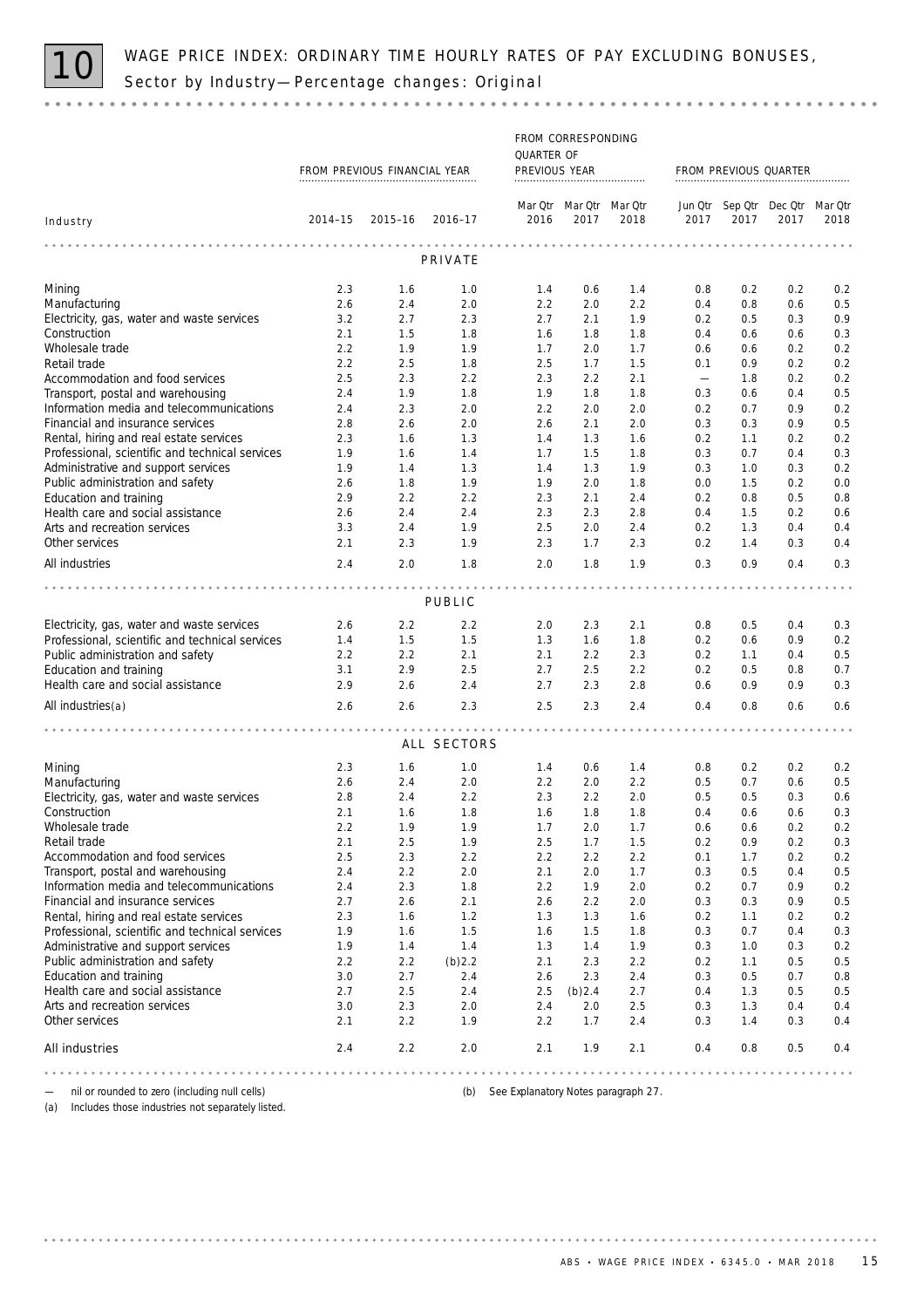# EXPLANATORY NOTES

| INTRODUCTION                                      | This publication contains indexes measuring changes in the price of wages and<br>1<br>salaries in the Australian labour market.                                                                                                                                                                                                                                                                                                                                                                                                                                                                                                                                                                                                                                 |
|---------------------------------------------------|-----------------------------------------------------------------------------------------------------------------------------------------------------------------------------------------------------------------------------------------------------------------------------------------------------------------------------------------------------------------------------------------------------------------------------------------------------------------------------------------------------------------------------------------------------------------------------------------------------------------------------------------------------------------------------------------------------------------------------------------------------------------|
|                                                   | 2 The methodology used to construct the WPIs is similar to that used for other price<br>indexes such as the Consumer Price Index. In the WPI, index numbers are compiled<br>using information collected from a representative sample of employee jobs within a<br>sample of employing organisations. Individual indexes are compiled for various<br>combinations of state/territory, sector (private/public) and industry division. Industry is<br>classified according to the Australian and New Zealand Standard Industrial<br>Classification (ANZSIC) 2006 (cat. no. 1292.0). For more detailed information on the<br>methodology used in the construction of the WPI, refer to Wage Price Index: Concepts,<br>Sources and Methods (cat. no. 6351.0.55.001). |
| CURRENT PUBLISHED<br>INDEXES                      | 3 Four WPIs are constructed and published quarterly. These indexes were first<br>compiled for the September quarter 1997, and cover:<br>ordinary time hourly rates of pay excluding bonuses index<br>ordinary time hourly rates of pay including bonuses index<br>total hourly rates of pay excluding bonuses index<br>total hourly rates of pay including bonuses index.<br>In these indexes the term 'bonuses' refers to bonuses and commissions.                                                                                                                                                                                                                                                                                                             |
| DESIGN OF THE INDEXES<br><b>BROAD DESCRIPTION</b> | 4 The WPIs measure changes over time in the price of wages and salaries unaffected by<br>changes in the quality or quantity of work performed. A range of procedures have been<br>developed to identify and measure quality and quantity changes and ensure that only<br>pure price changes are reflected in the indexes.                                                                                                                                                                                                                                                                                                                                                                                                                                       |
|                                                   | 5 Price-determining characteristics of the jobs are fixed to ensure that changes in these<br>characteristics do not contribute toward index movements. The following are examples<br>of changes in price-determining characteristics which are not reflected in index<br>movements:<br>• changes in the nature of work performed (e.g. different tasks or responsibilities)<br>• changes in the quantity of work performed (e.g. the number of hours worked)                                                                                                                                                                                                                                                                                                    |
|                                                   | - changes in the characteristics of the job occupant (e.g. age, apprenticeship year,<br>successful completion of training or a qualification, grade or level, experience,<br>length of service, etc.)<br>- changes in the location where the work is performed.                                                                                                                                                                                                                                                                                                                                                                                                                                                                                                 |
|                                                   | 6 Changes in the price of wages and salaries resulting from changes in the composition<br>of the labour market are also excluded from index movements. To achieve this, a<br>longitudinal survey methodology is used to measure a similar sample of jobs over time.<br>Once a business is selected in the sample, it will be expected to provide data for a<br>sample of jobs for a minimum of five years.                                                                                                                                                                                                                                                                                                                                                      |
| <b>WAGE PRICE INDEXES</b>                         | The ordinary time hourly rates of pay indexes that exclude bonuses measure<br>7<br>quarterly changes in ordinary time hourly wage and salary rates. Changes in rates of pay<br>reflected in these indexes (i.e. pure price changes) arise from a range of sources<br>including award variations, enterprise and workplace agreements, minimum wage<br>setting, individual contracts and informal arrangements.                                                                                                                                                                                                                                                                                                                                                  |
|                                                   | These indexes are not affected by changes in:<br>8<br>penalty payments for overtime, shifts, weekends and public holidays (which<br>fluctuate depending on the number of hours paid at penalty rates)<br>allowances which fluctuate (such as those paid according to how much work is<br>performed under special work conditions e.g. height, dirt, heat allowances)<br>bonus payments (which may, or may not, relate to an individual's work<br>performance). These payments are specifically excluded when calculating ordinary<br>time hourly wage and salary rates.                                                                                                                                                                                         |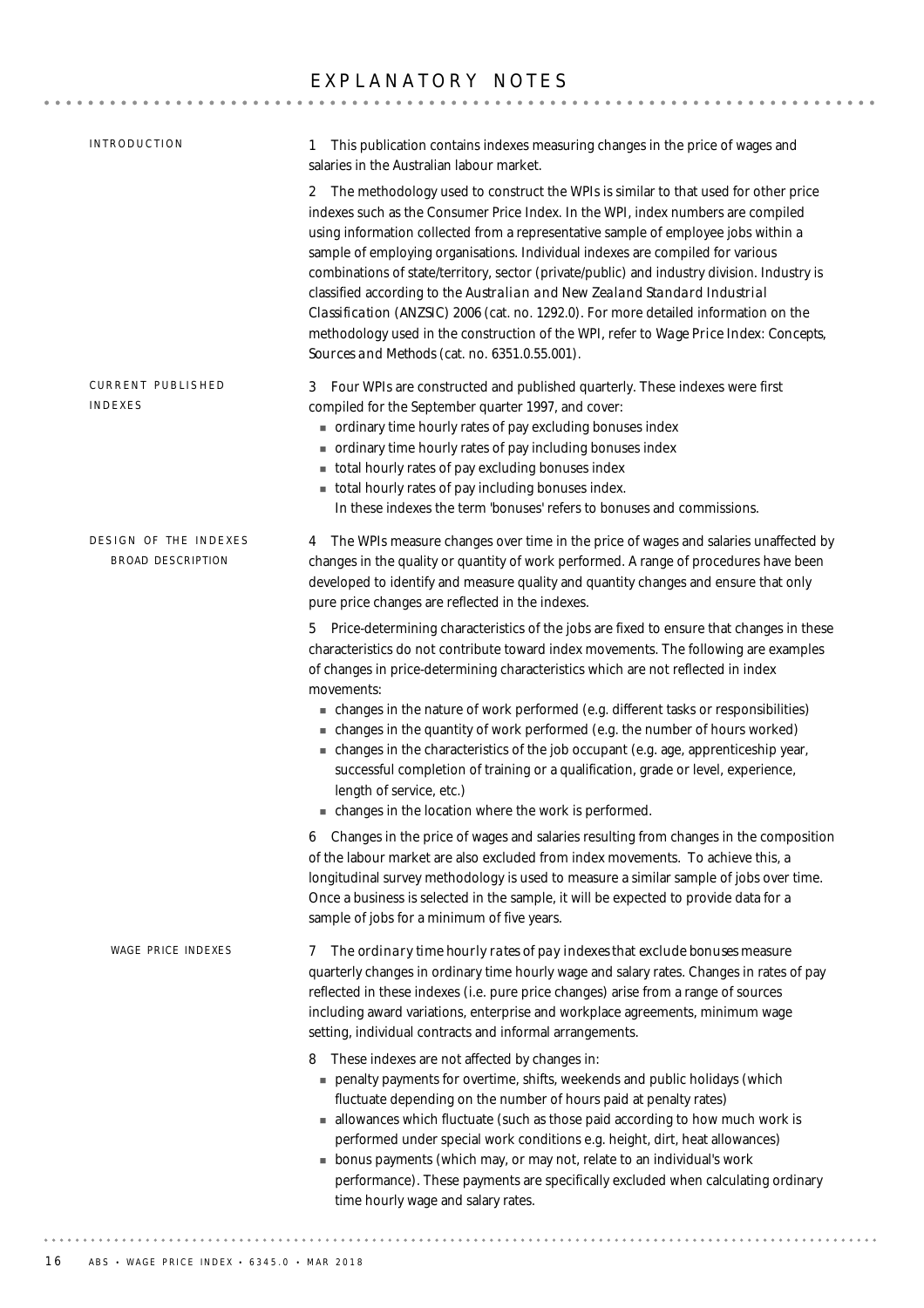| <b>WAGE PRICE INDEXES</b><br>continued | 9 The effect of rolling ordinary time penalty payments and allowances into ordinary<br>time hourly rates is excluded from these indexes. However, when overtime penalty<br>payments and non-separable shift allowances are rolled into ordinary time hourly rates,<br>the ordinary time indexes will increase accordingly.                                                                                                                                                                                                                                                                                                                                                                                                                                   |
|----------------------------------------|--------------------------------------------------------------------------------------------------------------------------------------------------------------------------------------------------------------------------------------------------------------------------------------------------------------------------------------------------------------------------------------------------------------------------------------------------------------------------------------------------------------------------------------------------------------------------------------------------------------------------------------------------------------------------------------------------------------------------------------------------------------|
|                                        | 10 The total hourly rates of pay indexes that exclude bonuses are based on a<br>weighted combination of ordinary time hourly wage and salary rates (described in<br>paragraphs 7 and 8) and overtime hourly rates. As a result, the total hourly rates of pay<br>indexes reflect changes in both the ordinary time and overtime hourly rates. However,<br>the effect of changes in the amount of overtime paid at each overtime rate is not shown<br>in these indexes.                                                                                                                                                                                                                                                                                       |
|                                        | Only those indexes that exclude bonuses and commissions are pure price indexes<br>11<br>because bonus and commission payments can reflect changes in the quality of work<br>performed. No attempt is made to remove this quality element from the indexes that<br>include bonuses and commissions.                                                                                                                                                                                                                                                                                                                                                                                                                                                           |
| SCOPE AND COVERAGE                     | The target population of employers for the WPIs are all employing organisations in<br>12<br>Australia (private and public sectors) except:<br>enterprises primarily engaged in agriculture, forestry or fishing<br>private households employing staff<br>foreign embassies, consulates, etc.                                                                                                                                                                                                                                                                                                                                                                                                                                                                 |
|                                        | 13 A sample redesign was undertaken and the outcome implemented from the<br>December quarter 2009. A result of this review was to stop collecting data on a quarterly<br>basis from micro businesses (0-4 employment). The size and frequency of pay changes<br>for jobs in micro businesses was found to be the same as businesses with employment of<br>five or more. Therefore, micro businesses are now treated as being out of coverage but<br>remain in scope through their continued inclusion in the expenditure weights used in<br>compiling the WPIs. The introduction of this change does not impact what the indexes<br>are measuring.                                                                                                           |
|                                        | 14 All employee jobs in the target population of employers are in scope of the WPIs,<br>except the following:<br>Australian permanent defence force jobs<br>non-salaried directors<br>proprietors/partners of unincorporated businesses<br>persons paid by commission only<br>vorking proprietors/owner managers of Pty Ltd companies<br>memployees on workers' compensation who are not paid through the payroll<br>non-maintainable' jobs (i.e. jobs that are expected to be occupied for less than six<br>months of a year)<br>jobs for which wages and salaries are not determined by the Australian labour<br>market (e.g. most employees of Community Development Employment Programs,<br>or jobs where the remuneration is set in a foreign country). |
|                                        | 15 As such, full-time, part-time, permanent, casual, managerial and non-managerial<br>jobs are in scope. Costs incurred by employers for work undertaken by self-employed<br>persons such as consultants and subcontractors are out-of-scope, as they do not relate to<br>employee jobs.                                                                                                                                                                                                                                                                                                                                                                                                                                                                     |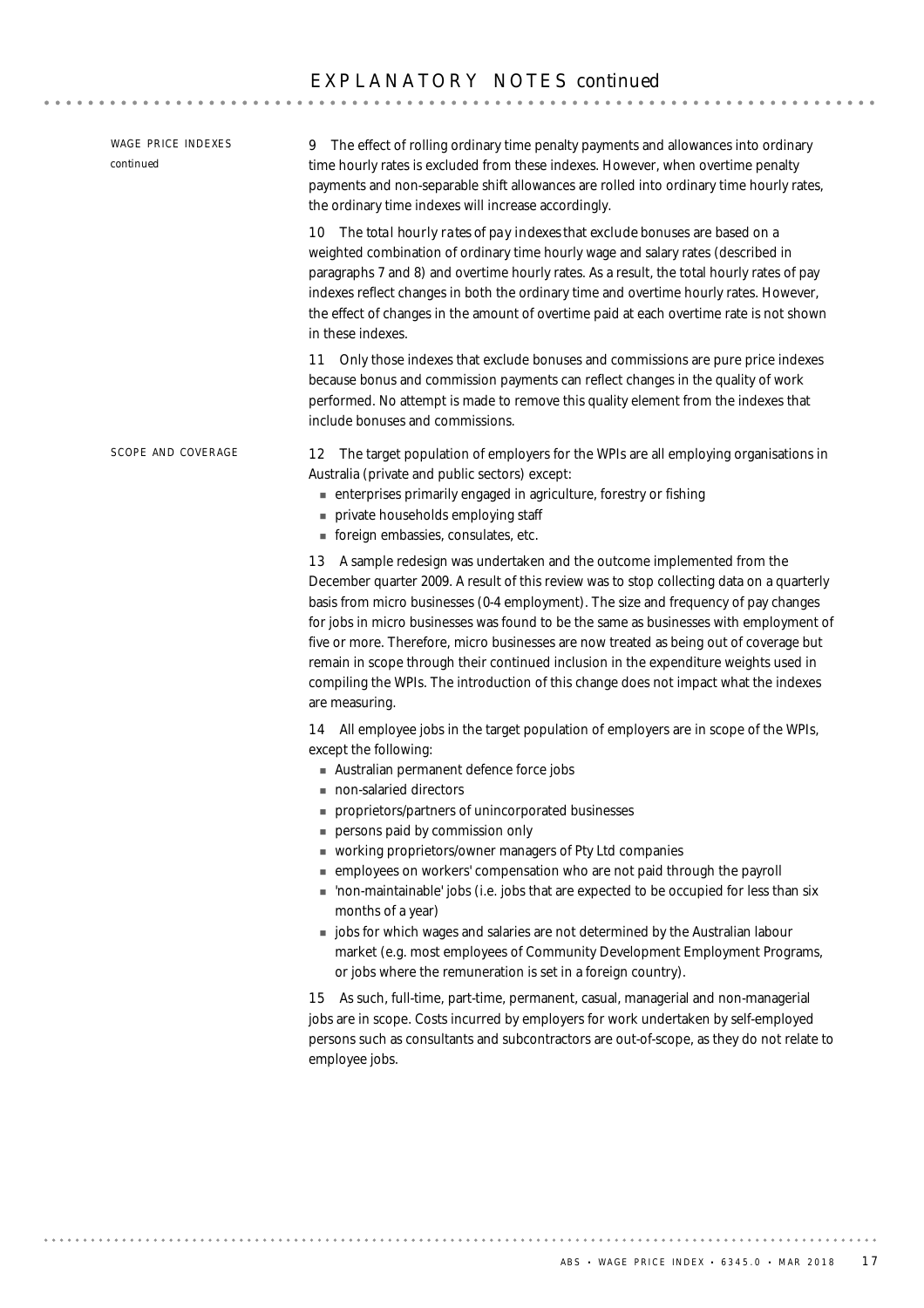20 Expenditure weights are a measure of the relative importance of each elementary aggregate (EA), based on employers' expenditure on wages and salaries. Below the EA level, sample weights applied to each job on the WPI survey indicate the number of jobs in the Australian labour market a particular sampled job represents. 21 Businesses selected in the WPI are assigned sample weights according to the number of similar businesses they represent in their state, industry and sector. Jobs are assigned sample weights according to the number of jobs they represent in that business. The total sample weight for a job is determined by multiplying business and job sample weights together. This total sample weight is the number of jobs in the Australian labour market a particular sampled job represents. 22 The total employment figures for each business in the WPI survey are obtained from providers each September quarter. Job weights are updated based on these employment data and applied to the WPI sample each December quarter. These actions ensure the WPI sample remains representative. 23 Expenditure weights are updated every two years to reflect structural changes in the Australian economy. Once updated, the weights are fixed again, and a new weighting reference period is created. In the following quarters, prices will be compared using this new weighting reference period. This process is referred to as reweighting. Reweighting ensures the index remains relevant. 24 The December quarter 2016 weight update uses wages and salaries expenditure sourced from the 2016 Survey of Employee Earnings and Hours (EEH). The EEH data items used in the December quarter 2016 weight update are: ordinary time earnings and total earnings. These data are price updated to represent current period values for each index. Prior to the December quarter 2016 only EEH total earnings was used in weighting *WEIGHTING* 16 Information for the WPI is collected each quarter by mail and online questionnaires from a sample survey of private and public sector employers selected from the ABS Business Register. The survey reference date is the last pay period ending on or before the third Friday of the middle month of the quarter. Data for bonuses are collected in respect to those bonuses paid during the three month period ending on the third Friday of the middle month of the quarter. 17 In the first quarter they participate in the survey, each employer selects a sample of jobs from their workplace(s) using sampling instructions provided by the ABS, and provides information for these jobs, including detailed pricing specifications. In subsequent quarters survey respondents are asked to provide details of payments made to the current occupants of these same jobs. It is essential that the same jobs are priced in successive quarters, whether the individual job occupants are the same or not. Approximately 18,000 matched jobs are priced each quarter from the selected employers. 18 The sampling method retains the highest possible common sample of employers over time, and retains the same sampled jobs within those employers where possible. However, it is also necessary to ensure the WPIs continue to be relevant and representative over time. For these reasons, the employer sample is refreshed annually (for the December quarter) in a way that ensures a high proportion of common selections while allowing new employers to be represented in the sample. Refreshing the sample also allows the ABS to control the length of time that small businesses are included in the sample. 19 Between each annual refresh of the employer sample, a small number of employee jobs will be lost from the survey sample because of the closure of some businesses. In addition, some jobs in continuing businesses will be replaced in the sample because of restructuring and other job changes. *DATA COLLECTION*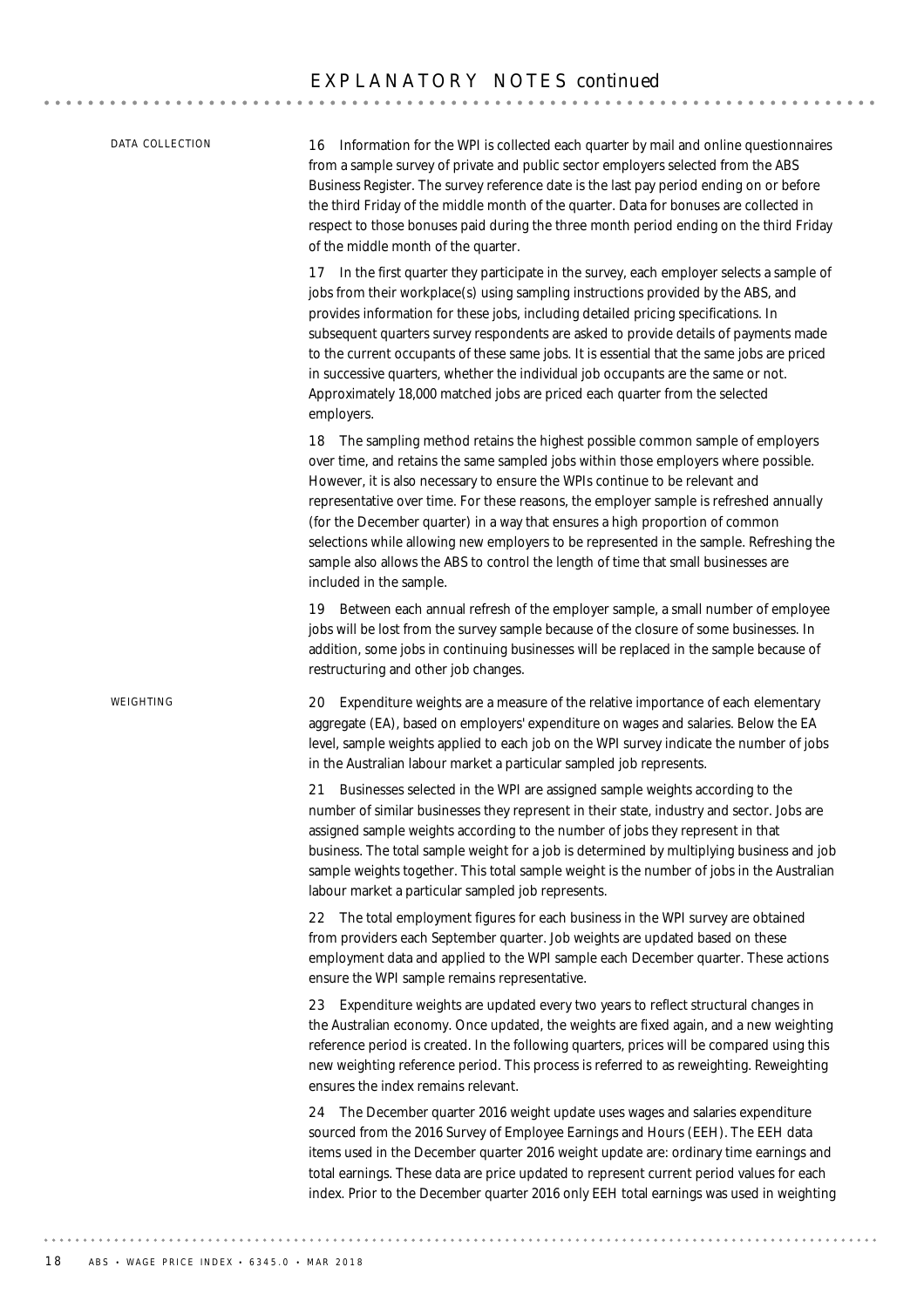| WEIGHTING continued                | weight update will occur in the December quarter 2018.                                                                                                                                                                                                    | all indexes. This is the item which aligns most closely with the headline WPI series. The<br>use of EEH ordinary time earnings to weight the ordinary time hourly rates of pay<br>indexes improves the conceptual alignment of the expenditure weight to the index. This<br>improvement in alignment has not impacted the indexes. The new weights are available<br>in the Appendix in the publication and as a data cube on the ABS website. The next                                                                                                                                                                        |  |  |
|------------------------------------|-----------------------------------------------------------------------------------------------------------------------------------------------------------------------------------------------------------------------------------------------------------|-------------------------------------------------------------------------------------------------------------------------------------------------------------------------------------------------------------------------------------------------------------------------------------------------------------------------------------------------------------------------------------------------------------------------------------------------------------------------------------------------------------------------------------------------------------------------------------------------------------------------------|--|--|
|                                    | on the new weights are linked to form a continuous series.                                                                                                                                                                                                | 25 When the expenditure weights are updated, the published index numbers will not<br>recommence at 100.0. The series based on the old expenditure weights and that based                                                                                                                                                                                                                                                                                                                                                                                                                                                      |  |  |
| INTERPRETATION OF INDEX<br>NUMBERS | 26<br>can be compared across states/territories, sectors or industries.                                                                                                                                                                                   | Index numbers in this publication measure changes in the price of wages and<br>salaries between the commencement of the series and a later period. Index number<br>levels cannot be compared across states/territories as they do not provide comparative<br>information on the relative levels of labour costs. Similarly, index number levels cannot<br>be compared across sectors or industries. The usefulness of index numbers stems from<br>the fact that index numbers for any two periods can be used to directly calculate the<br>change or movement in the price of labour between the two periods. These movements |  |  |
| PERCENTAGE CHANGE AND<br>ROUNDING  | 27<br>decimal place) are calculated from the rounded index numbers.                                                                                                                                                                                       | The published index numbers have been rounded to one decimal place, and the<br>percentage changes (also rounded to one decimal place) are calculated from the<br>rounded index numbers. In some cases, this can result in the percentage change for the<br>total level of a group of indexes being outside the range of the percentage changes for<br>the component level indexes. Seasonally adjusted and trend quarterly estimates are<br>calculated from unrounded original indexes. The percentage changes (rounded to one                                                                                                |  |  |
| <b>INDEX MOVEMENTS</b>             | movements between consecutive quarters<br>'through the year')<br>movements between consecutive financial years.                                                                                                                                           | 28 Movements in indexes from one period to another can be expressed either as<br>changes in index points or as percentage changes. In this publication, percentage<br>changes are calculated to illustrate three different kinds of movements in indexes:<br>movements between corresponding quarters of consecutive years (i.e. changes                                                                                                                                                                                                                                                                                      |  |  |
|                                    | The following example illustrates the method of calculating changes in index points<br>29<br>and percentage changes between any two periods:<br>Total hourly rates of pay excluding bonuses, All Sectors, Australia<br>Index numbers, trend (see table 1) |                                                                                                                                                                                                                                                                                                                                                                                                                                                                                                                                                                                                                               |  |  |
|                                    | March quarter 2018<br>less March quarter 2017<br>Change in index points                                                                                                                                                                                   | 128.2<br>125.6<br>2.6                                                                                                                                                                                                                                                                                                                                                                                                                                                                                                                                                                                                         |  |  |
|                                    | Percentage change                                                                                                                                                                                                                                         | $2.6/125.6 \times 100 = 2.1\%$                                                                                                                                                                                                                                                                                                                                                                                                                                                                                                                                                                                                |  |  |
| FINANCIAL YEAR INDEXES             |                                                                                                                                                                                                                                                           | 30 Index numbers for financial years are calculated as simple (arithmetic) averages of<br>the four quarterly index numbers for the financial year. As the WPIs were first produced<br>for the September quarter 1997, the first financial year index number that can be<br>calculated is for 1997-98. Consequently, the first percentage change between financial                                                                                                                                                                                                                                                             |  |  |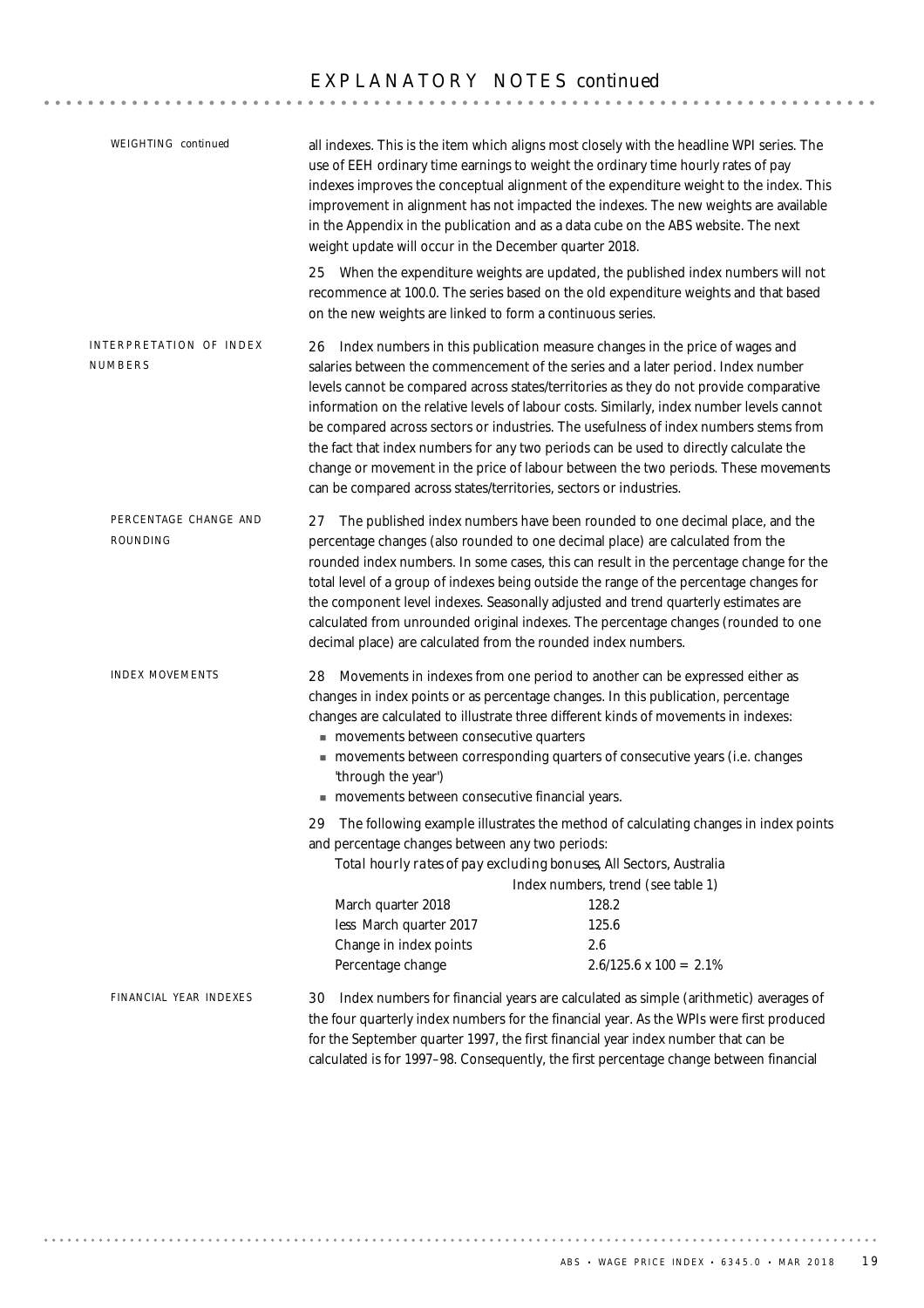32 Seasonally adjusted estimates are derived by estimating and removing systematic calendar related effects from the original series. In most economic data these calendar related effects are a combination of the classical seasonal influences (e.g. the effect of the weather, social traditions or administrative practices) plus other kinds of calendar related variations, such as the number of trading days, Easter or the proximity of significant days in the year (e.g. Christmas). In the seasonal adjustment process, both seasonal and other calendar related factors evolve over time to reflect changes in activity patterns. The seasonally adjusted estimates reflect the sampling and non-sampling errors to which the original estimates are subject. 33 The *total hourly rates of pay excluding bonuses index* is the only index of the WPI that is seasonally adjusted. Institutional effects largely drive the seasonality of this index. Important factors in determining this seasonality are the timing of effect of agreements, the length of these agreements, and the timing of the implementation of significant wage determinations that impact on rates of pay. A significant institutional change in wage setting arrangements can affect the relative level (or trend) and seasonality of the index. 34 Prior to 2006, the Australian Industrial Relations Commission (AIRC) handed down annual Safety Net Review (SNR) decisions which set federal full-time minimum award rates. Since the commencement of the WPI, the SNR has contributed to the level of the index. Most of its impact on the WPI was in the September quarter with some residual effect in the December quarter each year. This impact contributed to the level of seasonality for those quarters. As a result of industrial relations changes associated with Work Choices there was no SNR decision in 2006. The setting of federal minimum wage rates became the responsibility of the Australian Fair Pay Commission (AFPC). 35 The AFPC's first decision was handed down on 26 October 2006 with a date of effect of 1 December 2006. The impact on the WPI of the first AFPC ruling was mainly in the March quarter 2007. From 2007 to 2009, AFPC determinations impacted the December quarter WPI. 36 On 1 July 2009 Fair Work Australia (FWA) began operations as part of a new national workplace relations system underpinned by the Fair Work Act 2009. In June 2010 FWA announced its first annual minimum wage decision and the increase impacted the WPI in the September quarter 2010. Since 2010, minimum wage decisions have taken effect in the September quarter of each year and have resulted in a change of seasonality. To account for the change in timing, the seasonally adjusted and trend series were reanalysed in the September quarter 2010 to remove the influence of the different timing of minimum wage decisions in any year on the WPI. SEASONALLY ADJUSTED INDEXES years that can be calculated is between 1997–98 and 1998–99. The following example illustrates the method of calculating the financial year index number for 2016–17: *Total hourly rates of pay excluding bonuses*, All Sectors, Australia Index numbers, original (see table 2) September quarter 2016 124.6 plus December quarter 2016 125.1 *plus* March quarter 2017 125.6 *plus* June quarter 2017 126.1 Financial year 2016–17 501.4/4 = 125.4 31 Percentage changes between the index numbers for any two financial years can be calculated using the method outlined in paragraph 29 above. *FINANCIAL YEAR INDEXES continued*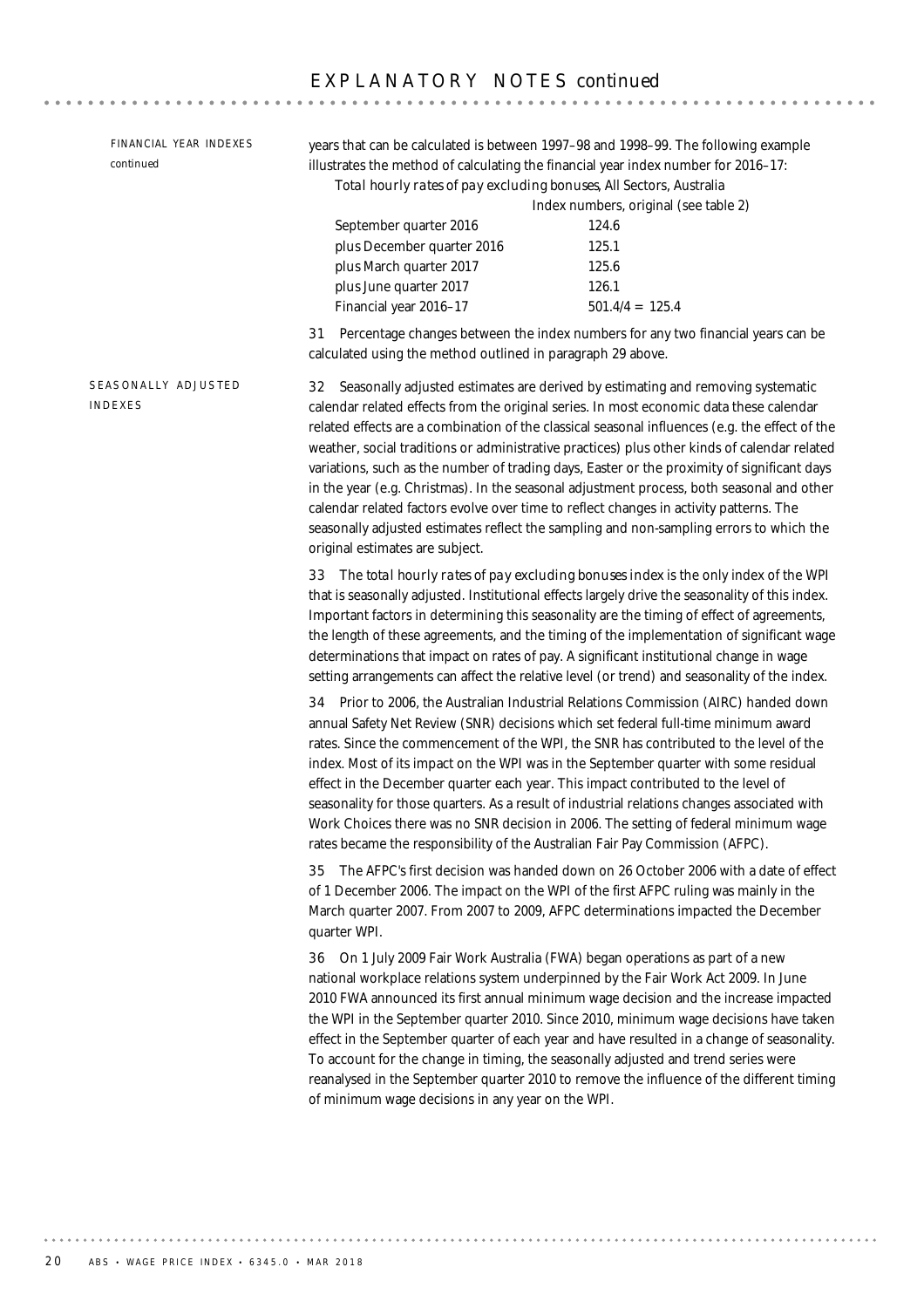| CONCURRENT SEASONAL<br><b>ANALYSIS</b> | 37 The WPI uses a concurrent seasonal adjustment methodology to derive the<br>adjustment factors. This method uses the original time series available at each reference<br>period to estimate seasonal factors for the current and previous quarters. Concurrent<br>seasonal adjustment is technically superior to the more traditional method of reanalysing<br>seasonal patterns once each year because it uses all available data to fine tune the<br>estimates of the seasonal component each quarter. With concurrent analysis, the<br>seasonally adjusted series are subject to revision each quarter as the estimates of the<br>seasonal factors are improved. In most instances, the only significant revisions will be to<br>the combined adjustment factors for the previous quarter and for the same quarter in<br>the preceding year as the reference quarter (i.e. if the latest quarter is $Q_t$ then the most<br>significant revisions will be to $Q_{t-1}$ and $Q_{t-4}$ ). Seasonal patterns are also reanalysed when<br>there are known changes to regular events. This can lead to additional revisions. |
|----------------------------------------|-----------------------------------------------------------------------------------------------------------------------------------------------------------------------------------------------------------------------------------------------------------------------------------------------------------------------------------------------------------------------------------------------------------------------------------------------------------------------------------------------------------------------------------------------------------------------------------------------------------------------------------------------------------------------------------------------------------------------------------------------------------------------------------------------------------------------------------------------------------------------------------------------------------------------------------------------------------------------------------------------------------------------------------------------------------------------------------------------------------------------------|
| ARIMA MODELLING                        | 38 The ABS uses Autoregressive Integrated Moving Averages (ARIMA) modelling<br>techniques to produce seasonally adjusted estimates. ARIMA modelling is a technique<br>that can be used to extend original estimates beyond the end of a time series. The<br>extended values are temporary, intermediate values that are used internally to improve<br>seasonal adjustment. They do not affect the original estimates and are discarded at the<br>end of the seasonal adjustment process. The use of ARIMA modelling generally results in<br>a reduction in revisions to the seasonally adjusted estimates when subsequent data<br>becomes available. ARIMA modelling in the WPI was introduced in the June quarter 2008.<br>For more information on the details of ARIMA modelling see the feature article 'Use of<br>ARIMA modelling to reduce revisions' in the October 2004 issue of Australian Economic<br>Indicators (cat. no. 1350.0).                                                                                                                                                                                |
| TREND ESTIMATES                        | 39 The trend is a measure of the underlying direction of a series. The ABS trend<br>estimates for the WPI are derived by applying a 7-term Henderson-weighted moving<br>average to all quarters of the respective seasonally adjusted indexes except the first three<br>and last three quarters. Trend estimates are created for these quarters by applying<br>surrogates of the 7-term Henderson weighted moving average to the seasonally adjusted<br>indexes, tailored to each time series. In general, trend estimates give a better indication<br>of underlying behaviour than the seasonally adjusted estimates. Please refer to the ABS<br>Information Paper, A Guide to Interpreting Time Series - Monitoring Trends (cat. no.<br>1349.0).                                                                                                                                                                                                                                                                                                                                                                          |
|                                        | 40 Increases in minimum wage rates contribute to the relative level (or trend) of the<br>WPI. A review of the seasonally adjusted series was undertaken in the September quarter<br>2010 to remove the impacts of the different timing of the increases in minimum wage<br>rates. A trend break correction has been applied between the June quarter and the<br>September quarter 2009 to remove the shift in the underlying level as a result of no<br>increase to minimum wage rates being awarded in 2009.                                                                                                                                                                                                                                                                                                                                                                                                                                                                                                                                                                                                               |
| INDEX REFERENCE PERIOD                 | The index reference period of an index series is that period for which the value of<br>41<br>the index is set to 100.0. From the September quarter 2009 issue of this publication the<br>wage price indexes are calculated on an index reference period of $2008-09 = 100.0$ .                                                                                                                                                                                                                                                                                                                                                                                                                                                                                                                                                                                                                                                                                                                                                                                                                                              |
| REVISIONS TO INDEXES                   | Original index numbers will be released as final figures at the time they are first<br>42<br>published. Revisions will only occur in exceptional circumstances. Trend and seasonally<br>adjusted indexes may be revised as extra quarters are included and analysed for seasonal<br>influences (see paragraphs 32 to 40).                                                                                                                                                                                                                                                                                                                                                                                                                                                                                                                                                                                                                                                                                                                                                                                                   |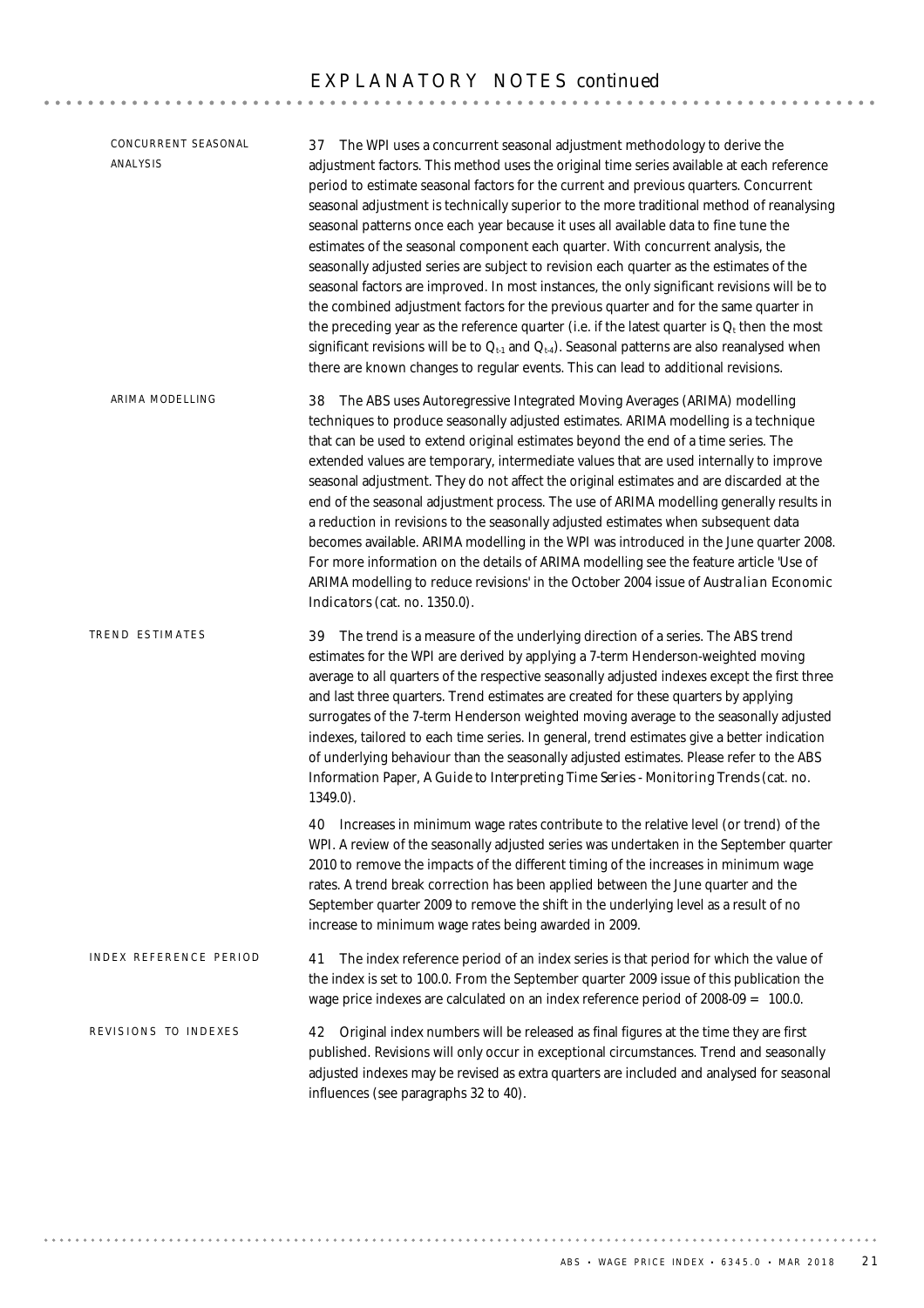| RELATED PUBLICATIONS                    | Users may also wish to refer to the following publications which are available free<br>43<br>on the ABS website <http: www.abs.gov.au="">:<br/>Wage Price Index: Concepts, Sources and Methods, (cat. no. 6351.0.55.001)<br/>Information Paper: Update on ANZSIC 2006 Implementation for Labour Price<br/>Index, Australia, 2009, (cat. no. 6345.0.55.001)<br/>Consumer Price Index, Australia, (cat. no. 6401.0)<br/>House Price Indexes, Eight Capital Cities, (cat. no. 6416.0)<br/>International Trade Price Indexes, Australia, (cat. no. 6457.0)<br/><i>Producer Price Indexes, Australia,</i> (cat. no. 6427.0)<br/>Australian Consumer Price Index: Concepts, Sources and Methods,<br/>(cat. no. 6461.0)<br/>Producer and International Trade Price Indexes: Concepts, Sources and Methods,<br/>(cat no. 6429.0)<br/>Australian Labour Market Statistics, (cat. no. 6105.0)</http:> |
|-----------------------------------------|---------------------------------------------------------------------------------------------------------------------------------------------------------------------------------------------------------------------------------------------------------------------------------------------------------------------------------------------------------------------------------------------------------------------------------------------------------------------------------------------------------------------------------------------------------------------------------------------------------------------------------------------------------------------------------------------------------------------------------------------------------------------------------------------------------------------------------------------------------------------------------------------|
|                                         | 44 Current publications and other products released by the ABS are listed on the ABS<br>website <http: www.abs.gov.au="">. The ABS also issues a daily Release Advice on the<br/>website which details products to be released in the week ahead.</http:>                                                                                                                                                                                                                                                                                                                                                                                                                                                                                                                                                                                                                                   |
| ABS DATA AVAILABLE ON<br><b>REQUEST</b> | As well as the statistics included in this and related publications, the ABS may have<br>45<br>other relevant data available on request. Inquiries should be made to WPI<br>on Perth (08) 9360 5151 or the National Information and Referral Service on<br>1300 135 070.                                                                                                                                                                                                                                                                                                                                                                                                                                                                                                                                                                                                                    |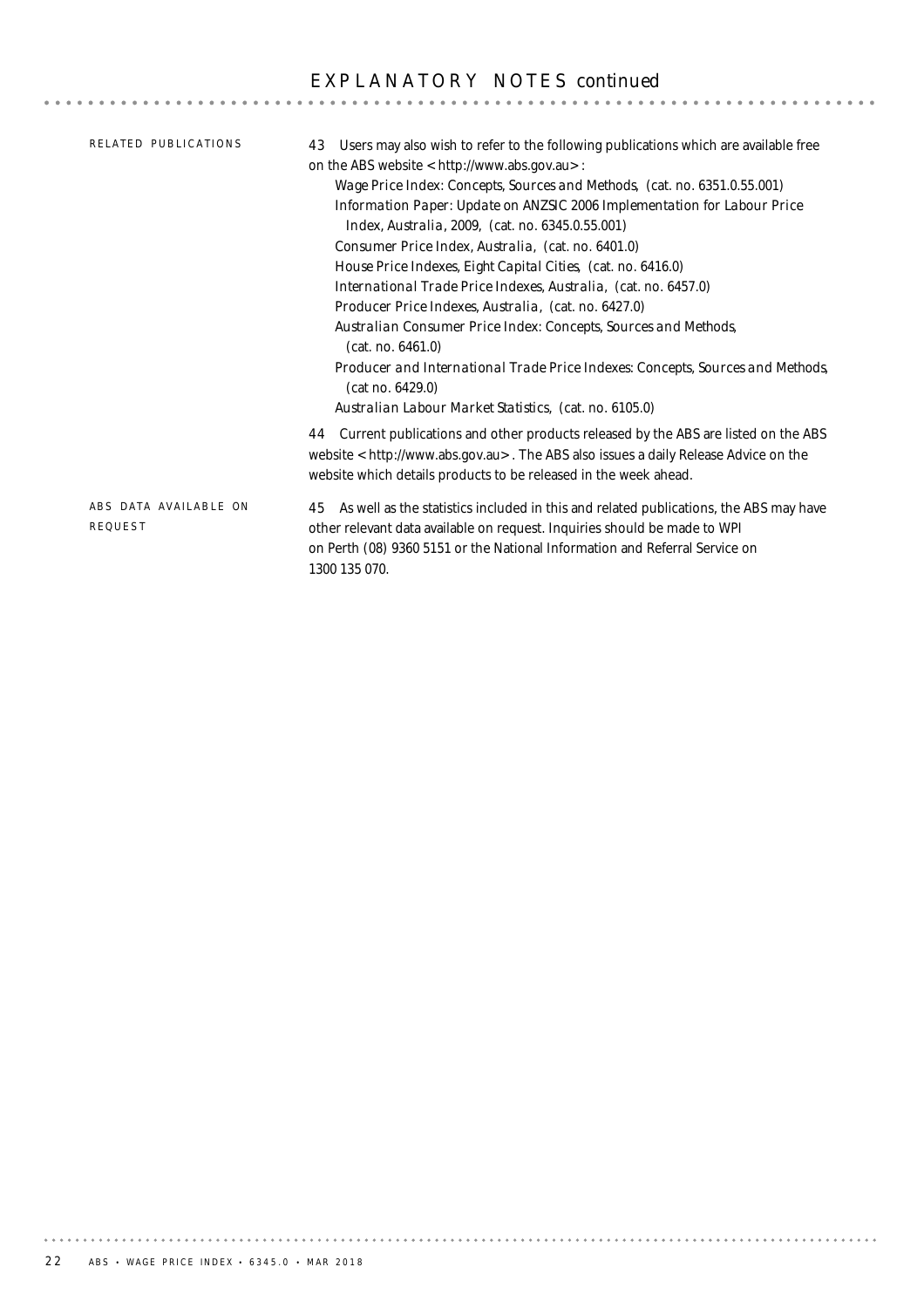## APPENDIX DISTRIBUTION OF FXPENDITURE ON WAGES

AS UPDATED DECEMBER QUARTER 2016

# **A1** DISTRIBUTION OF EMPLOYERS' EXPENDITURE ON WAGES, TOTAL EARNINGS(a)(b)

### 

|                                                 | Private | Public | Total |
|-------------------------------------------------|---------|--------|-------|
|                                                 | %       | %      | %     |
| Australia by sector                             |         |        |       |
| Australia                                       | 76.9    | 23.1   | 100.0 |
| Sector by State/Territory                       |         |        |       |
| <b>New South Wales</b>                          | 33.7    | 29.6   | 32.7  |
| Victoria                                        | 26.1    | 22.4   | 25.2  |
| Queensland                                      | 18.2    | 18.5   | 18.3  |
| South Australia                                 | 5.1     | 6.8    | 5.5   |
| Western Australia                               | 12.9    | 12.3   | 12.8  |
| Tasmania                                        | 1.3     | 2.4    | 1.6   |
| Northern Territory                              | 1.2     | 2.0    | 1.4   |
| Australian Capital Territory                    | 1.5     | 6.1    | 2.6   |
| Australia                                       | 100.0   | 100.0  | 100.0 |
| Sector by broad industry group $(c)$            |         |        |       |
| Mining                                          | 4.4     | (d)    | 3.4   |
| Manufacturing                                   | 10.5    | (d)    | 8.1   |
| Electricity, gas, water and waste services      | 1.0     | 3.6    | 1.6   |
| Construction                                    | 10.9    | (d)    | 8.4   |
| Wholesale trade                                 | 6.7     | (d)    | 5.1   |
| Retail trade                                    | 8.7     | (d)    | 6.7   |
| Accommodation and food services                 | 4.4     | (d)    | 3.4   |
| Transport, postal and warehousing               | 4.9     | (d)    | 4.9   |
| Information media and telecommunications        | 2.3     | (d)    | 2.1   |
| Financial and insurance services                | 7.1     | (d)    | 5.7   |
| Rental, hiring and real estate services         | 2.2     | (d)    | 1.7   |
| Professional, scientific and technical services | 12.1    | 1.7    | 9.7   |
| Administrative and support services             | 6.8     | (d)    | 5.3   |
| Public administration and safety                | 0.6     | 33.2   | 8.1   |
| Education and training                          | 3.8     | 28.4   | 9.5   |
| Health care and social assistance               | 8.8     | 24.1   | 12.3  |
| Arts and recreation services                    | 1.2     | (d)    | 1.0   |
| Other services                                  | 3.7     | (d)    | 2.9   |
| <b>All industries</b>                           | 100.0   | 100.0  | 100.0 |

(a) See paragraphs 20-25 of the Explanatory Notes.

(b) Components may not sum to 100.0 due to rounding.

- (c) Classified according to the *Australian and New Zealand Standard Industrial Classification (ANZSIC), 2006* (cat. no. 1292.0).
- (d) For the Public sector, these industries are combined and included in the 'All industries' total.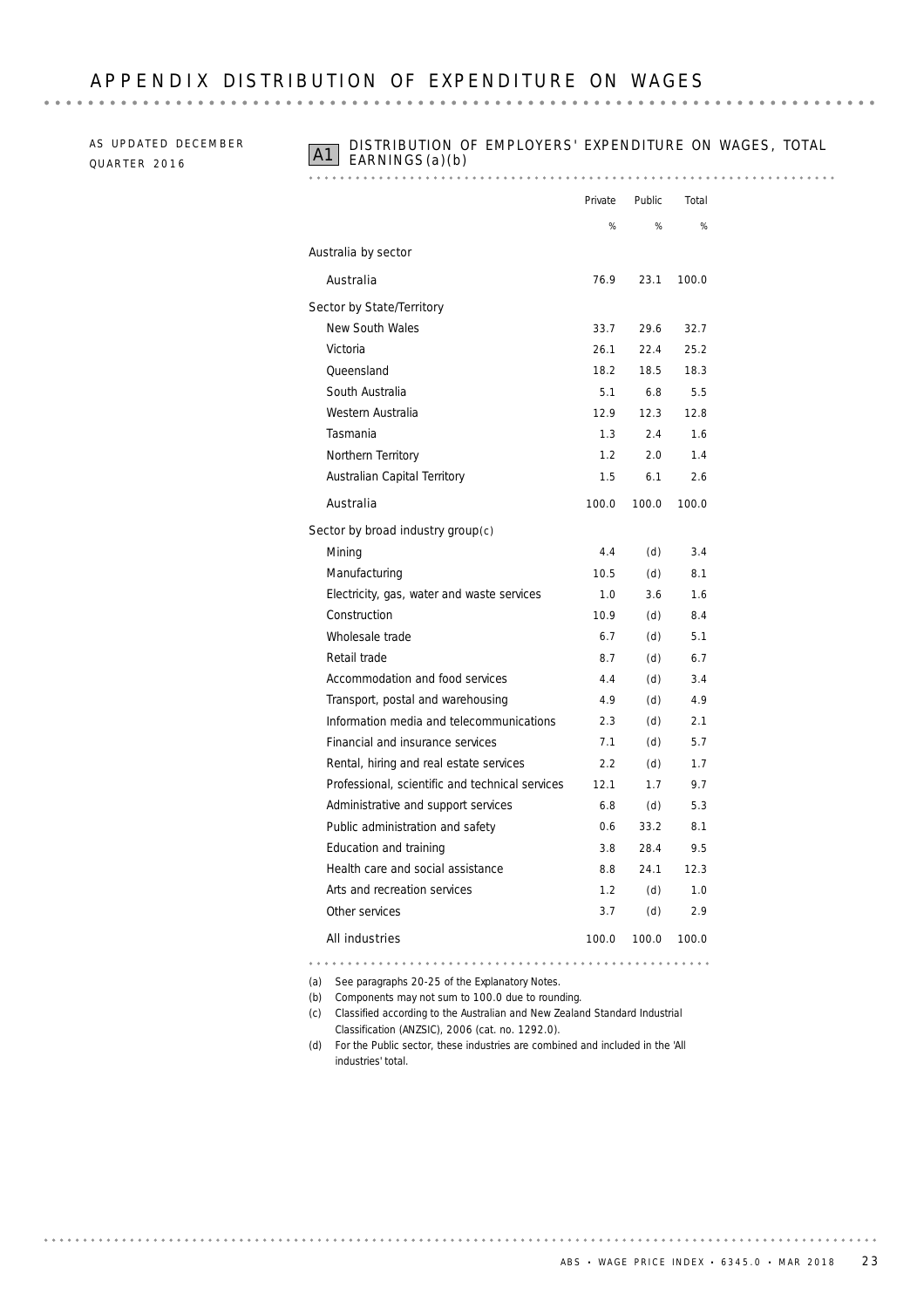AS UPDATED DECEMBER QU A R T E R 20 1 6 *continued*

# **A2** DISTRIBUTION OF EMPLOYERS' EXPENDITURE ON WAGES, ORDINARY TIME EARNINGS (a)(b)

|                                                 | Private | Public            | Total         |
|-------------------------------------------------|---------|-------------------|---------------|
|                                                 | %       | %                 | $\frac{1}{2}$ |
| Australia by sector                             |         |                   |               |
| Australia                                       | 76.7    | 23.3              | 100.0         |
| Sector by State/Territory                       |         |                   |               |
| New South Wales                                 | 34.0    | 29.5              | 33.0          |
| Victoria                                        | 26.2    | 22.4              | 25.3          |
| Oueensland                                      | 18.1    | 18.5              | 18.2          |
| South Australia                                 | 5.0     | 6.8               | 5.5           |
| Western Australia                               | 12.6    | 12.2 <sub>1</sub> | 12.5          |
| Tasmania                                        | 1.3     | 24                | 1.6           |
| Northern Territory                              | 1.1     | 2.0               | 1.3           |
| Australian Capital Territory                    | 1.5     | 61                | 26            |
| Australia                                       | 100.0   | 100.0             | 100.0         |
| Sector by broad industry group $(c)$            |         |                   |               |
| Mining                                          | 4.4     | (d)               | 3.4           |
| Manufacturing                                   | 10.3    | (d)               | 7.9           |
| Electricity, gas, water and waste services      | 0.9     | 3.4               | 1.5           |
| Construction                                    | 10.1    | (d)               | 7.9           |
| Wholesale trade                                 | 6.7     | (d)               | 5.2           |
| Retail trade                                    | 8.8     | (d)               | 6.8           |
| Accommodation and food services                 | 4.5     | (d)               | 3.5           |
| Transport, postal and warehousing               | 4.6     | (d)               | 4.7           |
| Information media and telecommunications        | 2.4     | (d)               | 2.1           |
| Financial and insurance services                | 7.4     | (d)               | 5.9           |
| Rental, hiring and real estate services         | 2.2     | (d)               | 1.8           |
| Professional, scientific and technical services | 12.3    | 1.7               | 9.8           |
| Administrative and support services             | 6.9     | (d)               | 5.3           |
| Public administration and safety                | 0.6     | 33.0              | 8.2           |
| Education and training                          | 3.9     | 29.0              | 9.7           |
| Health care and social assistance               | 9.0     | 23.9              | 12.5          |
| Arts and recreation services                    | 1.2     | (d)               | 1.1           |
| Other services                                  | 3.7     | (d)               | 2.8           |
| <b>All industries</b>                           | 100.0   | 100.0             | 100.0         |

(a) See paragraphs 20-25 of the Explanatory Notes.

(b) Components may not sum to 100.0 due to rounding.

- (c) Classified according to the *Australian and New Zealand Standard Industrial Classification (ANZSIC), 2006* (cat. no. 1292.0).
- (d) For the Public sector, these industries are combined and included in the 'All industries' total.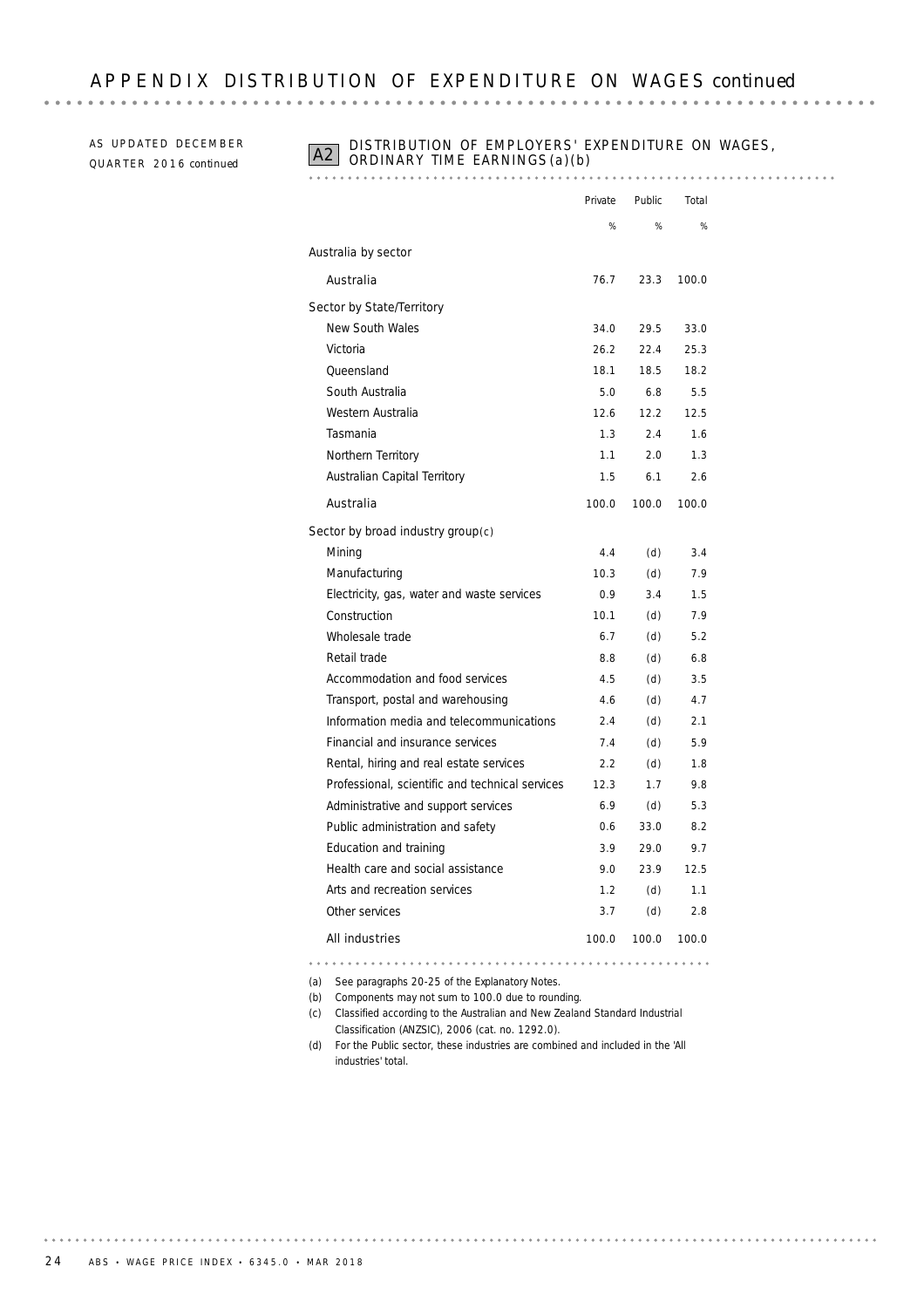# GLOSSARY

| <b>Bonuses</b>                             | Payments made to a job occupant that are in addition to regular wages and salaries and<br>which generally relate to the job occupant's, or the organisation's, performance. In the<br>WPI, the term 'bonuses' refers to bonuses and commissions.                                                         |
|--------------------------------------------|----------------------------------------------------------------------------------------------------------------------------------------------------------------------------------------------------------------------------------------------------------------------------------------------------------|
| Elementary aggregates                      | The finest aggregations of jobs, in terms of state/territory, sector and industry group, for<br>which expenditure weights are available.                                                                                                                                                                 |
| Employee job                               | A job for which the occupant receives remuneration in wages, salary, payment in kind, or<br>piece rates.                                                                                                                                                                                                 |
| Employer                                   | Organisation with one or more employees.                                                                                                                                                                                                                                                                 |
| <b>Expenditure weights</b>                 | A measure of the relative importance of each elementary aggregate, based on employers'<br>total expenditure on wages and salaries. Expenditure weights are used to combine<br>elementary aggregate indexes into broader level indexes.                                                                   |
| Index number                               | Measures the ratio of the price of labour between the commencement of the index series<br>and a later period.                                                                                                                                                                                            |
| Index reference period                     | The period for which an index series is given the value of 100.0. The current index<br>reference period for the WPI is the 2008-09 financial year.                                                                                                                                                       |
| Industry                                   | Classified according to the Australian and New Zealand Standard Industrial<br>Classification (ANZSIC), 2006 (cat. no. 1292.0).                                                                                                                                                                           |
| Ordinary time hourly rates of<br>pay index | Measures quarterly change in ordinary time hourly rates of pay (see Explanatory Notes<br>paragraphs 7 and 8).                                                                                                                                                                                            |
| Ordinary time hours                        | Award, standard or agreed hours of work paid for at the ordinary rate.                                                                                                                                                                                                                                   |
| Overtime hours                             | The number of hours paid for in excess of ordinary time hours.                                                                                                                                                                                                                                           |
| Reference date                             | The reference date for this survey is the last pay period ending on or before the third<br>Friday of the middle month of the quarter, except for bonuses which are collected in<br>respect to those paid during the three month period ending on the third Friday of the<br>middle month of the quarter. |
| Sector                                     | Public sector comprises local government authorities and all government departments<br>and agencies created by, or reporting to, the Commonwealth, or state/territory<br>parliaments. The private sector comprises all organisations not classified as public sector.                                    |
| Seasonal adjustment                        | Process of removing systematic calendar related effects from the original series (see<br>Explanatory Notes paragraphs 32-38, 42).                                                                                                                                                                        |
| Total hourly rates of pay index            | Measures quarterly change in combined ordinary time and overtime hourly rates of pay<br>(see Explanatory Notes paragraph 10).                                                                                                                                                                            |
| Trend                                      | A measure of the underlying direction of a series (see Explanatory Notes paragraphs<br>$39 - 40, 42$ ).                                                                                                                                                                                                  |
| Wage price index                           | Measures changes in the price of wages.                                                                                                                                                                                                                                                                  |
| Weight reference period                    | The period to which the expenditure weights relate.                                                                                                                                                                                                                                                      |